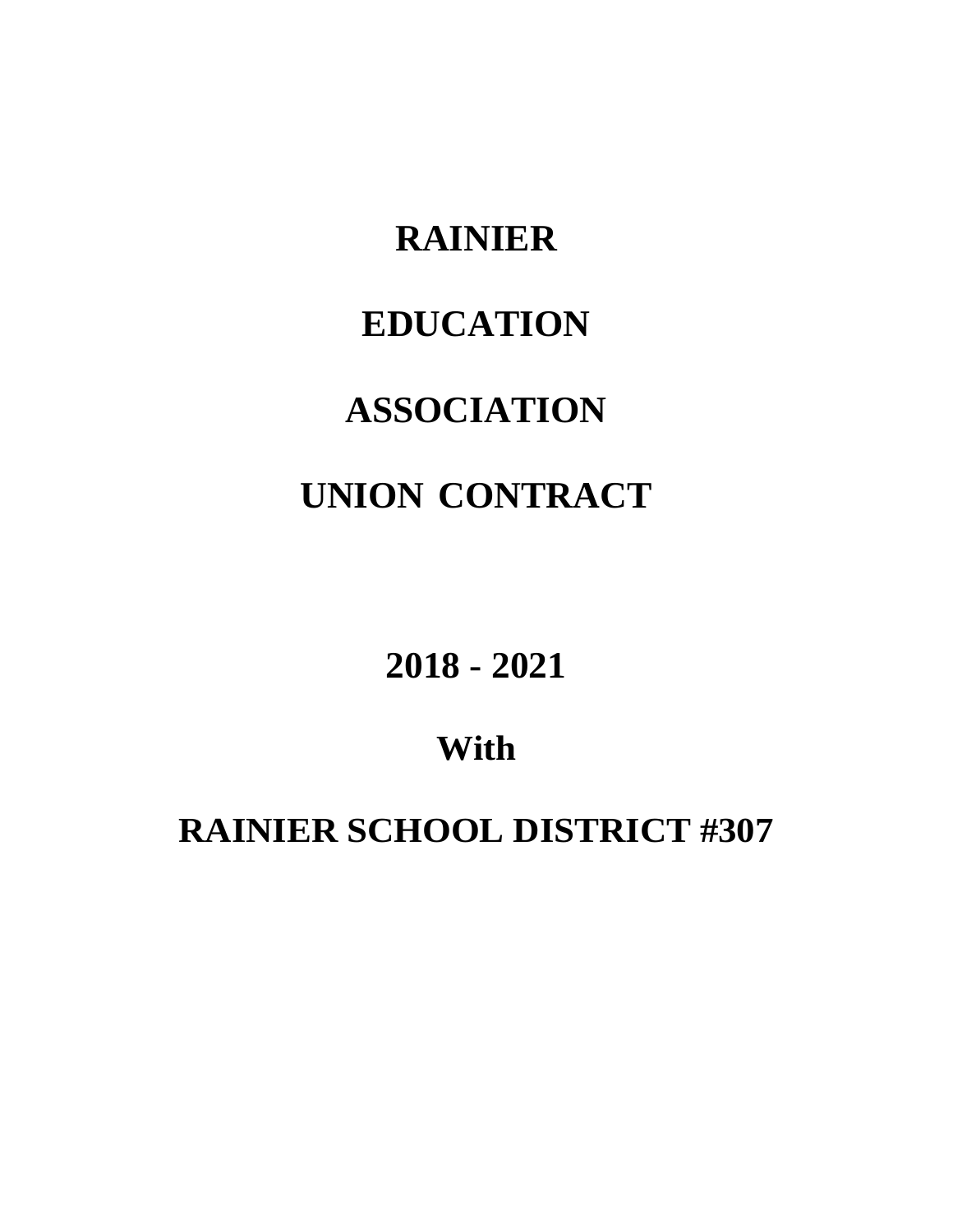## **Index**

| Preamble                       |                                                                                     | 1                       |
|--------------------------------|-------------------------------------------------------------------------------------|-------------------------|
|                                |                                                                                     |                         |
| <b>ARTICLE I - RECOGNITION</b> |                                                                                     | 1                       |
|                                |                                                                                     |                         |
|                                | <b>ARTICLE II - DUES DEDUCTIONS</b>                                                 | 1                       |
|                                |                                                                                     |                         |
|                                | <b>ARTICLE III - ASSOCIATION PRIVILEGES</b>                                         | 1                       |
| Section 1.                     | Use of Building, Equipment, Bulletin Boards, Mailboxes                              | $\overline{2}$          |
| Section 2.<br>Section 3.       | <b>Orientation Programs</b><br><b>Association Release Time</b>                      | 2<br>$\overline{2}$     |
| Section 4.                     | <b>Association Leave</b>                                                            | $\overline{2}$          |
| Section 5.                     | <b>Administration Hiring</b>                                                        | $\overline{2}$          |
|                                |                                                                                     |                         |
|                                | <b>ARTICLE IV - EMPLOYEE RIGHTS</b>                                                 | 2                       |
| Section 1.                     | <b>Monitoring Devices</b>                                                           | $\overline{2}$          |
| Section 2.                     | Rights of Employees in Bargaining Unit                                              | $\overline{2}$          |
| Section 3.                     | <b>Personnel Files</b>                                                              | 3                       |
| Section 4.                     | Complaints                                                                          | 3                       |
| Section 5.                     | <b>Personal Rights</b>                                                              | $\mathbf{3}$            |
| Section 6.                     | Academic Freedom                                                                    | 3                       |
| Section 7.                     | Communication                                                                       | $\boldsymbol{4}$        |
| Section 8.                     | Harassment, Intimidation, and Bullying                                              | 4                       |
| Section 9.                     | <b>Healthy Working Environment</b>                                                  | 4                       |
| Section 10.                    | Curriculum and Professional Development                                             | 4                       |
|                                |                                                                                     |                         |
| <b>ARTICLE V - INSTRUCTION</b> |                                                                                     | 5                       |
| Section 1.                     | <b>Workstation Visitation</b>                                                       | $\overline{\mathbf{5}}$ |
| Section 2.                     | Employee Workload                                                                   | 5                       |
| Section 3.                     | Grading                                                                             | 6                       |
| Section 4.                     | <b>New Students</b>                                                                 | 6                       |
|                                |                                                                                     |                         |
|                                | <b>ARTICLE VI - EMPLOYEE RESPONSIBILITIES</b>                                       | 6                       |
| Section 1.                     | Length of Workday                                                                   | 6                       |
| Section 2.                     | <b>Instruction During Preparation Period</b>                                        | 7                       |
| Section 3.<br>Section 4.       | Individual Employee Contracts - Length of Contract<br>Professional Development Days | 7<br>7                  |
|                                |                                                                                     |                         |
| <b>ARTICLE VII - LEAVES</b>    |                                                                                     | 8                       |
| Section 1.                     | Leave                                                                               | 8                       |
| Section 2.                     | Leave Cash Out                                                                      | 8                       |
| Section 3.                     | Personal Leave                                                                      | 9                       |
| Section 4.                     | Leave of Jury Duty/Subpoena                                                         | $\boldsymbol{9}$        |
| Section 5.                     | Child Rearing Leave                                                                 | $\boldsymbol{9}$        |
| Section 6.                     | Maternity & Paternity Leave                                                         | 10                      |
| Section 7.                     | Leaves of Absence                                                                   | 10                      |
| Section 8.                     | <b>Bereavement Leave</b>                                                            | 10                      |
|                                |                                                                                     |                         |
|                                | ARTICLE VIII - ASSIGNMENTS, TRANSFERS AND VACANCIES                                 | 10                      |
| Section 1.                     | Definitions                                                                         | 10                      |
| Section 2.                     | Procedures (Steps to follow A-F)                                                    | 10                      |
| Section 3.                     | <b>Job Sharing</b>                                                                  | 11                      |
|                                |                                                                                     |                         |
|                                | <b>ARTICLE IX - SCHOOL-BASED MANAGEMEN</b>                                          | 13                      |
| Section 1.                     | Shared Decision-Making Definition:                                                  | 13                      |
| Section $\overline{2}$ .       | Shared Decision-Making Operation Principles:                                        | 13                      |
|                                |                                                                                     |                         |
|                                | <b>ARTICLE X - CERTIFIED STAFF EVALUATION</b>                                       | 13                      |
|                                |                                                                                     |                         |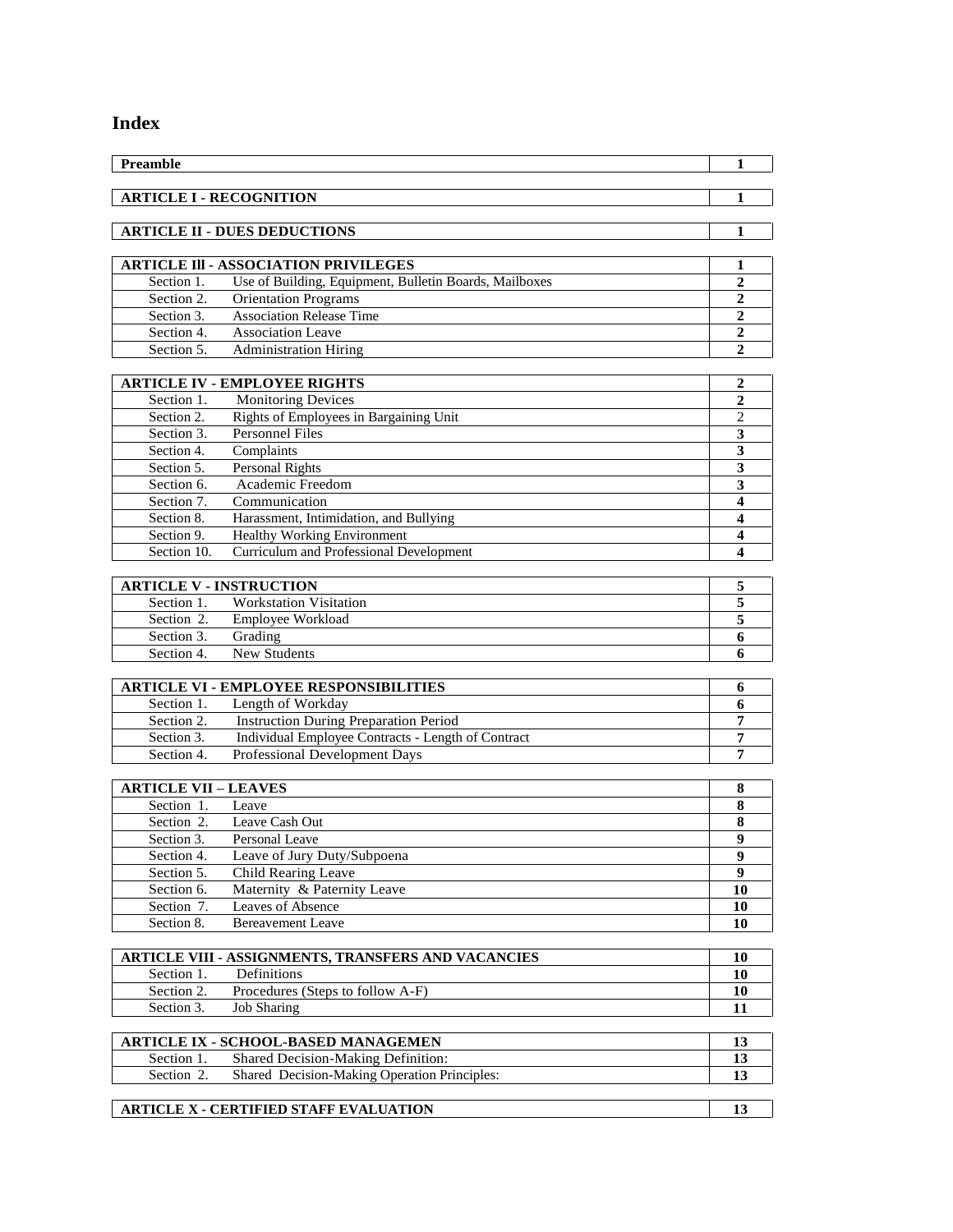| Section 1                                          | <b>Evaluation System Preamble</b>                                | 14              |
|----------------------------------------------------|------------------------------------------------------------------|-----------------|
| Section 2                                          | Definitions and Notes                                            | 14              |
| Section 3                                          | State Criteria, Framework, and Scoring                           | 16              |
| Section 4                                          | <b>General Evaluation Agreements</b>                             | 18              |
| Section 5.                                         | Professional Development                                         | 19              |
| Section 6.                                         | <b>Provisional Teachers</b>                                      | 19              |
| Section 7                                          | Procedures for Evaluation                                        | 19              |
| Section 8.                                         | Probation (Non-Provisional Employees)                            | 22              |
| Section 9.                                         | <b>Evaluation Results</b>                                        | 24              |
| Section 10.                                        | <b>Building/District Evaluation Meetings</b>                     | $\overline{25}$ |
| Section 11.                                        | Recordkeeping                                                    | 25              |
| Section 12.                                        | Legislative Impacts                                              | 25              |
|                                                    | <b>ARTICLE XI - REDUCTION IN FORCE</b>                           | 26              |
| Section 1.                                         | Reduction in Force                                               | 26              |
| Section 2.                                         | Criteria for Ranking Teachers shall be:                          | 26              |
| Section 3.                                         | Categories                                                       | 26              |
| Section 4.                                         | Procedure                                                        | 26              |
| Section 5.                                         | <b>Employment Pool</b>                                           | 27              |
|                                                    |                                                                  |                 |
|                                                    | <b>ARTICLE XII - ECONOMIC PROVISIONS</b>                         | 28              |
| Section 1.                                         | General Provisions - All Employees                               | 28              |
| Section 2                                          | Extra-curricular Stipends                                        | 28              |
| Section 3.                                         | Workers' Compensation                                            | 28              |
| Section 4.                                         | <b>Insurance Benefits</b>                                        | 28              |
| Section 5.                                         | Extended & Other Certificated Contracts                          | 29              |
|                                                    | <b>ARTICLE XIII - GRIEVANCE PROCEDURE</b>                        | 29              |
|                                                    |                                                                  |                 |
|                                                    | <b>ARTICLE XIV - DISCIPLINE ACTION</b>                           | 32              |
| Section 1.                                         | JustCause<br>Notification                                        | 32              |
| Section 2.                                         |                                                                  | 32              |
| Section 3.                                         | Progressive Discipline of an Employee                            | $\overline{32}$ |
|                                                    | <b>ARTICLE XVI - CERTIFIED SALARY SCHEDULE</b>                   | 33              |
| Section 1.                                         | Schedule and Compliance                                          | 33              |
| Section 2.                                         | Clock Hours/In-service                                           | 34              |
| Section 3.                                         | Soft Credits                                                     | 34              |
|                                                    |                                                                  |                 |
|                                                    | <b>ARTICLE XVII – DURATION AND CONFORMITY TO LAW CLAUSE</b>      | 34              |
|                                                    |                                                                  |                 |
| <b>EXHIBIT A</b>                                   | <b>Evaluation Criteria - Certificated Support Staff</b>          | 36              |
| <b>EXHIBIT A2</b>                                  | <b>EVALUATION CRITERIA -- COUNSELORS</b>                         | 37              |
| <b>EXHIBIT B</b>                                   | <b>Certificated Support Staff Evaluation Report Form</b>         | 38              |
| **EXHIBIT C                                        | <b>Certificated Salary Schedule</b>                              | 39              |
| <b>EXHIBIT D</b>                                   | <b>Extra Curricular Assignments</b>                              | 40              |
| <b>EXHIBIT E</b>                                   | <b>Extended &amp; Other Supplementary Certificated Contracts</b> | 41              |
| <b>EXHIBIT F</b>                                   | <b>Substitute Salary Schedule</b>                                | 42              |
| Rainier School District No. 307<br><b>TRI-Days</b> |                                                                  | 43              |
| Rainier School District No. 307                    |                                                                  | 44              |
| <b>Extended CTE Days</b>                           |                                                                  |                 |
|                                                    | <b>EXHIBIT H - CONTRACT WAIVER REQUEST</b>                       | 46              |
|                                                    |                                                                  |                 |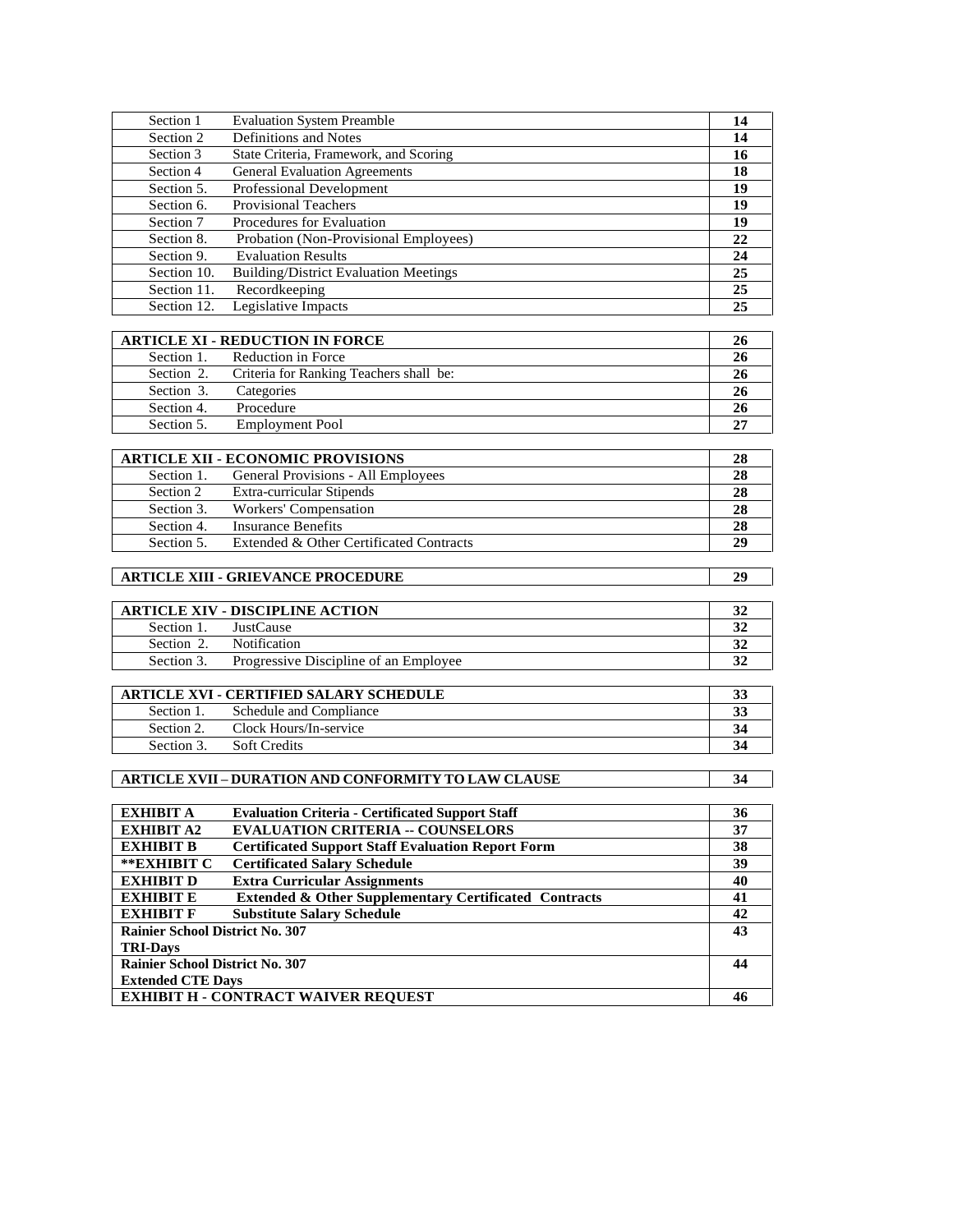#### **PREAMBLE**

This agreement is by and between Rainier School District No. 307, hereinafter called the "Employer" and Rainier Education Association, hereinafter called the "Association".

#### **ARTICLE I - RECOGNITION**

The Rainier School District recognizes the Rainier Education Association, pursuant to Chapter 41.59 RCW, as the exclusive bargaining representative for all certificated nonsupervisory employees employed or to be employed by the District who are under contract, under District approved leave, or who are represented substitutes, or on a per diem, hourly or class-rate basis. Such representation shall cover all employees assigned to newly created positions unless the parties agree in advance that such positions are principally supervisory and administrative.

The term "Employee" shall mean any certificated employee when used hereinafter in this agreement, and shall refer to all employees represented by the Association in the bargaining unit.

Represented substitutes, or employees on a per diem, hourly or class rate basis, shall be represented to the extent offered by Exhibit F.

#### **ARTICLE II - DUES DEDUCTIONS**

It is agreed that the Employer will deduct from employee salaries such sums requested by individual employees for Professional Association dues.

The Association agrees to indemnify and hold harmless the Employer for any errors of any kind that might be incurred in the performance of this Article.

No member of the bargaining unit will be required to join the Association; however, those employees who are not Association members but are members of the bargaining unit, except employees who are represented substitutes or employees who are on a per diem or class-rate basis, will be required to pay a representation fee to the Association. The representation fee shall be regarded as fair compensation and reimbursement to the Association for fulfilling its legal obligation to represent all members of the bargaining unit.

In the event that the representation fee is regarded by an employee as a violation of their right to non- association, such bona fide objections will be resolved according to the provisions of RCW 41.59.100, or the Public Employment Relations Commission.

Employees employed before the 1989-90 school year are "grand fathered" under this provision. Grand fathered employees may choose to become or not become Association members or choose to contribute or not contribute dues deductions. Upon choosing to become Association members or contribute dues deductions, the employee shall be subject to this provision.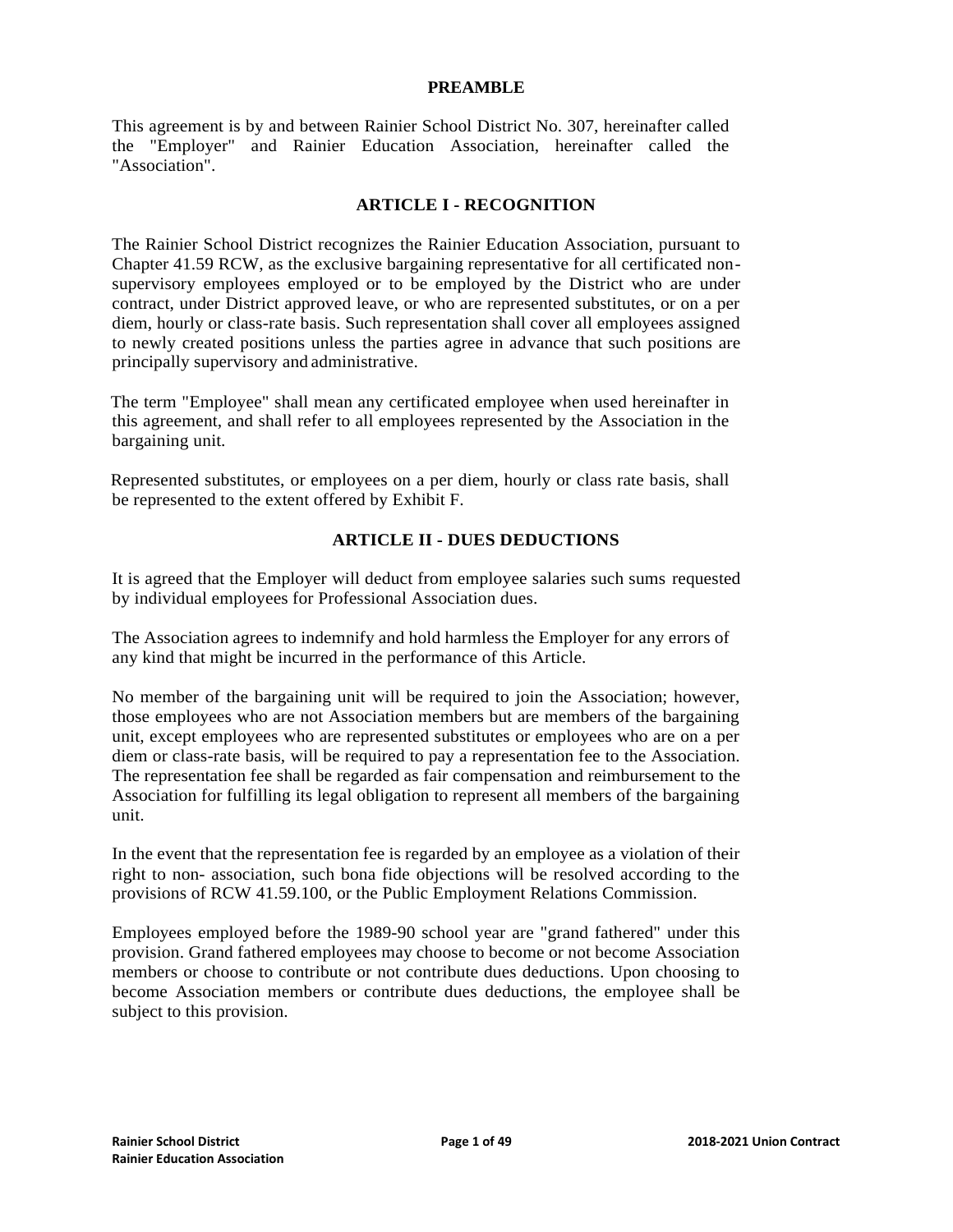#### **ARTICLE Ill - ASSOCIATION PRIVILEGES**

#### **Section 1. Use of Building, Equipment, Bulletin Boards, Mailboxes**

The Association, with the principal's knowledge and approval, may use the employer's building for meetings and to transact Association business.

The Association, with the principal's knowledge and approval, may use the District's equipment and work sites for Association business.

The Association, with the principal's knowledge and approval, may post notices of meetings of the Association on the bulletin board in the faculty lounge.

The Association, with the principal's knowledge, may use the employees' mailboxes and district emails for official business, provided such use is in compliance with law.

#### **Section 2. Orientation Programs**

The Association shall be given time at the beginning of the work year to present Association programs to all employees within the bargaining unit.

#### **Section 3. Association Release Time**

At the convenience of the Employer, release time may be arranged to accommodate meetings between the Association and the Employer.

#### **Section 4. Association Leave**

The Employer will allow a total of ten (10) days Association leave. No single employee shall be called from his/her duties more than three (3) days without prior approval of the superintendent. The Association President may be released up to five (5) days. The teacher is to be paid by the Employer, the substitute by the Association, should one be hired.

#### **Section 5. Administration Hiring**

The faculty shall be given the opportunity to provide input into the hiring process of new teaching staff and/or certificated administrators. The employer will have a faculty member from an appropriate grade level or department involved in the process

#### **ARTICLE IV - EMPLOYEE RIGHTS**

#### **Section 1. Monitoring Devices**

When the intercom is open between the classroom and the office, the employee's attention will be immediately attracted. General all-station calls are expected. By mutual agreement only, will electronic recording or monitoring devices be used.

#### **Section 2. Rights of Employees in Bargaining Unit**

Neither the Employer nor the Association shall interfere with, restrain, coerce or prevent any employee from exercising his/her legal right to organize or not to organize, join or not join, and support the Association.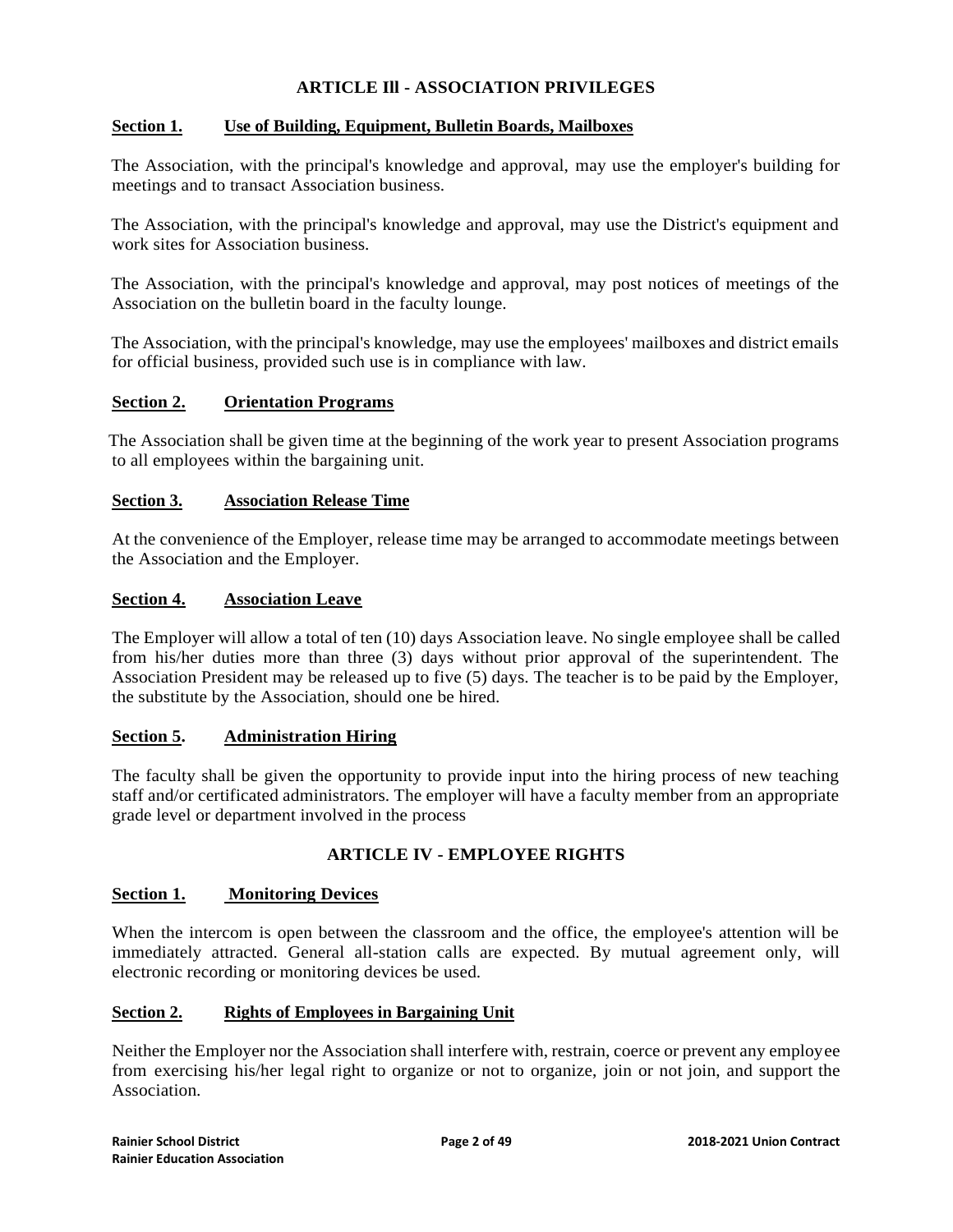#### **Section 3. Personnel Files**

All employees have the right to inspect their own file on appointment, in the presence of an administrator or other office personnel.

Employees will be notified of the addition of any evaluation, correspondence, or other material reference to an employee's competence, character, or manner, and will sign an acknowledgment of its existence and may attach his/her written comment. All information not acknowledged by a signature of the employee will be discarded.

The cost of copying material from the employee's file by an employee will not be paid by the Employer.

No more than one personnel file may be kept by the District Office on each certificated employee. Material in an employee's district file shall become a permanent pa1t of the file.

The working files kept by building principals will be purged at the end of the school year. Letters, notes, memoranda, or any other records related to allegations against an employee or charges of misconduct found to be without basis by the principal shall be destroyed.

Any material deemed derogatory by an employee or the district shall be removed, upon request of the employee, if it is dated four (4) years or more prior to the request, except in situations regarding the health or safety of students, or an employee's year end evaluation.

#### **Section 4. Complaints**

Complaints made known to the School District (principal, superintendent, or school board) which are reasonably likely to result in disciplinary action will be shared with the employee named in the complaint no later than 10 school days after the complaint was filed with the Superintendent. In the event said complaint(s) are not brought to the attention of the affected employee in the time provided, no further action will be taken adverse to the employee's interests, and no record of the complaint shall be included in the personnel file or any other file maintained by the employer. Anonymous complaints shall not be accepted by the employer and no employee shall be subjected to an investigation on the basis of such a complaint. Investigations concerning any complaint shall be conducted expeditiously. Employees and the employee's representative shall be provided updates on the status of the investigation at their request. Employees shall have a right to respond to each complaint. In the event the complaint results in disciplinary action, employees may utilize the grievance procedure to address any concerns related thereto.

#### **Section 5. Personal Rights**

Each employee reserves the right to support or oppose social, religious and/or political causes and issues outside of the normal school day, activity assignment day and when not performing services as a District employee.

#### **Section 6. Academic Freedom**

The Employer recognizes the educational profession's right and responsibility to insist that children must be free to learn and teachers free to teach. Employees shall accept the responsibility of a commitment to the democratic tradition, the pursuit of truth, and a concern for the welfare, growth and development of students. Thus, no special limitations shall be placed upon study, investigation and interpretation of facts and ideas, except that: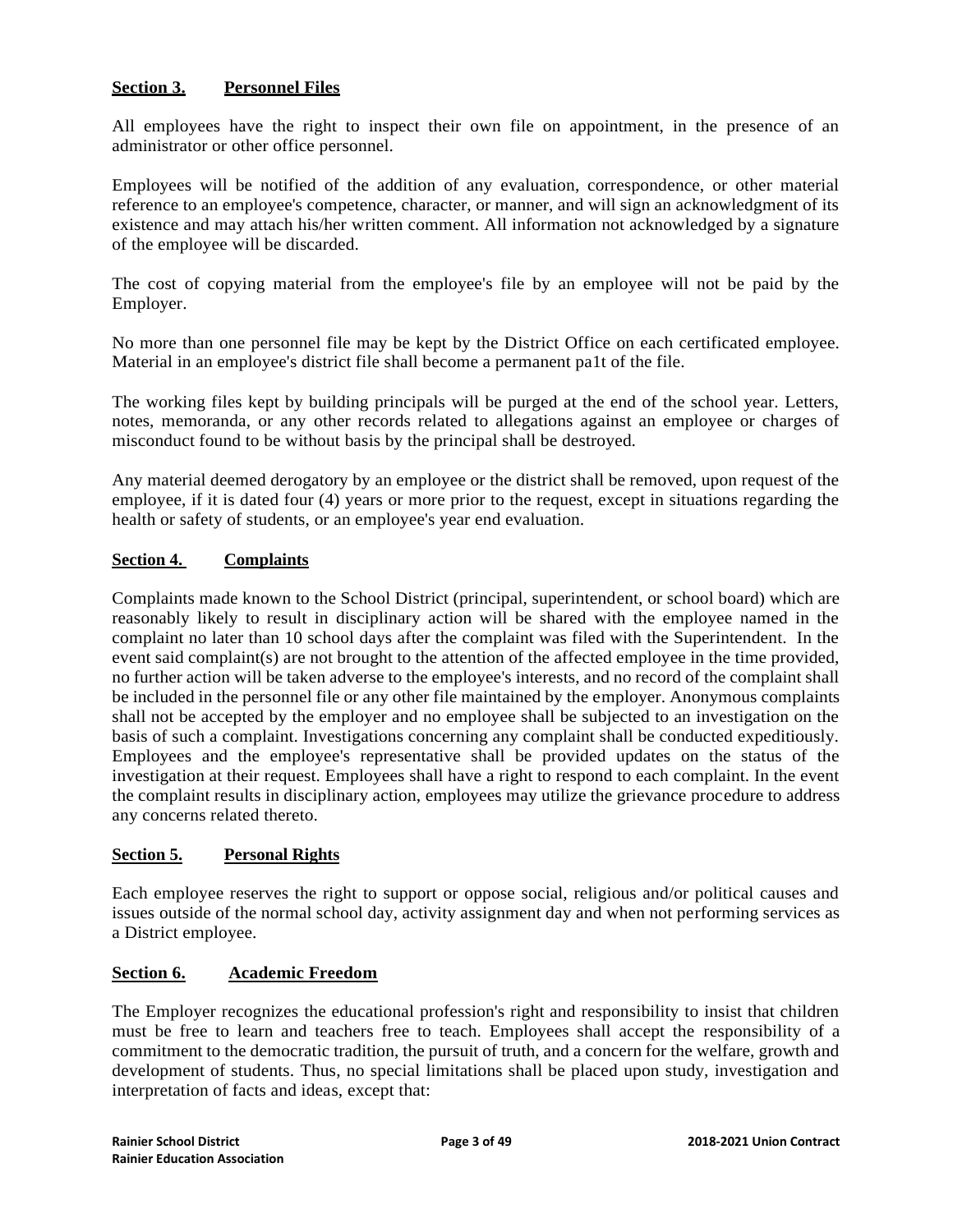A. The employee must be acting within the scope on his/her certified area in accord with accepted and/or adopted courses of study.

B. When an employee believes that he/she may be entering into a controversial area of instruction, he/she will first meet and discuss the area with his/her building principal prior to presentation. If the principal believes the area to be controversial, he/she may request an outline of the areas to be covered and the resources to be used in the instruction. The building principal shall approve with specific conditions/modifications or reject proposed instruction in any such controversial area. Employee(s) may appeal the principal's decision to the superintendent. The decision of the superintendent may be appealed to the school board at its next regular session.

C. The employee must exercise responsibility and prudence, and must realize that teaching in an elementary or secondary school places special responsibility upon the employee to carefully consider the maturity level of the student and the special circumstances that surround the teacher/learner relationship.

While the employee must feel free to teach and live according to his/her conscience, so must his/her students and the public he/she serves. The employee may not infringe upon the freedom of those he/she serves. Proselytism has no place in a public school. Opinion or theory must be stated as such for what it is.

#### **Section 7. Communication**

The superintendent or a designee will communicate through email to all certificated staff notice of all district- level meetings prior to the meeting date. This will be provided in the form of an electronic monthly newsletter, emailed to all employees.

#### **Section 8. Harassment, Intimidation, and Bullying**

Any reported incident involving work-related harassment, bullying, and/or cyber-bullying of an employee by parents, students, or other district employees shall be in writing, signed and dated. The District shall investigate the reported incident and take appropriate steps.

If a student is found to be responsible for harassment, bullying, and/or cyber-bullying, the District will consider appropriate interventions which may include discipline.

#### **Section 9. Healthy Working Environment**

Employees shall report concerns regarding air and/or water quality to the District Safety Committee. The Association may appoint up to two (2) members to the Safety Committee.

#### **Section 10. Curriculum and Professional Development**

The District shall establish a curriculum committee as required by law for the purposes of advising the District. The committee shall be made up of at least as many certificated employees as District representatives.

#### **Section 11. Teacher Protection**

Employees, acting in the course and scope of their official duties and employment, shall be indemnified and defended by the District for liability purposes to the extent provided by the District's insurance coverage.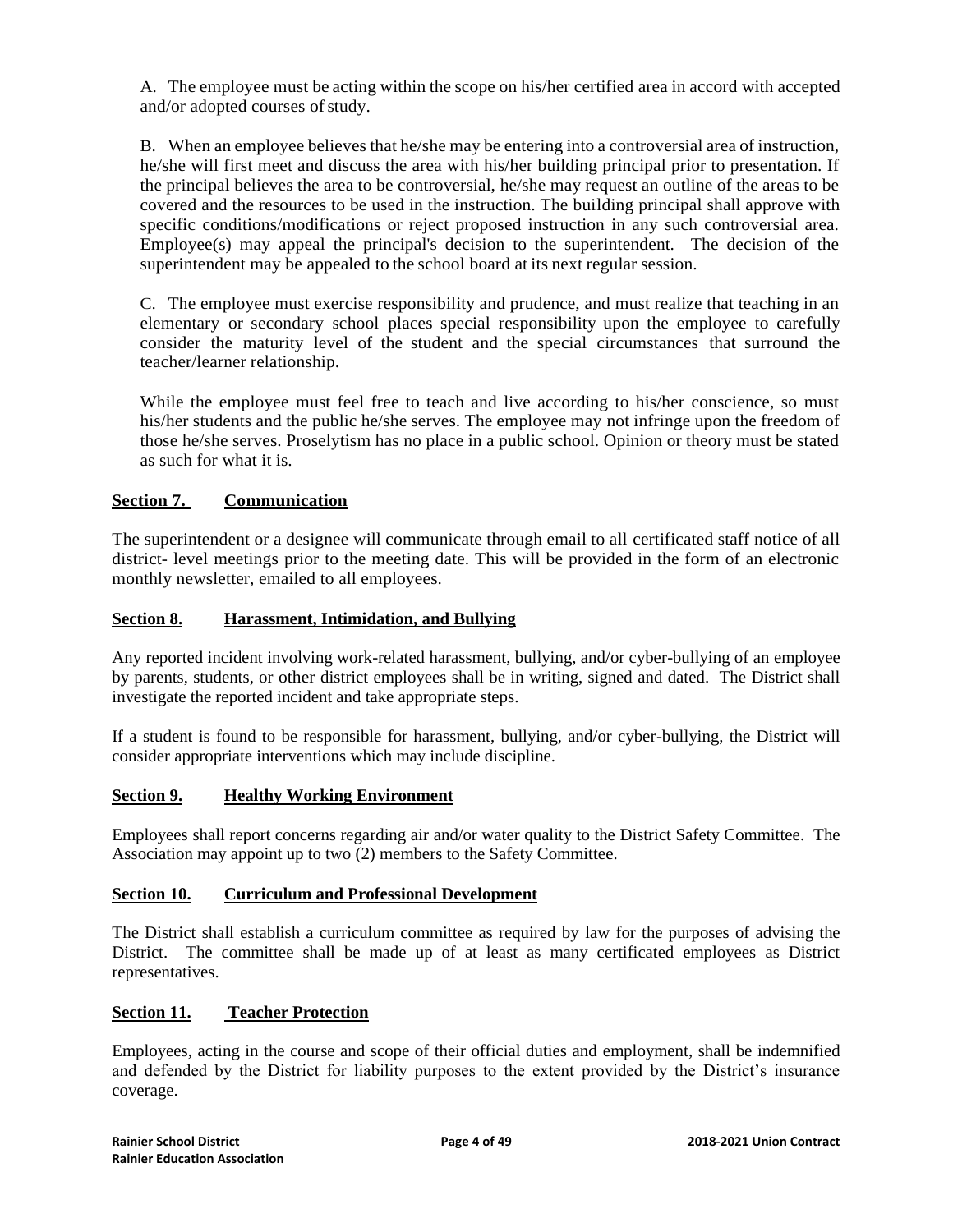#### **ARTICLE V - INSTRUCTION**

#### **Section 1. Workstation Visitation**

All visitors to a school and/or classroom workstation shall obtain the approval of the principal, and if the visit is to a classroom, the time will be arranged after the principal has conferred with the employee. If, at the determination of the building administration and the employee involved, a particular observation would be disruptive, or is disruptive to the building or classroom, the observations shall not take place or shall be terminated.

#### **Section 2. Employee Workload**

A. The following provisions of this section shall serve as the basis for determining the daily individual classroom employee workload. The following does not apply to general supervision assignments and instrumental music classes.

Class size limits will be defined by taking the number of students per teacher funded by the legislature (outlined in SHB 2776) and rounding it down to the next whole number, taking into consideration any impact resulting from K-3 poverty funding.

If any class exceeds the class cap, the district will either reassign students or create a new section.

| <b>Self- Contained Classrooms</b>           | Class Size        | Class Cap    |
|---------------------------------------------|-------------------|--------------|
|                                             | Limits            |              |
| Kindergarten $-3rd$ Grade                   | 24                | 31           |
| Effective with the 2019-2020 school         |                   |              |
| year, Kindergarten -3rd Grade               | 17                |              |
| 4 <sup>th</sup> Grade                       | 27                | 34           |
| $5th$ Grade                                 | 27                | 34           |
| Combo classrooms (2 or more grade           | 23                | 30           |
| levels)                                     |                   |              |
| <b>Elementary Music/PE</b>                  |                   |              |
| Kindergarten $-3rd$ grade                   | 26/ class average |              |
| $\overline{4^{th}}$ – 5 <sup>th</sup> grade | 28/ class average |              |
| <b>Secondary School</b>                     |                   |              |
| $6th$ - 8 <sup>th</sup> (6 period day)      | 28/ class average | $35/$ period |
| $9th - 12th$ including advisory             | 28/ class average | 35/ period   |

**Special Education:** No Special Education caseload shall exceed 29 students

- B. Mitigation of Excessive Workloads
	- In the event the class size limits and student load ration set forth above are exceeded, the employee affected shall contact the building principal for relief and the district shall remedy the situation by one of the following; balancing class loads, modification of course schedules and teaching assignments, providing extra pay to staff involved at a rate of \$20 per student per month in grades 6-12, or \$150 per student per month in grades K-5, or for K-5 the district will provide para educator support as outlined below:

1-2 students over  $= 1$  hr of EA support (daily) and 30 min of additional prep time (weekly);  $3-4$  students over  $= 2$  hrs of EA support (daily) and 60 min of additional prep time (weekly); *DESCRIPTION CONTINUES*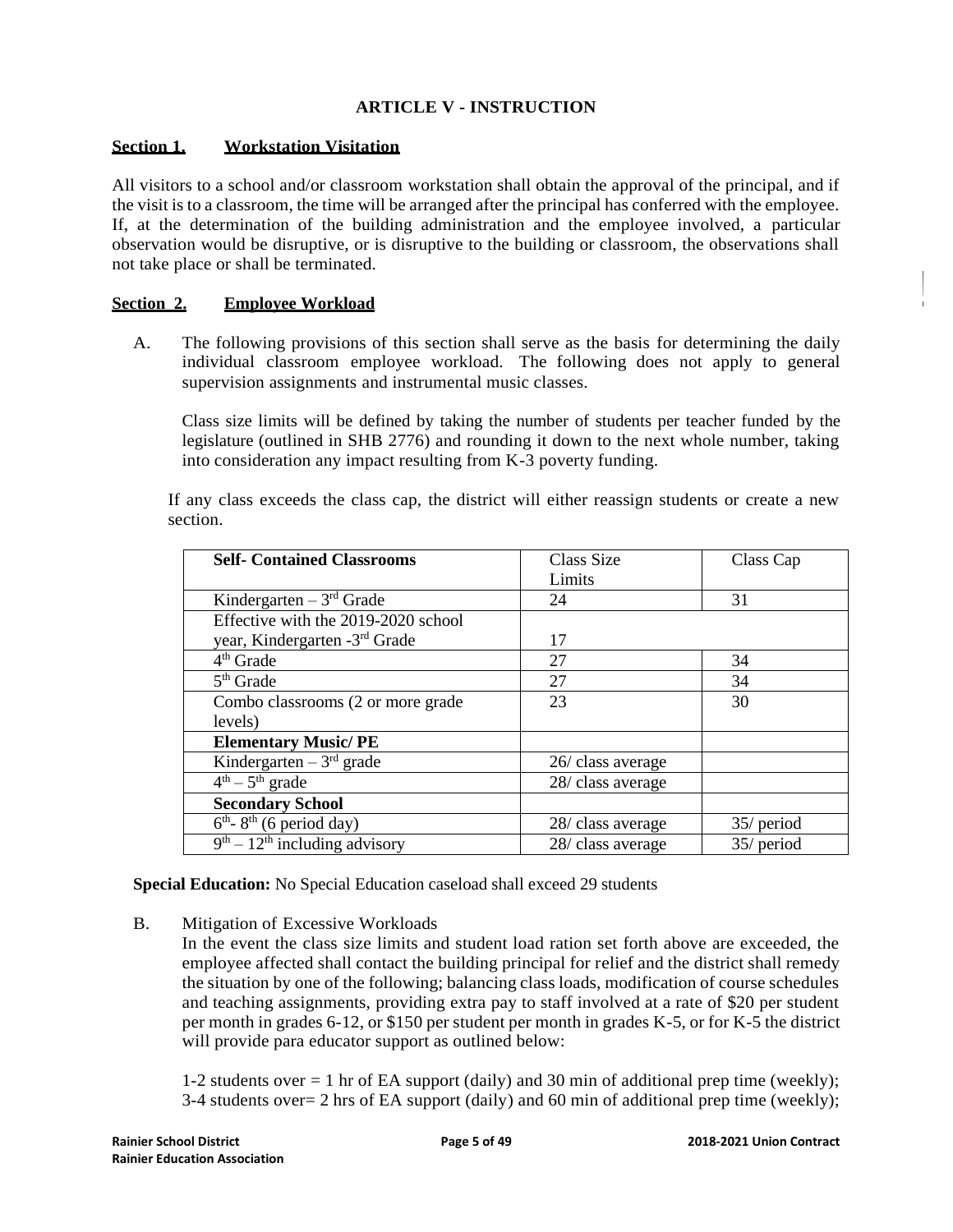5-6 students over  $= 3$  hrs of EA support (daily) and 60 min of additional prep time (weekly) 7 students over = 4 hrs of EA support (daily) and 90 min of additional prep time (weekly)

\*The first 30 minutes of additional prep time (weekly) will occur during the class' scheduled library time.

All para educators hired for class size support will meet highly qualified status.

A determination of appropriate mitigation and written notice of such actions shall be communicated to the Association President within five (5) school days. The appropriate

mitigation shall be instituted by the tenth  $(10^{th})$  work day. If adding an EA is the choice of the district then a substitute EA will be utilized until a permanent one can be hired. The class receiving an EA can accumulate up to 3 extra students, providing that the other classes are at their maximum level before the District will add extra students and EA time to another class at the same level.

#### C. Student Placement

K-5 The building administration will make a reasonable effort to equitably assign to classrooms Special Education students, students with 504 plans, and students with district adopted behavior plans.

6-12 The building administration will make a reasonable effort to equitably assign to classrooms and across curricular areas Special Education students, students with 504 plans, and students with district adopted behavior plans.

#### **Section 3. Grading**

Principals will not require final semester grades prior to five (5) days after the end of the semester. Any grades that are needed prior to that time, may be requested and pulled understanding that they may not be final grades.

#### **Section 4. New Students**

Teachers will be given twenty-four (24) hour notice prior to the placement of a new student in the teacher's classroom. Such notice shall include the student's name and any special information (e.g., health issues, IEP requirements, 504, etc.) provided that information is known to the District and such information may be lawfully disclosed.

#### **ARTICLE VI - EMPLOYEE RESPONSIBILITIES**

#### **Section 1. Length of Workday**

- A. The total length of the employee's instructional workday shall not exceed seven and one-half (7 1/2) hours, which shall include all preparation time, actual class time, and lunch period time, as hereinafter provided.
- B. Every teacher shall be provided with preparation time. Such preparation time shall be included during the normal student contract day, not to include the 30 minutes before and after the scheduled student day, recesstimes, passing times ortravel times between buildings.
	- 1. Teachers and Certificated Support Staff assigned to grades K-12, will have preparation time equal to 260 minutes/week as a minimum.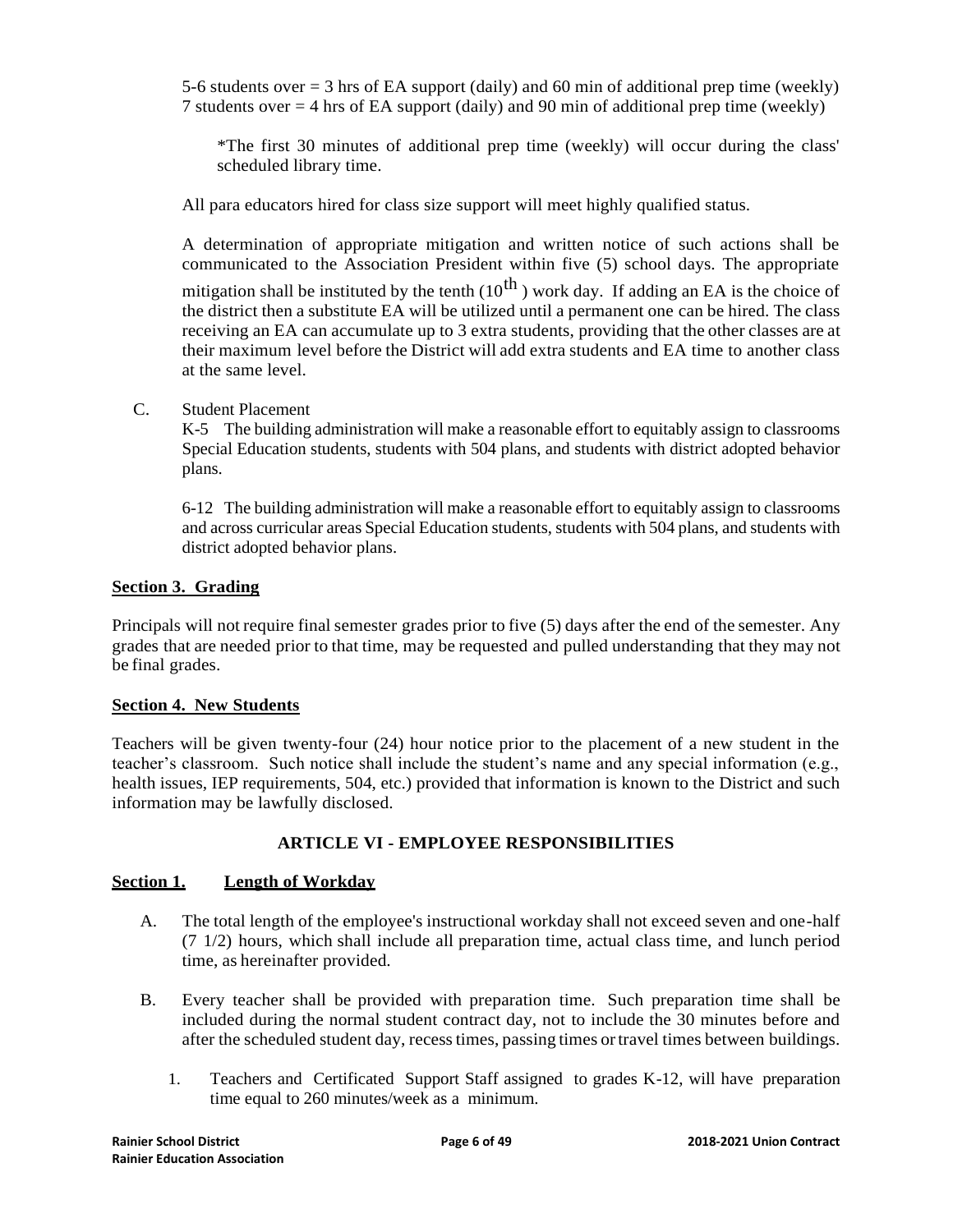- 2. Less than full-time teachers and certificated support staff shall receive a prorated preparation period.
- C. Teachers who teach consecutive classes in different buildings will have 10 minutes built into their schedule to allow time to move between buildings and set up the classroom prior to student arrival.
- D. All buildings that assign teachers for duty before school or, after school will assign duty to all teachers equitably within that building.
- E. If the District establishes committees, special projects, and/or other groups, and such work occurs outside of the contractual day, and teacher participation is mandatory, teachers will be paid at the District's hourly rate.

#### **Section 2. Instruction During Preparation Period**

The Building Principal may request teachers under their supervision to cover instruction in another class during their preparation period. Such assignments shall be distributed among available staff equitably. When teachers perform this service for a period greater than 15 minutes, they shall be reimbursed at a minimum one (1) hour pay at their per diem rate.

Should elementary teachers distribute students across their classrooms; the staff involved in the coverage will divide the sub pay that would normally have been used to secure a sub.

#### **Section 3. Individual Employee Contracts - Length of Contract**

The total length of the regular employee's individual contract shall be one hundred eighty- (180) days.

#### **Section 4. Professional Development Days**

- A. Professional development consists of activities that are an integral part of school for providing educators with the knowledge and skills necessary to enable students to succeed in a well-rounded education and are sustained through collaborative, classroom-focused trainings that are relevant to that individual's teaching assignment.
- B. During the school year, Professional Development and Collaboration time will be provided in the form of one (1) hour early release days on Wednesdays. The exact number of these days will be determined each year during the calendar planning process by the District with input from the union, taking into consideration the total instruction hours and holiday schedules. The intent would be that as many Wednesdays as possible will be planned as early release.

The time spent on Professional Development and Collaboration early release days will follow a four (4) week rotation as follows: Week 1 – District Directed Professional Development, Week 2 – PLC's, Week 3 – Building Directed Professional Development, Week  $4 - PLC's$ 

PLC's will be chosen by the teachers and approved by the administration. The teacher members of each PLC group shall have discretion over the content of the PLC time in accordance with the above definition of professional development.

C. Professional Development/Learning Days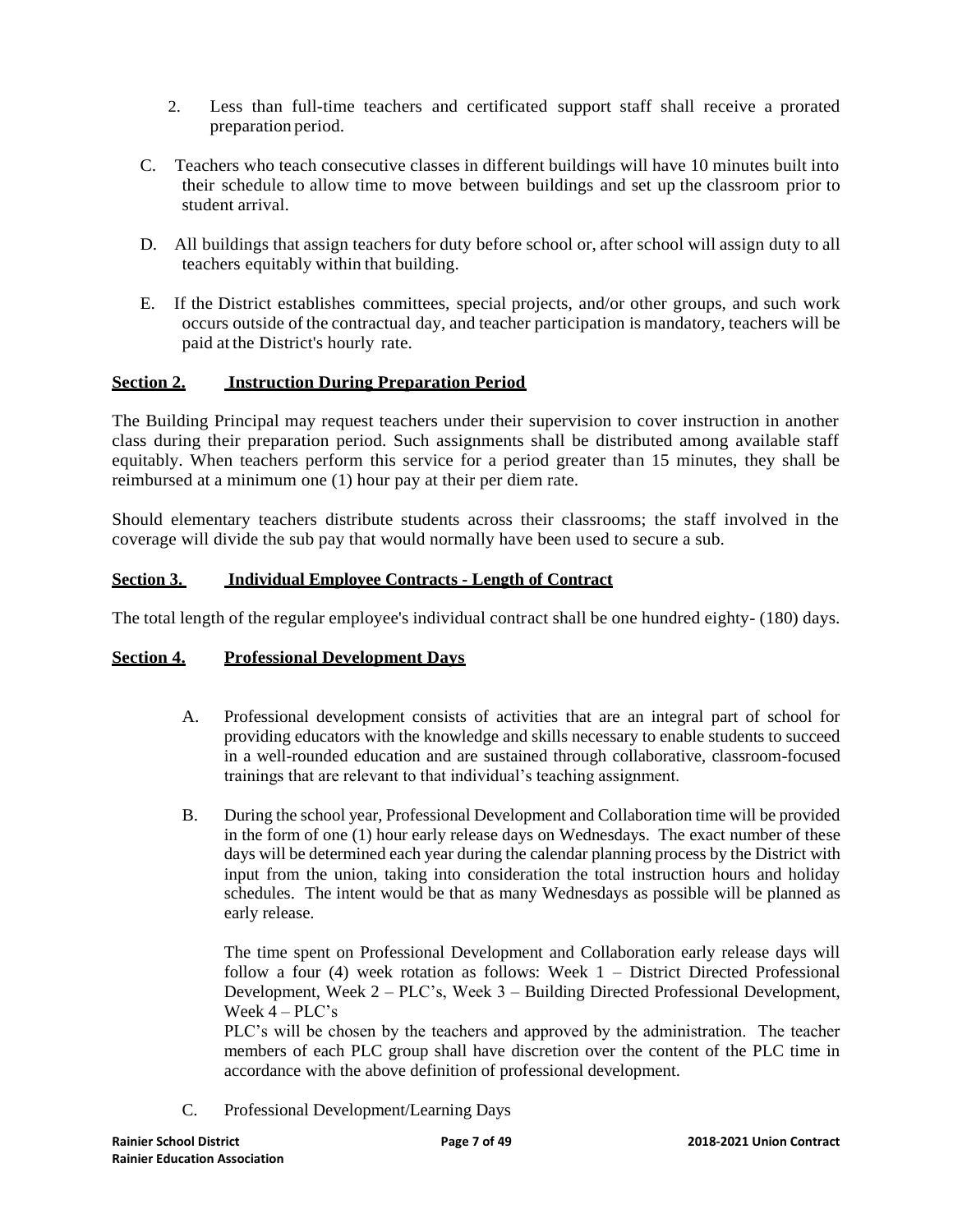The supplemental contract recognizes that employees will provide a professionally responsible level of service. Extra workdays schedule:

- 4 days Summer Institute: to be held in August, prior to the school year, and to be comprised of professional development, district directed time, building directed time, and no less than 50% of the structure time to be teacher directed for the purpose of preparing for the start of school.
- 1 day District Directed: to be subdivided into hours and used for compensation of teacher for events such as, but not limited to, Backto-School Night, Winter Concert/Program, 8th Grade Bridge Ceremony, Graduation, etc.

#### **ARTICLE VII – LEAVES**

#### **Section 1. Leave**

At the beginning of each school year, each employee shall be credited with an advance leave allowance of twelve (12) days for sick leave with full pay to be used for absences. The District shall maintain a leave sharing program as provided in Board Policy 5406.

#### **Section 2. Leave Cash Out**

Pursuant to statute, in January of the year following any year in which a minimum of sixty (60) days of leave is accrued, and each January thereafter, an eligible employee may exercise an option to receive remuneration for unused leave accumulated in the previous year at a rate equal to one day's monetary compensation of the employee in excess of sixty (60) days. The employee's leave accumulation shall be reduced four (4) days for each day compensated. No employee may receive compensation for leave accumulated in excess of one day per month.

At the time of separation from school district employment due to retirement or death, an eligible employee or the employee's estate shall receive remuneration at the rate equal to one (1) day's monetary compensation for the employee for each four (4) full days' accrued leave. In lieu of the above remuneration, the eligible employee may receive equivalent funds for postretirement medical benefits. Application of these funds shall be limited to those employee medical plans in effect at time of retirement.

VEBA Retirement and Annual Sick Leave Conversion Medical Reimbursement Plan is available to those employees who have accrued more than 180 days of sick leave subject to an annual verification by the Association of participation in said Plan. The District shall make contributions to the Plan by reason of having excess sick leave conversion rights. Contribution on behalf of each eligible employee shall be based on the conversion value of sickleave days accrued by such employee available for contribution on an annual basis and at retirement in accordance with the statue RCW 28A.400.210. Upon retirement, current statue allows for unused sick leave to be cashed out on a one day per four basis to a maximum of one hundred eighty (180) days accumulation. Such accumulation shall be placed in the VEBA program for eligible retirees. Under this program, the compensationsfor accrued sick leave is set-aside on a pre-tax basisinto an account allowing the retireetopayformedical premiums/expenses.

#### Section 3. (Washington State Paid Family and Medical Leave (PFML)

Commencing January 1, 2020, employees shall be eligible to receive Paid Family and Medical Leave (PFML) under the Washington State Family and Medical Leave and Insurance Act. To be eligible for this leave, employees must have worked a minimum of 820 hours within the past calendar year. Such leave shall be used consecutively with an employee's accrued paid leave. The employee shall elect the order such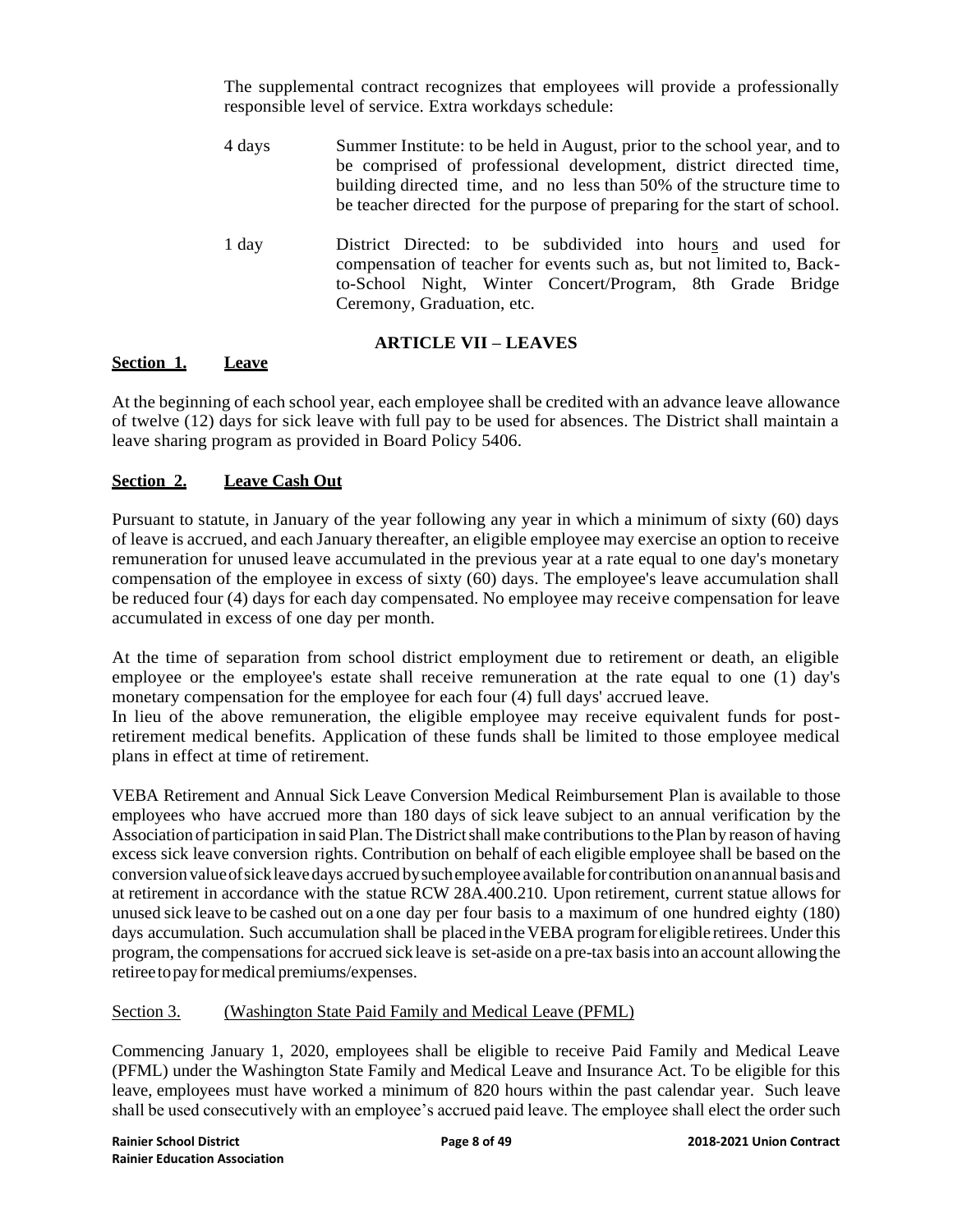leave shall be utilized. Commencing January 1, 2019, the District shall pay its required share of the payroll premium to fund this leave.

#### **Section 4. Personal Leave**

The intention of the district in providing personal leave is to give days to staff to take care of personal issues not covered by sick or other type of leave and it is not intended for use to extend vacations. Understanding that there may be unusual situations that warrant personal leave in this manner, which can be arranged through the superintendent. Otherwise, an individual may use personal leave prior to or after winter break or spring break in this manner no more than once every three years.

Each certificated employee shall have three (3) personal leave days with pay per year. Certificated employees may "carry over" up to two (2) personal leave days into the next school year not to exceed five (5) days total in any given school year.

Each certificated employee may exercise the option to take a fourth day of personal leave each school year. In the event the ce1tificated employee exercises this option, they shall be responsible for the cost of a substitute for that day. A fifth day of personal leave is available at no pay.

#### **Section 5. Leave of Jury Duty/Subpoena**

Leaves of absence with pay are allowed for jury duty. Any jury duty pay, exclusive of meal allowances, mileage, parking, etc., for jury duty performed on contract days will be deducted from the employee's salary. The employee shall notify the District on the next work day after notification to serve on jury duty is received. An employee may seek District assistance to be excused from jury duty. In an action against the District where the employee is not a party to the complaint, leave with pay will be granted, at the direction of the superintendent, when an employee is required by subpoena to testify in court.

#### **Section 6. Child Rearing Leave**

After the birth or adoption of a child, employees shall have a right to take leave without pay and benefits upon request. Said request must be made as far in advance as possible and not less than twenty (20) days prior to the anticipated date of the leave. The duration of the leave shall be for the balance of the school year in which it is requested or for a different duration only if agreed upon by the Board. This leave is intended for parents with a new child in their household who are physically able to work but wish to remain home with the new child. If agreeable with the insurance carrier, employees using this leave may maintain insurance benefits by paying their own premiums.

#### **Section 7. Maternity & Paternity Leave**

- A. Maternity and/or paternity leave with pay is available for the birth or adoption of a child. Accrued sick leave and personal leave may be used in accordance with the Family Medical Leave Act and Washington Paid Family Leave Act. Leave sharing may be available according to Board policy 5406.
- B. An employee requesting maternity and/or paternity leave should give written notice to the District at least two (2) weeks prior to the commencement of said leave when possible. The written request for leave should estimate the expected date of return to employment. The employee shall determine when the beginning and end of the leave will occur. Such leave will not extend beyond the balance of the current school year.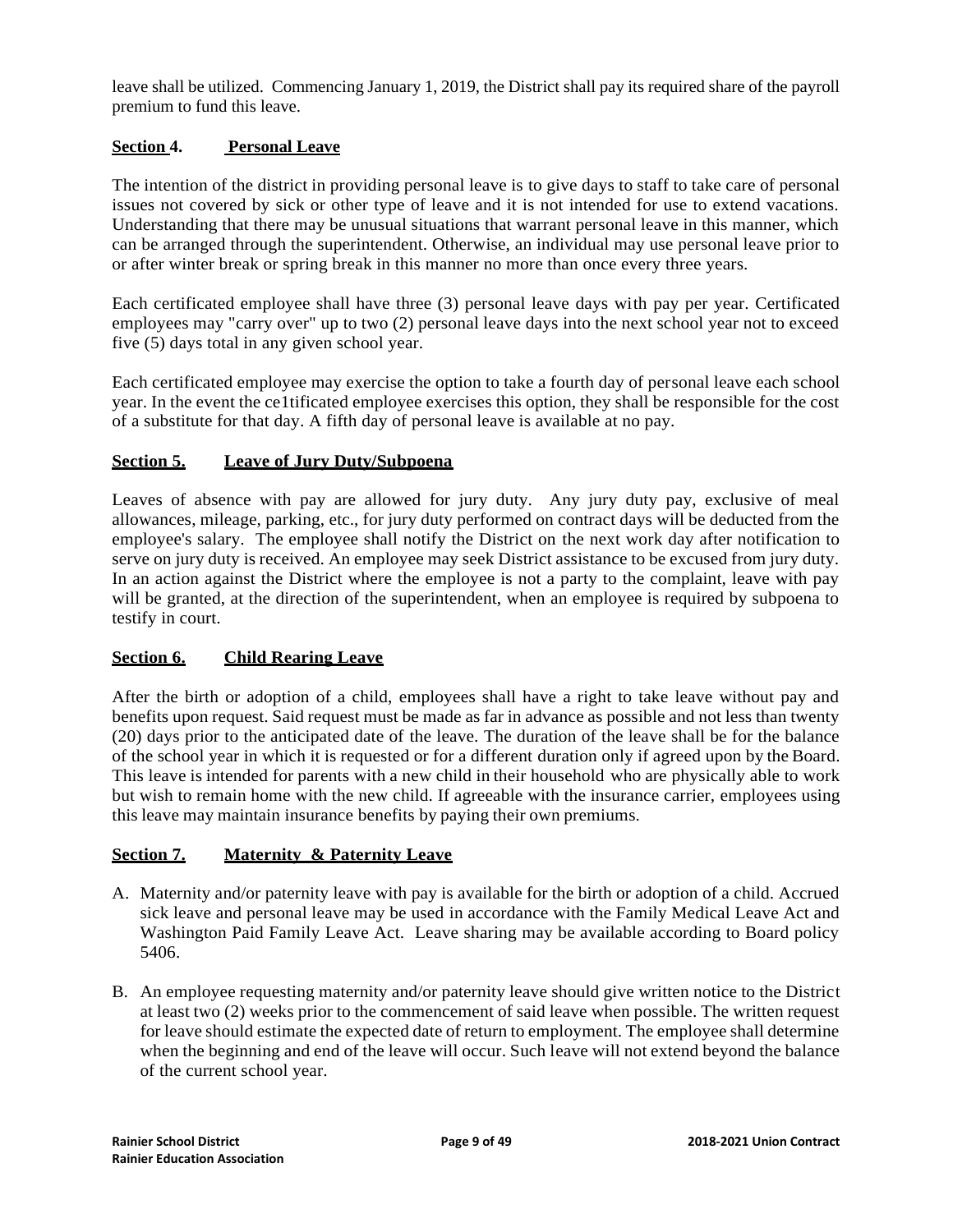- C. In the event paid leave has been exhausted, the employee shall be granted a Child Rearing Leave as stated in Section 5.
- D. An employee returning from maternity and/or paternity leave shall be assigned to his or her previous position provided his or her position still exists. In the event the position no longer exists, the employee shall be placed in another comparable position.

#### **Section 8. Leaves of Absence**

Leaves of absence up to one (1) year without pay will be granted to employees for the purpose of study, travel, health, working in a professionally related field, Association or Association related business. Requests for leave of absence shall be submitted to the Superintendent by April 15 prior to the year of requested leave. Emergency requests, when above notification is not possible, shall be considered on a case-by- case basis. All leaves of absence approvals shall be contingent upon availability of qualified replacements. The employee, upon return from such leave, shall be granted his/her previous position.

#### **Section 9. Bereavement Leave**

Five (5) days bereavement leave per occurrence shall be granted to each employee in the event of death in the immediate family to include spouse, registered domestic partner, children, parents, grandparents, mother-in-law, father-in-law, brothers and sisters. Upon approval of the superintendent, up to five (5) days' additional bereavement leave may be granted and the superintendent may grant bereavement leave of up to three (3) days in the event of the death of persons other than those listed above.

#### **ARTICLE VIII -ASSIGNMENTS, TRANSFERS AND VACANCIES**

#### **Section 1. Definitions**

The following definitions will be applicable to this section:

- A. Assignment- The academic subject or subject areas and grade levels which an employee currently teaches (K-5, 6-12)
- B. Transfer-The change of an employee's assignment.
- C. Vacancy An assignment for which the District seeks qualified applicants.

#### **Section 2. Procedures (Steps to follow A-F)**

- A. Assignments shall be made by the Employer, taking into consideration the employee's professional training, experience, specific achievements and service to the employer, seniority, as well as the program needs of the Employer. 6-12 assignments will be consistent with a teacher's area of training and experience, except by mutual agreement between the teacher and administration.
- B. Should one or more transfers be required due to program changes or other factors and nonvacancy(ies) exist(s), all qualified staff in affected grade levels or subject areas will be called together by the principal or Superintendent to resolve the assignment(s) collaboratively. If a resolution is possible, and is agreed upon by the whole group, including the administrator present, the resolution of the group shall be implemented. If resolution is not possible, proceed to step C.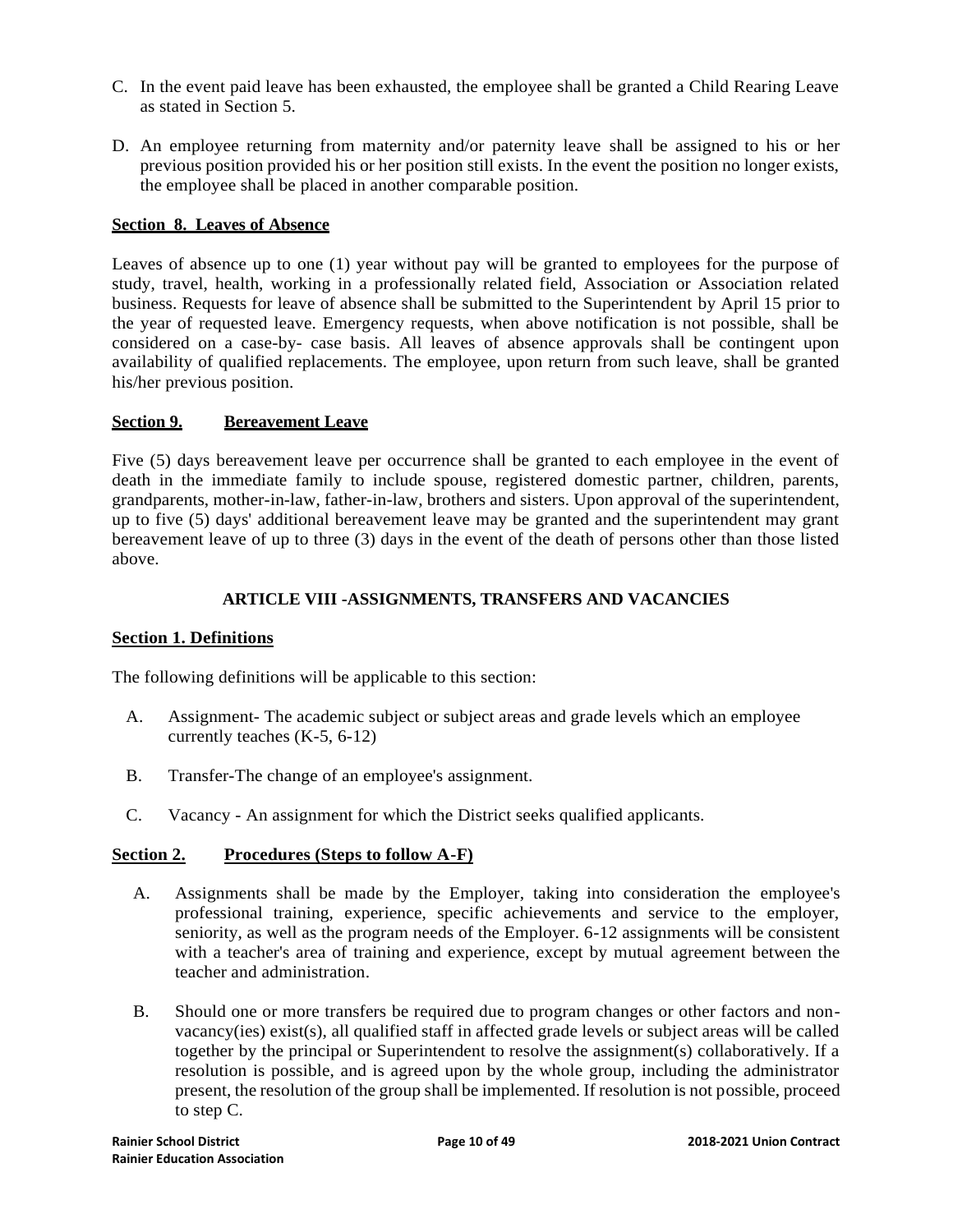- C. All employees will be subject to involuntary transfer, provided they are qualified to fill the position. It is understood that instructional requirements, the best interest of the school system and pupils and employee's experience in a grade level and/or content area will be given consideration. The Employer's decision to transfer employees shall not be made on the basis of extra-curricular availability of employees. Such transfer will not be made arbitrarily or capriciously. The Employer shall seek voluntary movement within a building prior to transfers from that building.
- D. Vacancies shall be declared as soon as possible by the Employer to ensure that the most qualified employees with an interest in that assignment within the District have the opportunity to apply. The Employer agrees to post the available position that shall state the job description, job specifications and at least the minimum qualifications needed for filling the position. This notice shall be posted in the faculty lounge of each building and sent via email to all certificated staff. Any certificated employee may apply for transfer within one week (seven (7) calendar days after the announcement of any vacancy declared by the Employer. Employees interested in a transfer are responsible to notify the Superintendent or designee of such interest should a vacancy occur during summer vacation time. The District shall grant an interview to all internal candidates who hold the minimum qualifications for the vacancy.
- E. Employees shall be notified in writing of their individual assignments as soon as possible once the determination of assignments has been made. If the notice of assignment is later than two (2) weeks before the start of the instructional year, the employee will be granted two (2) days of per diem pay. Such notification will include position, building and tentative room location, grade level and/or class or subject and other pertinent facts concerning the assignment. Employer must put into writing why a transfer is not granted.
- F. For the purpose of all steps of Section 2, seniority qualifications are defined as:
	- 1. Years of certificated contractual services in the state of Washington,
	- 2. Years of certificated contractual services in the Rainier School District,
	- 3. Total credits beyond the BA degree, and
	- 4. Specific achievements and training related to the vacant position.
- G. In regards to Retire-Rehire teachers within the Rainier School District, State law will be followed and take precedence. In an involuntary transfer situation, retire-rehire will be given first consideration to move.

#### **Section 3. Job Sharing**

A job sharing assignment is the sharing of one full-time regular position between two persons, where one of those persons works at least three tenths (.3) full-time.

Employees interested in job share assignments will apply by March 1 for such a position to ensure the earliest possible response from the School District. The letter of application will constitute an agreement if accepted, and should address the following criteria:

- 1. Teacher compatibility- including personality traits, educational philosophy, and experience.
- 2. Stipulate the division of teaching tasks and agree upon the equitable division of time appropriate to accomplish all job requirements. Both employees shall participate in the actual process of grading students' work and meeting with parents.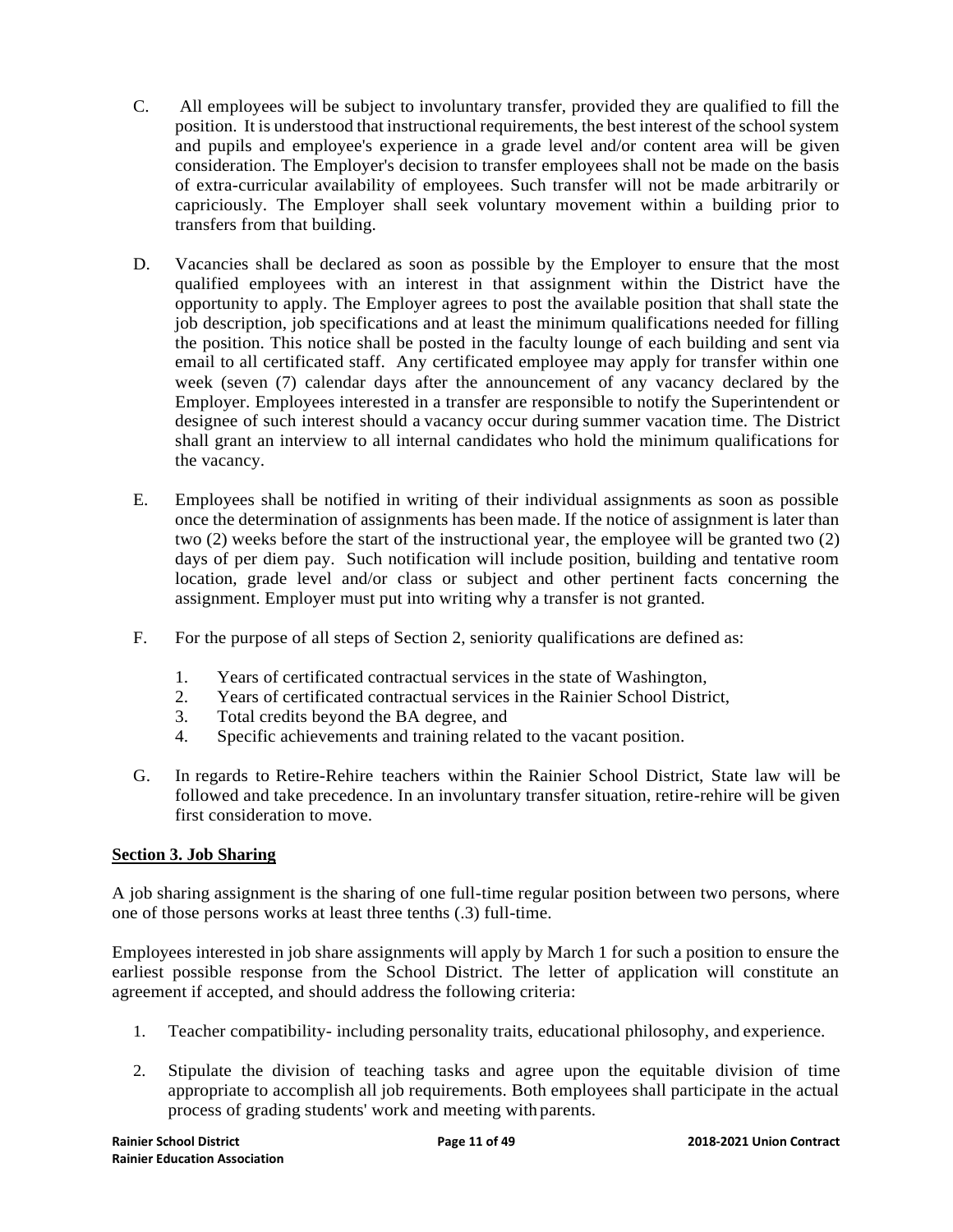- 3. Manage time to accomplish the following duties:
	- a. parent conferences as requested byparents,
	- b. grading students' work, includingquarterly and final grades,
	- c. attending facultymeetings,
	- d. classroom patties and field trips,
	- e. staff development,
	- f. in-service,
	- g. open house events,
	- h. opening and closing of school, and
	- i. standard scheduled parent/teacher conferences.
- 4. Establish consistency in the standards of discipline.
- 5. Plan for effective communication between job sharing teachers and with other staff and administrators.

The superintendent may recommend to the Board of Directors those positions and employees where job sharing will benefit the educational program of students. The superintendent may recommend to the Board of Directors termination of job sharing arrangements which ceased to operate in the best interest of the educational needs of students.

No teacher in the District shall be involuntarily transferred in order to create a job share assignment.

Sick and personal leave will be pro-rated according to the fraction of the position for which the person is employed. All other benefits will be pro-rated to the nearest reasonable fraction thereof. Both job sharing employees are expected to attend parent conferences.

Job sharing applicants should be advised that employees going part time to share a job position will fall into a lower order of preference as a "free agent" under Article VIII, Section 2.D - Procedures.

Once an employee has accepted a job sharing position, the District shall be under no obligation to convert the employee to a full-time contract. However, consistent with educational objectives, contract seniority rules and state law, all reasonable opportunity will be afforded a job sharing employee to return to full- time employment. Should one person employed in a job share position leave the job sharing assignment or accept a full-time position at the District's option, the remaining job sharing partner may assume a full-time position at the District's option.

Employees will be notified by July 1 of the decision of the superintendent and the Board of Directors regarding a job sharing application.

#### **ARTICLE IX - SCHOOL-BASED MANAGEMENT**

#### **Section 1. Shared Decision-Making Definition:**

The Association and District share the goal of quality learning in a caring environment. As a means of achieving that goal, the parties agree to the process of shared decision-making.

The purpose of shared decision making is to provide opportunities for consultation, collaboration and participation of shareholders in the decision making process. Shared decision-making does not mean an abdication of authority and responsibility of building administrators, district administration or the Board of Directors. Shared decision-making provides shareholders an opportunity for meaningful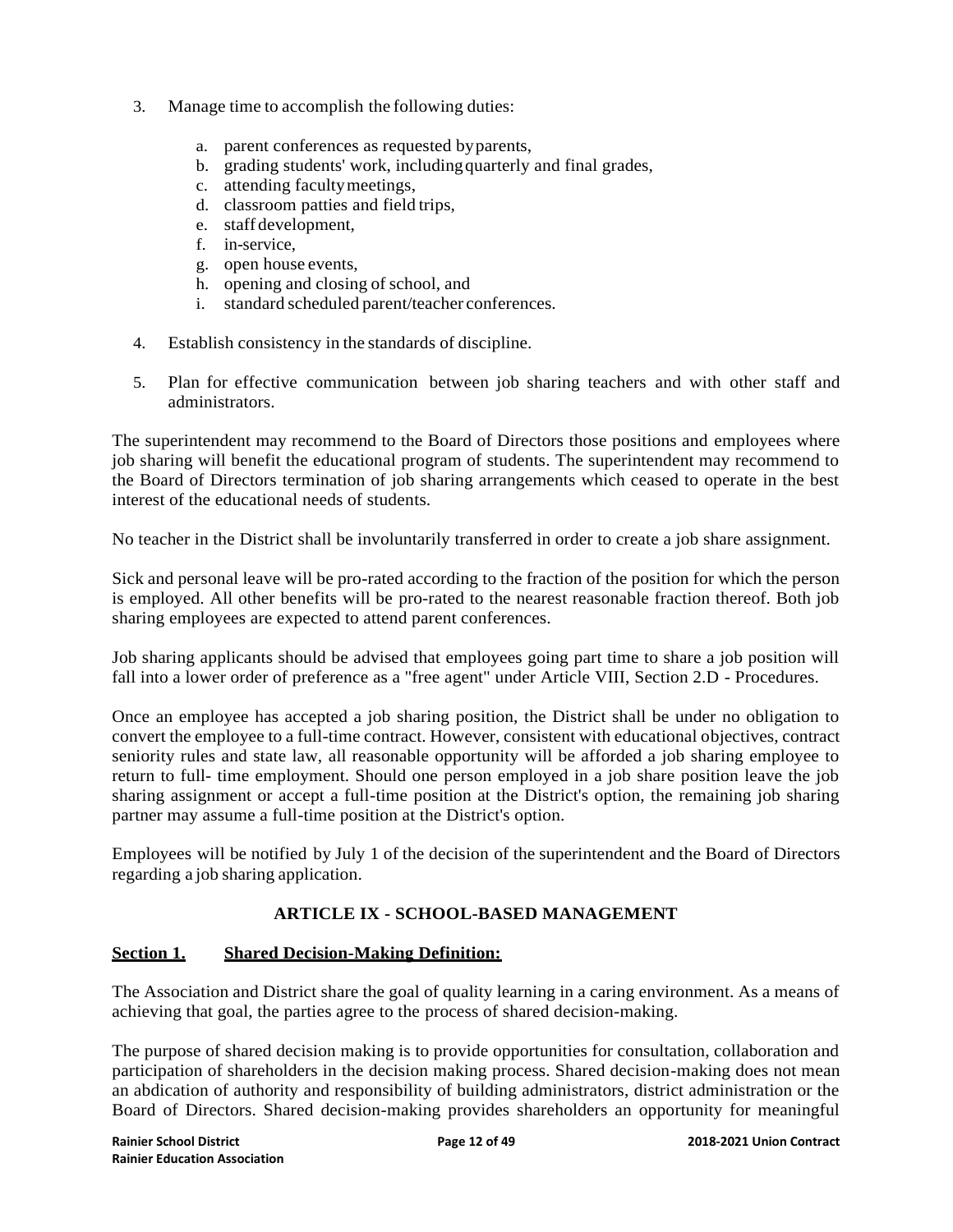participation in decisions affecting the individual school's progress in meeting its mission to provide quality learning in a caring environment.

#### **Section 2. Shared Decision-Making Operation Principles:**

School-based councils shall make decisions in accordance with the following operating principles:

- 1. All decisions will comply with board policies, state laws, or any of the collective bargaining agreements that affect staff members. Decisions and policies contrary to the contract must have a waiver from the Association and District. The council will notify the Association and District in a timely manner of the request for a waiver. (Exhibit G)
- 2. Site councils K-5 (6-8 & 9-12) shall be comprised of a minimum of the building Principal, two certificated staff, two classified staff, and a parent/community representative. At the high school level, a student representative is recommended. Staff participation is voluntary. Building Principals shall adjust participants' work schedules and/or areas of responsibility as necessary to encourage participation.
- 3. Site councils shall meet a minimum of quarterly and more frequently as determined by the council. Meeting schedules and agendas shall be determined by the site council to encourage broad participation.
- 4. General areas of decision-making responsibilities shall include building-wide approaches to student conduct, curriculum, staff development opportunities, events and budgets. Site councils shall not consider individual issues in areas such as staff evaluation or discipline, staff work assignments, student/parent appeals of student discipline.
- 5. Ideally decisions will be made by consensus and supported by the Building Principal. When consensus is not possible, the issue shall be referred to a resolution committee comprised of the Superintendent and current President of all bargaining units involved. That committee shall resolve the issue or refer it to the Board of Directors for final disposition. Until resolved, significant changes in current practice shall be postponed.
- 6. Decisions of site councils shall be reported to affected staff and the Superintendent in a timely manner.

#### **ARTICLE X- CERTIFIED STAFF EVALUATION**

The following evaluation language shall apply only to those certificated staff being evaluated using the OSPI- approved, CEL's SD+ framework.

#### **Section 1 Evaluation System Preamble**

An evaluation system for teachers has the following elements, goals, and objectives:

- 1. The evaluation procedures set forth herein shall be to improve the educational program by improving the quality of instruction.
- 2. The evaluation process shall provide suppo1t for professional growth.
- 3. Within the selected instructional framework teachers will be allowed to exercise their professional judgment and will be evaluated on their practice, skills, and knowledge.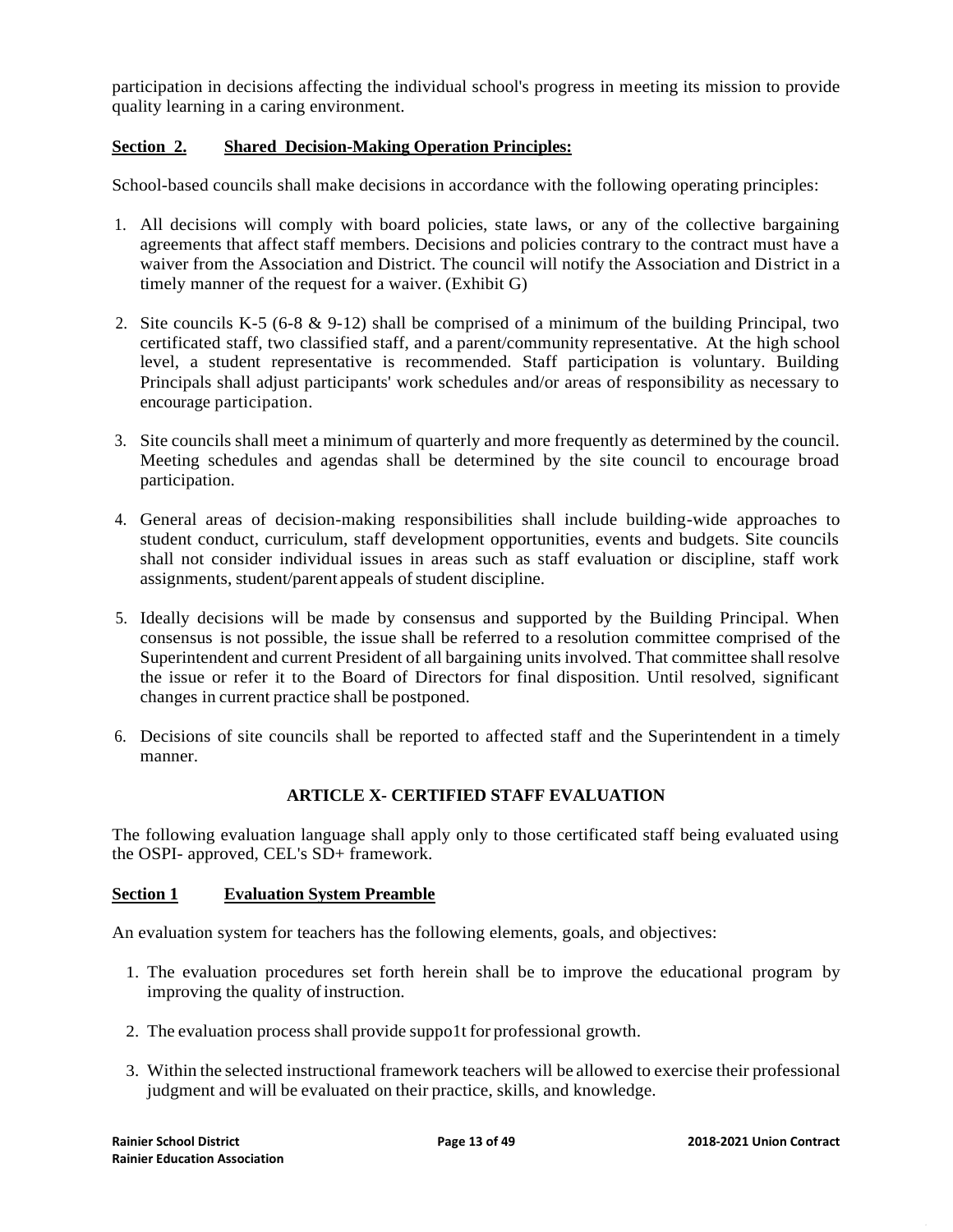The parties agree that the following evaluation system is to be implemented in a manner consistent with good faith and mutual respect and, as defined in RCW 28A.405.110 (1).

Additionally, the parties agree that the evaluation process is one which will be implemented with collaboration between the evaluator and the bargaining unit member, as described in WAC 392-191- 025:

"To identify in consultation with classroom teachers and certificated support personnel observed, particular areas in which their professional performance is distinguished, proficient, basic, or unsatisfactory."

Purpose - The following evaluation process has the following elements, goals, and objectives: "An evaluation system must be meaningful, helpful, and objective; (2) an evaluation system must encourage improvements in teaching skills, techniques, and abilities by identifying areas needing improvement; (3) an evaluation system must provide a mechanism to make meaningful distinctions among teachers and to acknowledge, recognize, and encourage superior teaching performance; and (4) an evaluation system must encourage respect in the evaluation process by the persons conducting the evaluations and the persons subject to the evaluations through recognizing the importance of objective standards and minimizing subjectivity."

#### **Section 2 - Definitions and Notes**

**Artifacts** shall mean any products generated, developed, or used by a certificated teacher.

**Certificated Principal,** "principal," and "assistant principal" mean a person who is employed to supervise the operation and management of a school (WAC l 81-79A-140  $(4)$  (a) or  $(6)(h)$ .)

**Certificated Classroom Teacher** and "teacher" mean a certificated employee who provides academically focused instruction to students and holds one or more of the certificates pursuant to WAC 181-79A-140 (1) through (3) and (6)(a) through (e) and (g).

**Component** shall mean the sub-section of each criterion.

**Criteria** shall mean the eight (8) state defined categories to be scored.

**Evaluation** shall mean the ongoing process of identifying, gathering, and using information to assess total job effectiveness, improve professional performance, and make personnel decisions.

**Evaluator** shall mean a certificated administrator who has been trained in observation and evaluation techniques, and in the use of the specific instructional framework and rubrics contained in this agreement.

**Evidence** means observed practice, products or results of a certificated classroom teacher's work that demonstrates knowledge and skills of the educator with respect to the four-level rating system. Such evidence shall include artifacts produced or resulting from the normal course of professional performance during the school year.

Both the teacher and the evaluator shall contribute evidence to the overall assessment of professional performance. If, after completing the minimum required observations, both the teacher and evaluator agree on the score for a criterion, no additional evidence will be required to be collected for that criterion. It shall be the nature and quality of the evidence, not the quantity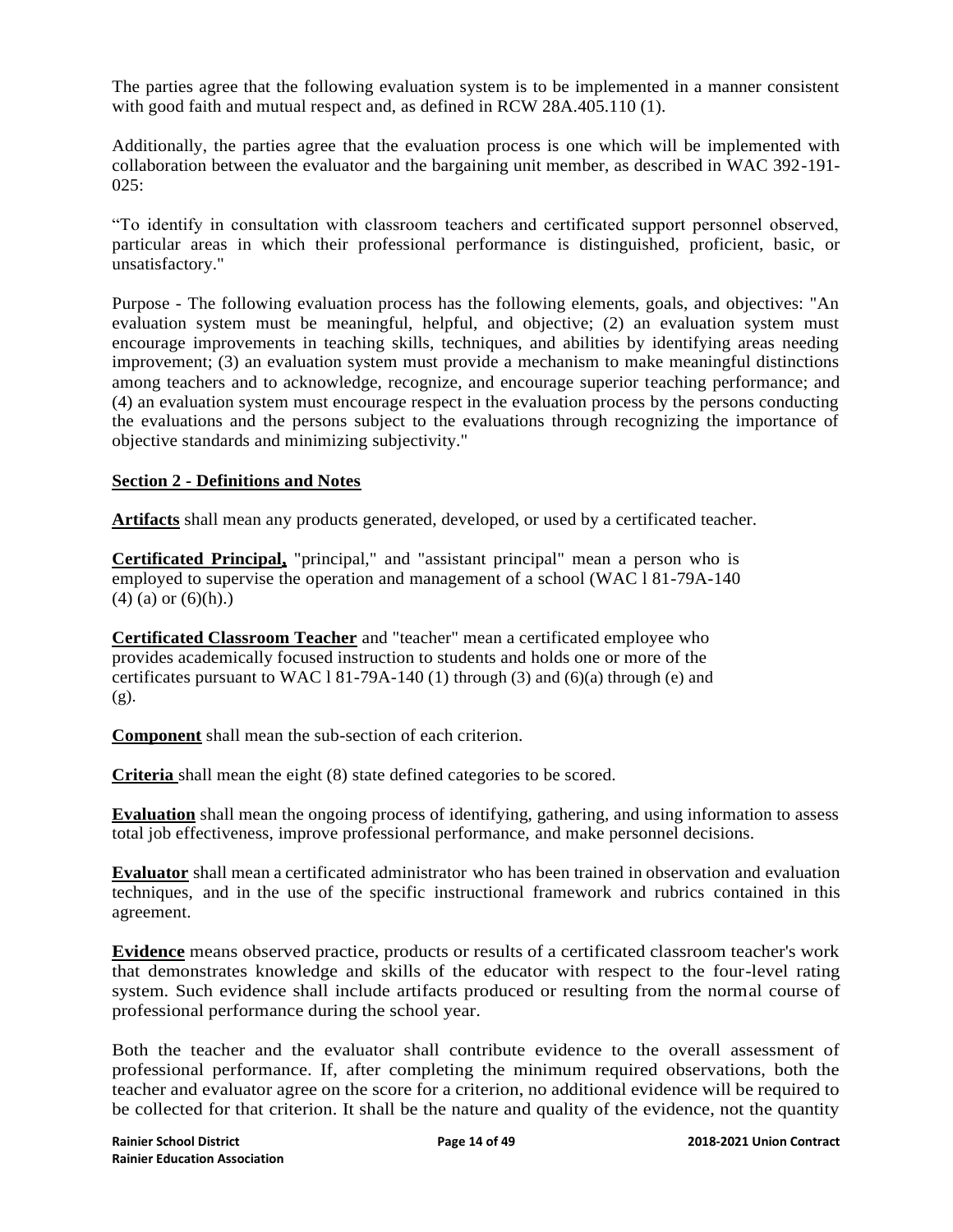of evidence, which determines the criterion rating.

Unsubstantiated complaints against an employee shall not be included in any documentation pertaining to any evaluation.

**Formal Observation** means any observation which is scheduled in advance between the teacher and evaluator for the purpose of evaluation.

**Informal observation** means any non-scheduled observation during which evidence is gathered by an evaluator to inform a teacher's final evaluation.

**Observe or "observation"** means the gathering of evidence made through classroom or worksite visits for the purpose of examining evidence over time using the instructional framework rubrics.

**Rubrics or "rubric row"** means the descriptions of practice used to capture evidence and data and classify teaching performance and student growth using the evaluation criteria and the fourlevel rating system.

#### **Satisfactory/Unsatisfactory**

**Satisfactory-** Overall summative performance ratings of Proficient (Level 3) or Distinguished (Level 4) are considered satisfactory for all teachers. For teachers in their first five years of the profession, a performance rating of Basic (Level 2) is also considered satisfactory.

**Unsatisfactory-** An Overall summative performance rating of Unsatisfactory (Level 1**)** is considered not Satisfactory for all teachers. Teachers on a continuing contract with more than five years of teaching experience who receive a summative performance rating of Basic (Level 2) two years in a row, or two years within a consecutive three-year period are also considered unsatisfactory.

**Student Growth Data** The evaluator will consult with the teacher to identify student growth and achievement data that are relevant to the teacher and subject matter that will be used in assessing the state required student growth components. Such achievement data shall mean data that shows the change in student achievement between two points in time, within the same school year.

Assessments used to demonstrate growth must be appropriate, relevant, and may include both formative and summative measures.

**Summative Performance Ratings** meansthe four performance levels applied using the four-level rating system: Level 1 - Unsatisfactory; Level 2 - Basic; Level 3 - Proficient; Level 4 - Distinguished.

- (1) Unsatisfactory: Professional practice at Level 1 shows evidence of not understanding the concepts underlying individual components of the criteria. This level of practice is ineffective and inefficient and may represent practice that is harmful to student learning progress, professional learning environment, or individual teaching practice. This level requires immediate intervention.
- (2) Basic: Professional practice at Level 2 shows a developing understanding of the knowledge and skills of the criteria required to practice, but performance is inconsistent over a period of time due to lack of experience, expertise, and/or commitment. This level may be considered minimally competent for teachers early in their careers but insufficient for more experienced teachers. This level requires specific support.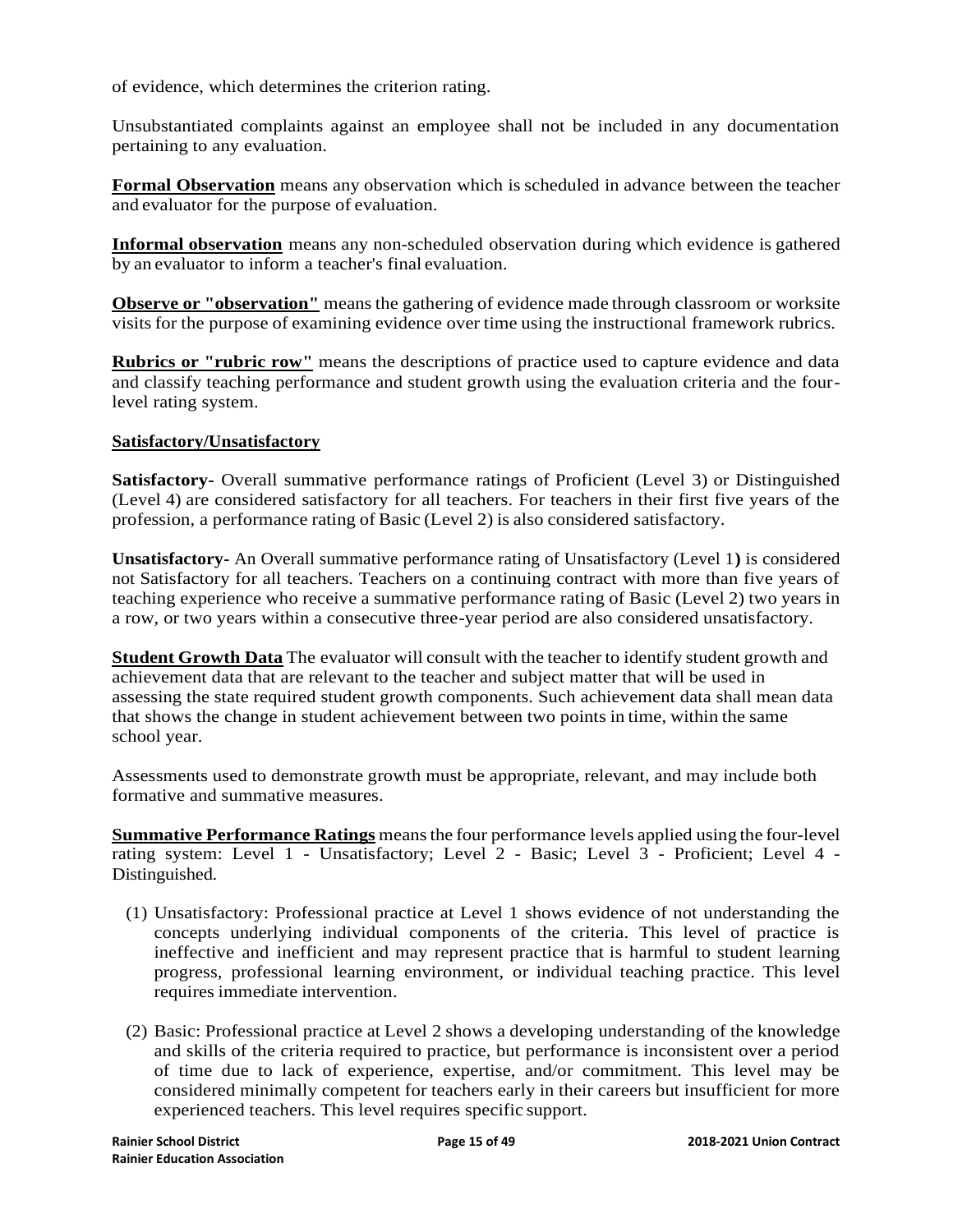- (3) Proficient: Professional practice at Level 3 shows evidence of thorough knowledge of all aspects of the profession. This is successful, accomplished, professional, and effective practice. Teaching at this level utilizes a broad repertoire of strategies and activities to support student learning. At this level, teaching is strengthened and expanded through purposeful, collaborative sharing and learning with colleagues as well as ongoing self-reflection and professional improvement.
- (4) Distinguished: Professional practice at Level 4 is that of a master professional whose practices operate at a qualitatively different level from those of other professional peers. To achieve this rating, a teacher would need to have received a majority of distinguished ratings on the criterion scores. A teacher at this level must show evidence of average to high impact on student growth. Ongoing, reflective teaching is demonstrated through the highest level of expertise and commitment to all students' learning, challenging professional growth, and collaborative practice.

#### **Section 3 - State Criteria, Framework, and Scoring**

The parties have agreed to the CEL'S *SD+* adopted evidence-based instructional framework as approved by OSPI.

The following criteria will be used to evaluate certificated classroom teachers:

- 1. Centering instruction on high expectations forstudent achievement;
- 2. Demonstrating effective teachingpractices;
- 3. Recognizing individual student learning needs and developing strategies to address those needs;
- 4. Providing clear and intentional focus on subject matter, content, and curriculum;
- 5. Fostering and managing a safe, positive learning environment;
- 6. Using multiple student data elements to modify instruction and improve student learning;
- 7. Communicating and collaborating with parents and school community;
- 8. Exhibiting collaborative and collegial practices focused on improving instructional practice and student learning.

Student growth data must be a substantial factor in evaluating the summative performance of certificated classroom teachers for criteria 3, 6, and 8.

#### **Criterion Scores**

Each ratingwill be assigned the following numeric values: Unsatisfactory- 1

Basic - 2 Proficient- 3 Distinguished- 4

An employee shall receive one of the four performance ratings for each of the minimum criteria. Additionally, an employee shall receive one of the four performance ratings for the evaluation as a whole, which shall be the overall summative score as per WAC 392-191A-080(6).

A numerical mean shall be used to calculate the individual criterion rating. When a criterion rating includes a whole number plus a place value of .49 or below it will be rounded down to the nearest whole number. When a criterion rating includes a whole number plus a place value of .50 or above it will be rounded up to the nearest whole number. (For example, a final rating of 2.49 would become a criterion rating of 2 and a rating of 2.50 would become a criterion score of 3.) However, to achieve a Distinguished rating, a teacher must receive a majority of Distinguished ratings on the criterion scores.

#### **Scoring for Comprehensive Evaluation**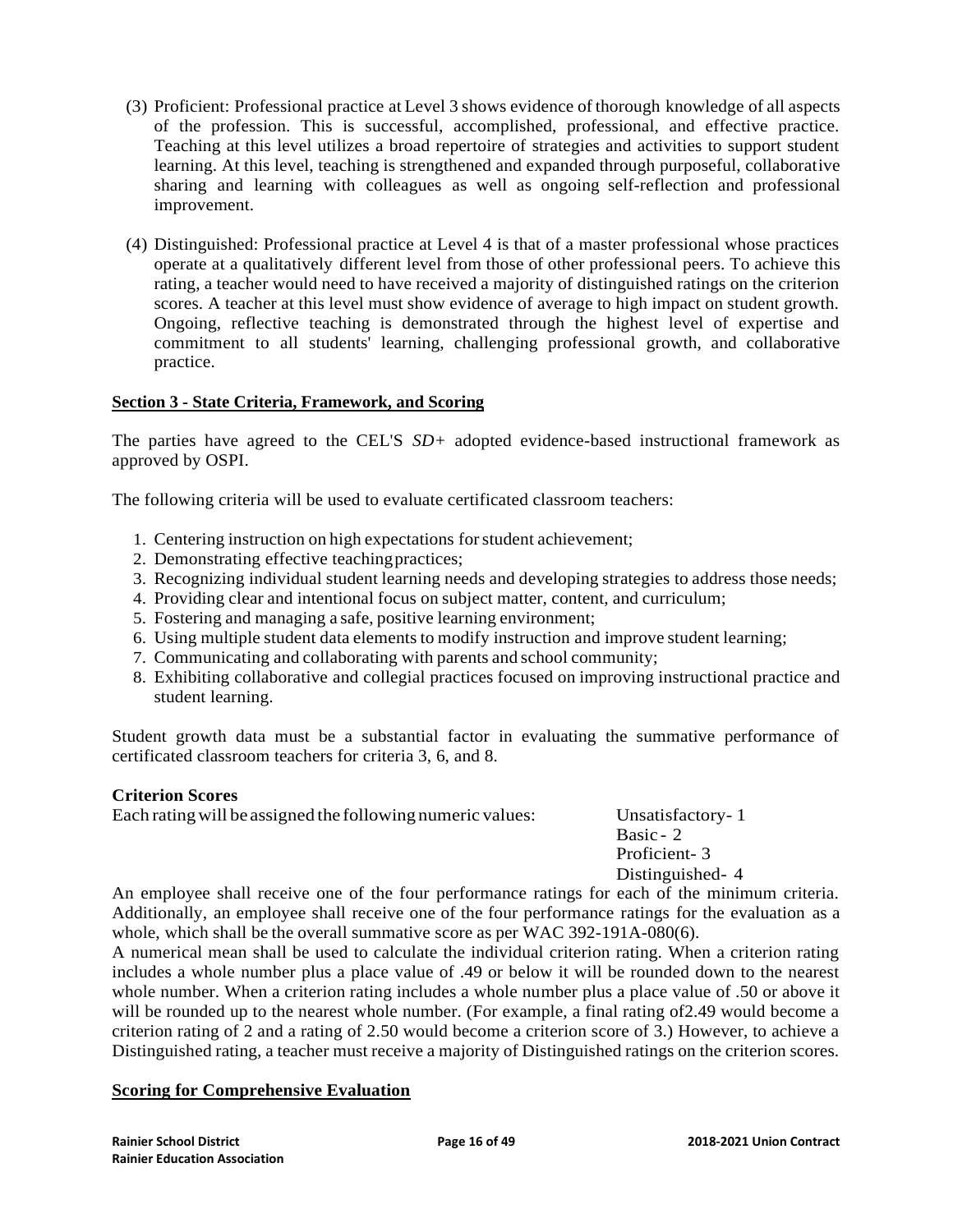#### **Overall Summative Score**

All classroom teachers shall receive a performance rating for each of the eight (8) state evaluation criteria. The overall summative score shall be determined by totaling the eight (8) criterion-level scores as follows:

8-14 points- Unsatisfactory 15-21 points-Basic 22-28 points-Proficient 29-32 points- Distinguished

#### **Student Growth Criterion Score**

Embedded in the instructional framework are five (5) components designated as student growth components.

These components are embedded in criteria as SG 3.1, SG 3.2, SG 6.1, SG 6.2, and SG 8.1. The evaluator shall add up the raw scores on these components and the employee shall be given a score of low, average, or high based on the following scoring bands:

5-12-Low 13-17-Average 18-20-High

#### **Scoring for Focused Evaluations**

All classroom teachers on a focused evaluation shall receive a performance rating based on his or her score from their most recent Comprehensive evaluation. If a teacher on Focused received an overall summative score of "Proficient" on his or her most recent Comprehensive evaluation, but scores a "Distinguished" on his or her Focused evaluation, the Focused evaluation shall be "Distinguished." An overall summative score for one criteria selected from the eight (8) state evaluation criteria, and a student growth score for the one student growth criteria selected from either 3, 6, or 8 from the state evaluation criteria. These scores will be calculated using the criteria score calculation method outlined above.

Student growth data shall be derived from multiple sources, and must be appropriate and relevant to the teacher and subject matter. It shall include classroom based, formal and/or informal assessments of student progress as well as district assessments thatshow two points in time within the same year, if available. If a teacher receives an overall summative score of 4 (Distinguished) and a Low student growth score as shown above, s/he must automatically be moved to the Proficient (3) level for the overall summative score.

Certificated classroom teachers with low student growth rating will engage, with their evaluator, in a student growth inquiry. Within two months of receiving the low student growth score or at the beginning of the following school year, the following must be initiated by the evaluator.

The teacher and the evaluator shall create a plan to address student growth issues that may include one or more of the following

- a. Examine student growth data in conjunction with other evidence including observation, artifacts and other student and teacher information based on appropriate classroom, school, school district and state- based tools and practices;
- b. Examine extenuating circumstances which may include one or more of the following: Goal setting process; content and expectations; student attendance;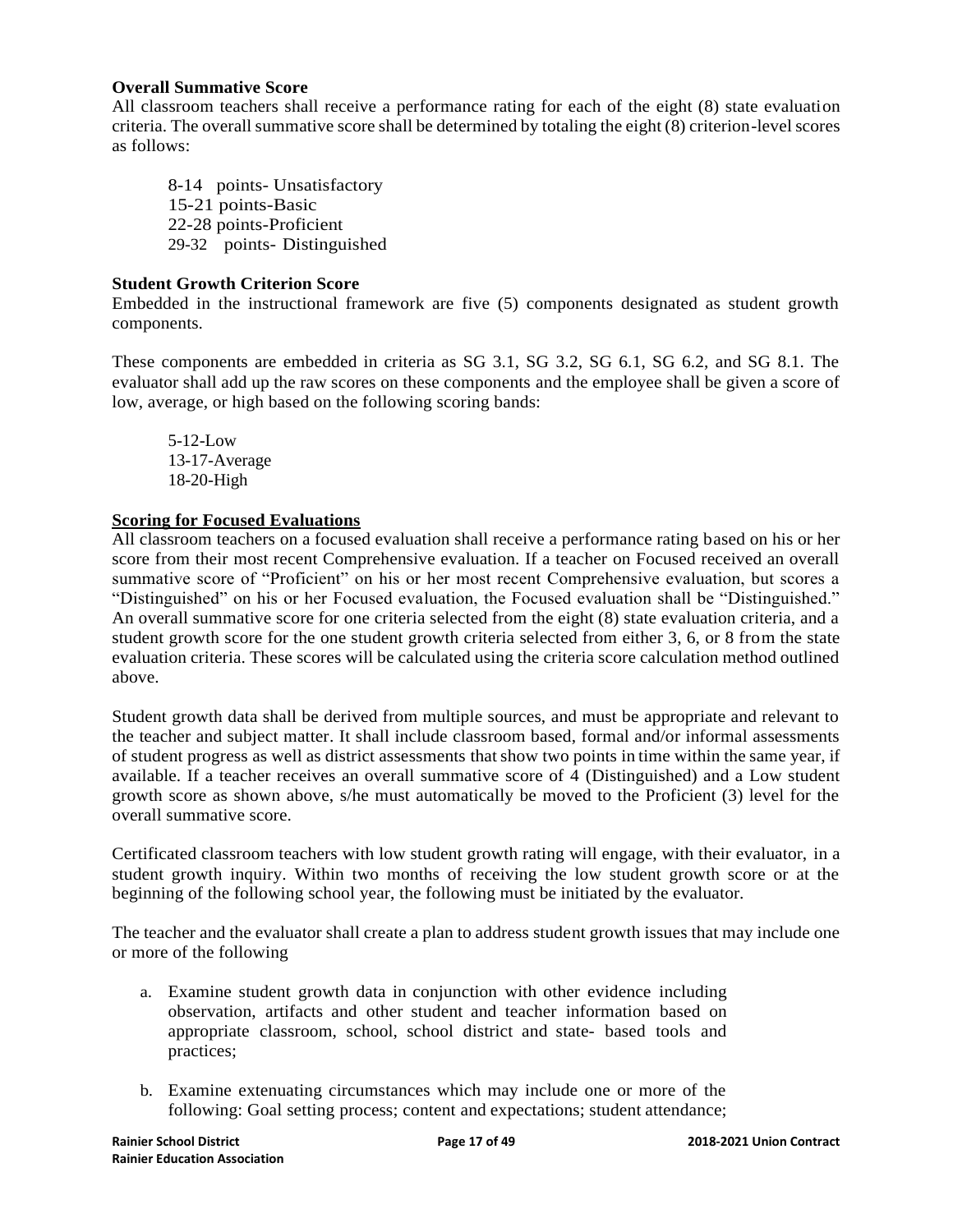extent to which standards, curriculum and assessment are aligned;

- c. Schedule monthly conferences focused on improving student growth to include one or more of the following topics: Student growth goal revisions, refinement, and progress; best practices related to instruction areas in need of attention; best practices related to student growth data collection and interpretation;
- d. Create and implement a professional development plan to address student growth areas.

#### **Section 4 - General Evaluation Agreements**

Employees shall have transparent access to all relevant student achievement data available.

**Notification** - Every teacher shall be notified no later than the last working day of September of his or her evaluator and whether he or she is scheduled to be evaluated using a Comprehensive or Focused evaluation.

**Out of Content/Endorsed Areas -** No teacher shall be "subject to non-renewal or probation based on evaluations of their teaching effectiveness in the out-of-endorsement assignments". However consideration may be given to teachers' progress towards endorsement. At the option of the teacher, in collaboration with the evaluator, teachers may be evaluated as a member of a team when teaching outside their content or endorsed areas. Any teacher who has passed the West-E and/or Praxis Test, or any other similar test designed to prove a teacher's basic skills in an academic area, shall be considered, solely for the intents and purposes of this section, to be "endorsed" in that particular area.

**Security** - All aspects of the evaluation procedure, including observations, shall be conducted openly and with the full knowledge of the teacher. Mechanical or electronic devices shall not be used to listen to, observe, or record the proceedings of any classroom without documented prior knowledge of the teacher. The District shall make reasonable efforts to ensure confidentiality and security for all evaluation documents, including electronic documents, consistent with state public disclosure requirements and guidelines.

#### **Section 5. Professional Development**

Prior to their being evaluated under the new evaluation system, the District shall provide teachers professional development relevant to the framework and evaluation process. Each teacher shall be provided a copy of the evaluation criteria, procedures, and any relevant forms or information appropriate to his or her position and track in the evaluation cycle.

All classroom teachers, both provisional and continuing, shall be expected to participate in Districtprovided evaluation training that occurs during the contracted work day or at other dates and times, and at rates agreed to by the District and the Association. Such training shall be designed to provide the staff with the skills necessary to participate in the new evaluation system.

#### **Section 6. Provisional Teachers**

A. Provisional teachers are those who are within their first three years of employment with the District, except for those who have at least two years of certificated employment with another school district in the state of Washington. Those with such experience shall be provisional only during their first year of employment with the District.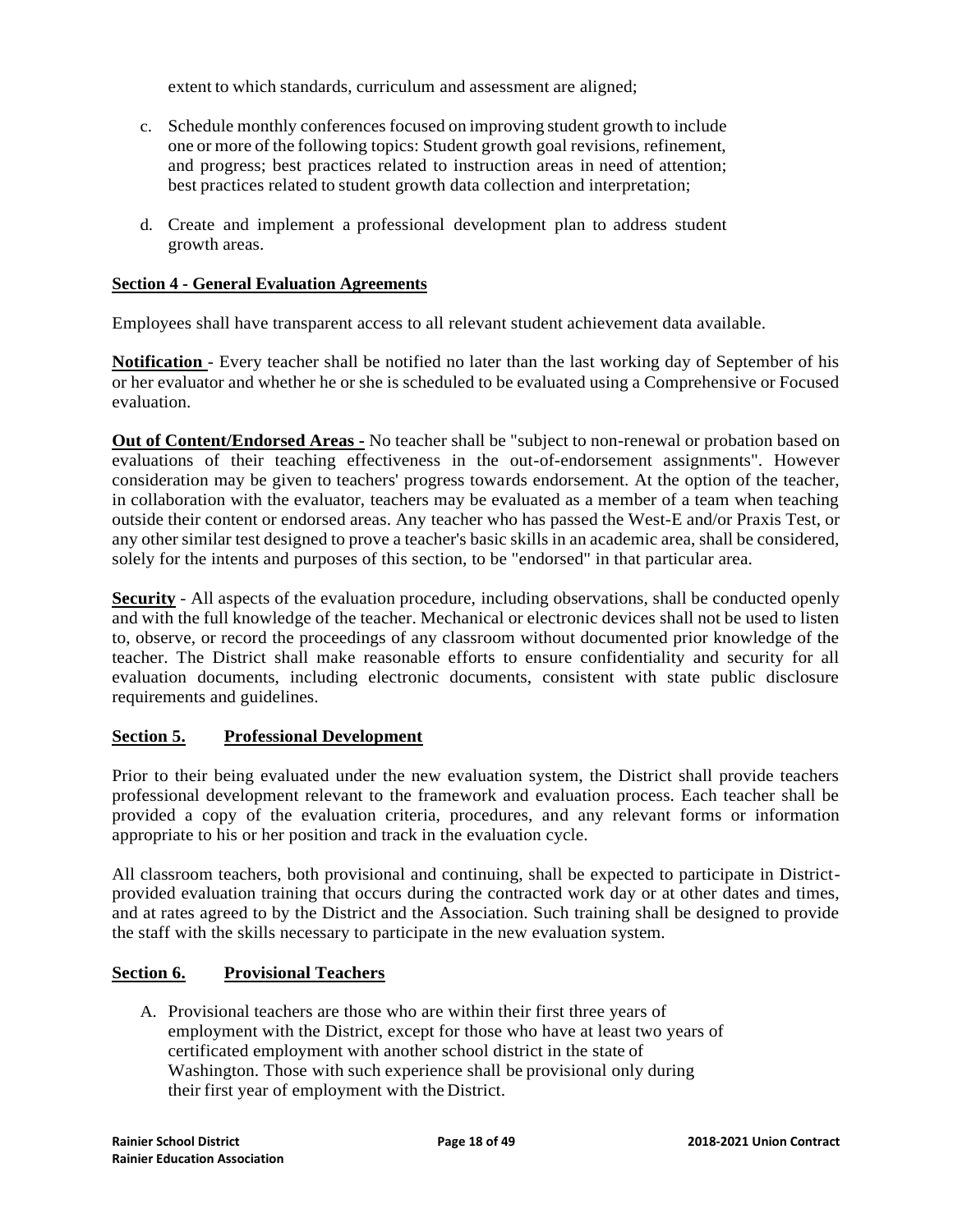- B. All Provisional teachers are subject to non-renewal of employment contract pursuant to RCW 28A.405.220.
- C. All Provisional teachers in the third year of provisional status shall be observed at least three times in the performance of his or her duties and the total observation time for the school year shall not be less than (90) ninety minutes.
- D. Provisional teachers who are new to the profession and whose performance is determined to be Proficient (Level 3) or Distinguished (Level 4) by the end of their second year of employment in the District may be removed from provisional status by the Superintendent.
- E. The Principal or his or her designee shall make at least one (1) observation for a total observation time of at least thirty (30) minutes within the first ninety (90) calendar days of employment of all teachers in their first year of employment with the District.
- F. The District shall notify the Association President if, a provisional employee is performing at an unsatisfactory level.

#### **Section 7. Procedures for Evaluation**

All classroom teachers shall be evaluated each school year by their principal or his or her designee. The principal or designee is referred to herein as the "evaluator."

If an employee is assigned to two or more schools, the evaluator at the school to which the employee is assigned the greater part of the time shall be responsible for the employee's overall evaluation. If a teacher is assigned to two or more schools for equal amounts of time within the school day, mutual agreement between the principals, in collaboration with the teacher, will determine who will be the evaluator of record.

#### **Observations:**

**Formal Observations** - All teachers shall be observed at least twice each school year in the performance of their assigned duties. Total observation time for each employee for each school year shall not be less than 60 minutes. Formal observation dates and times will be scheduled and agreed upon by the teacher and evaluator. Whenever possible, formal observations shall be scheduled with adequate time in between in order to allow for conferencing and growth.

**Informal Observations** are non-scheduled observations during which time evidence is gathered by an evaluator to inform him or her regarding a teacher's final evaluation. If there is an area of concern noted by the evaluator during an informal observation, the evaluator will bring the concern to the attention of the teacher within five school days. This will occur either in writing or during a conference between the evaluator and the teacher.

**Comprehensive Evaluations** - A comprehensive summative evaluation assesses all eight evaluation criteria and all criteria contribute to the comprehensive summative evaluation performance rating. All classroom teachers shall receive a comprehensive summative evaluation at least once every four years.

The following classroom teachers shall receive an annual comprehensive summative evaluation:

- 1. Classroom teachers who are provisional employees under RCW 28A.405.220;
- 2. Any classroom teacher who received a comprehensive summative evaluation performance rating of level 1 or level 2 in the previous school year.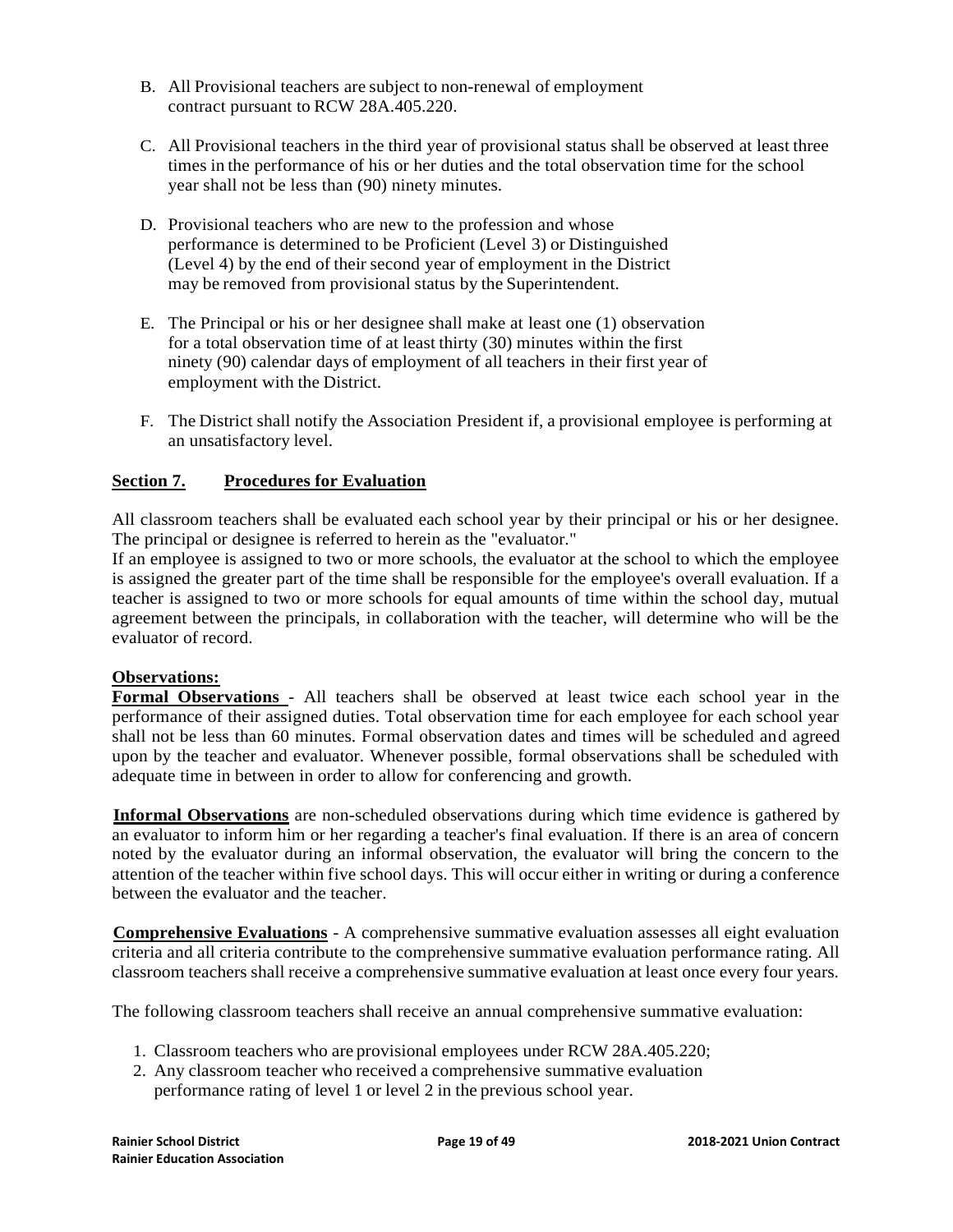**Focused Evaluations** - In the years when a comprehensive summative evaluation is not required, classroom teachers who received a comprehensive summative evaluation performance rating of Proficient (level 3) or above in the previous school year, are required to complete a focused evaluation. A focused evaluation includes an assessment of one of the eight criteria selected for a performance rating. The selected criterion must be approved by the teacher's evaluator and may have been identified in a previous comprehensive summative evaluation as benefiting from additional attention. A group of teachers may focus on the same evaluation criterion and share professional growth activities.

Teachers on focused evaluations shall have the option of selecting which one of the eight criteria will be assessed.

If the employee chooses criterion 1, 2, 4, 5, or 7, he/she must also complete the student growth components in either criterion 3 or 6.

If the selected criterion for the focused evaluation has been determined to be non-observable, a classroom-based observation will not be required.

A teacher may be transferred from a focused evaluation to a comprehensive summative evaluation at the request of the teacher or at the direction of the teacher's evaluator.

The request of the teacher must be received in writing prior to the start of the school year.

The direction of the evaluator must be communicated before the end of the school year, and shall be based on concerns related to one of the other evaluative criteria. That concern shall be shared with the teacher in writing at that time.

Each employee shall have the opportunity for confidential conferences with his or her immediate supervisor throughout the school year. Such confidential conferences shall be for the purpose of aiding the administrator in his or her assessment of the employee's professional performance and to provide additional evidence by either the evaluator or teacher to aid in this assessment against the instructional framework rubrics and/or for the teacher to provide unobserved evidence of having met certain criteria and goals. The annual evaluation results will be documented with only the selected criteria being scored.

#### **Evaluation Process**

The comprehensive evaluation process must occur at least once every four years (three consecutive years for new or provisional teachers).

There are six steps required to complete a teacher evaluation which utilize a collaborative model between teacher and evaluator. They include 1) the teacher's self-assessment, 2) a goal setting conference between the teacher and evaluator, 3) informal observations of the teacher by the evaluator, 4) formal observations of the teacher by the evaluator, 5) a post-observation conference for each formal observation, and 6) the summative evaluation conference.

#### **Step 1: Self-Assessment**

Each teacher shall reflect on his/her practice and complete a self-assessment based on the district adopted instructional framework. This is a personal reflection of practice and will serve as a tool for the goal setting conference.

#### **Step 2: Goal Setting Conference**

Following the self-assessment, the teacher will meet with his or her evaluator in a goal setting conference. Each teacher shall combine his or her self-assessment with the district and/or building initiatives and select one or two components as goal(s) for the year. Additionally, teachers on a comprehensive evaluation shall determine student growth goals for all components SG 3.1, 6.1 and 8.1. Teachers on a focused evaluation shall determine a student growth goal for one of the components SG 3.1, 6.1, or 8.1.

#### **Step 3: Informal Observations**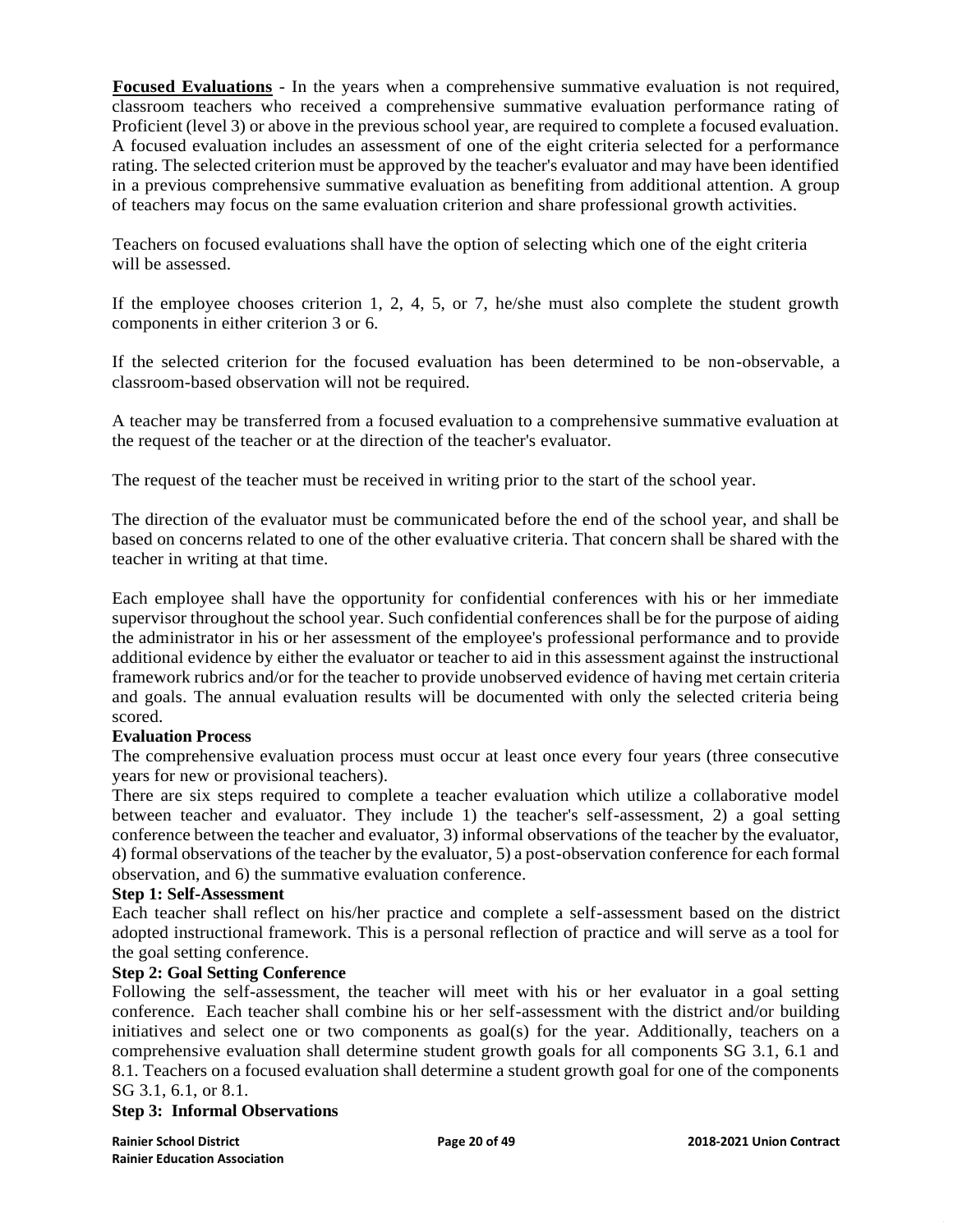Informal observations are non-scheduled observations during which time evidence is gathered by an evaluator to inform him or her regarding a teacher's final evaluation.

#### **Step 4: Formal Observations**

Formal observations will be scheduled between the teacher and the evaluator. At the time of scheduling, a pre- observation conference may be requested by the teacher. The evaluator will conduct the observation of practice as scheduled. The evaluator will take notes throughout the observation and share those with the teacher during the post observation conference.

#### **Step 5: Post-Observation Conference**

The teacher and evaluator shall schedule to meet for the post-observation conference as soon as reasonably possible after the formal observation, but not to exceed five school days.

The post-observation conference includes a review of the teacher's self-assessment of the observation and the evaluator's evidence of the observation. Both the teacher and the evaluator may contribute evidence to the overall assessment of professional performance during the conference as such conference is intended to be a dialogue between the teacher and evaluator. At the end of the postobservation conference the teacher and evaluator will agree on next steps and sign documentation that the conference has occurred.

#### **Step 6: Summative Assessment**

No later than May  $15<sup>th</sup>$ , the teacher and evaluator shall meet to discuss the teacher's final summative score. This conference will include a review of the evidence gathered including formal and informal observations, artifacts, student growth data, professional contributions, impacts on learning, and other ancillary evidence. Multiple measures of student growth must be used in the evaluation process and such measure may include classroom- based, school-based, District-based and state-based tools. The final summative score will be based on the alignment of evidence gathered based on the CEL'S SD+ and State Student Growth rubrics. The teacher will sign two (2) copies of the evaluation to indicate receipt. The signature of the teacher does not imply that the employee agrees with its contents, only that he or she has read it. The teacher may attach any written comments or rebuttal to the final annual evaluation report no later than June  $15^{\rm th}$  .

If the teacher's overall final summative rating is below Proficient, the evaluator will use the evidence as provided by the teacher as an explanation for the Unsatisfactory or Basic rating. When appropriate, a lack of evidence as required in the rubrics may also be used in such an explanation.

In the case of a "basic" or "unsatisfactory" rating, the teacher and evaluator shall meet prior to the end of the school year or at the beginning of the following school year to determine what support would best serve the teacher.

If a teacher disagrees with the evaluator's overall summative performance rating, the evaluator's rating shall be recorded and the teacher may attach any written comments or rebuttal as outlined above.

All continuing contract employees receiving an annual, final summative performance rating below level 3, Proficient, shall be given additional support by the District. Such support may include, but not be limited to, paid in-service training, release time to observe colleagues, assignment of a coach/mentor; additional, focused professional development resources, professional growth opportunities, and guided growth plans, etc.

Any teacher whose performance has been judged unsatisfactory may be placed on a program for improvement any time after October 15.

#### **Section 8. Probation (Non-Provisional Employees)**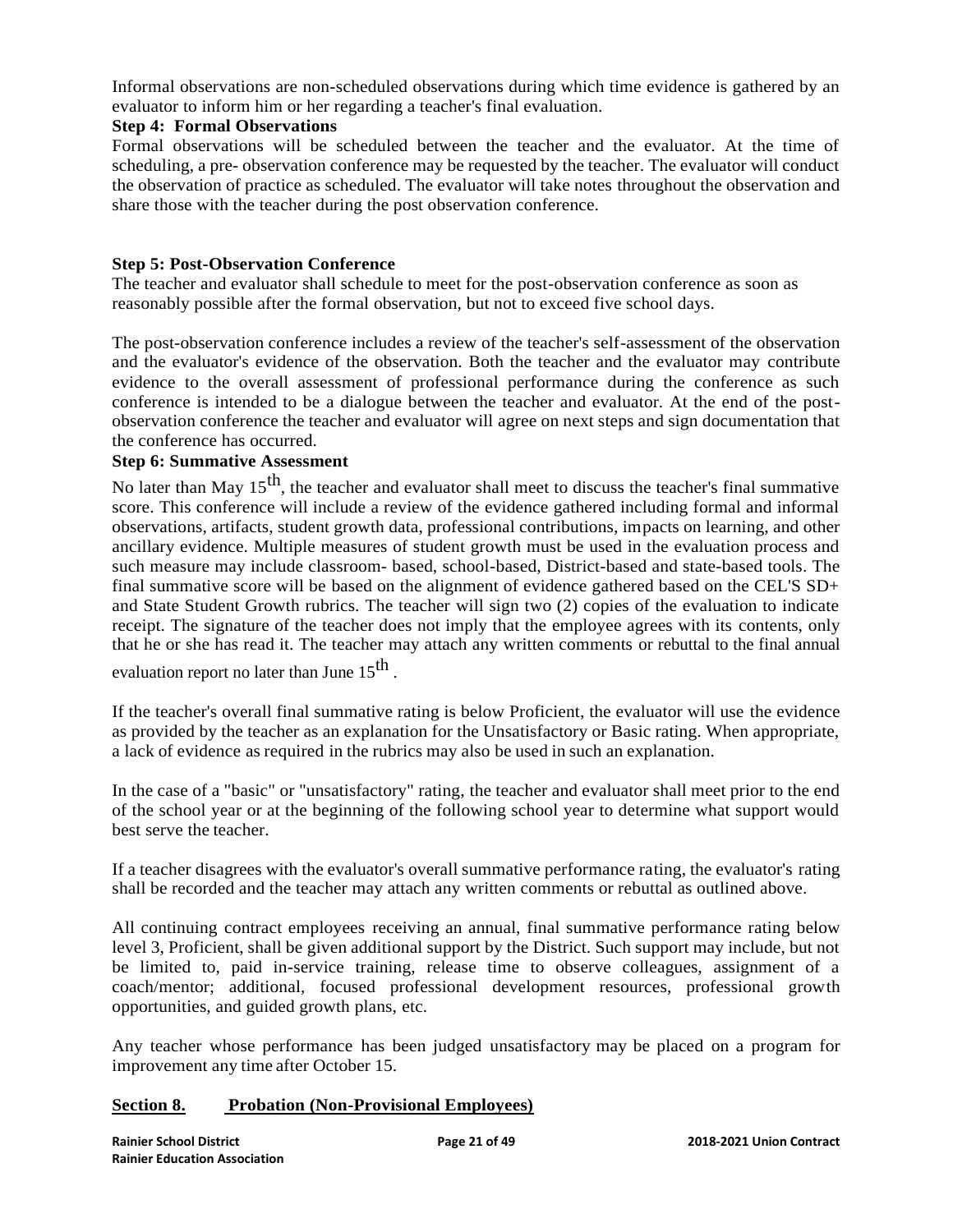No teacher shall be placed on probation if he or she has been evaluated by an evaluator who has not received training in the (ESSB 5895) evaluation system with an emphasis on developing inter-rater reliability.

Teachers shall have the right to Association representation at all probationary meetings.

The purpose of the probationary period is to give the teacher an opportunity to demonstrate improvements in discrete areas according to the criteria included the evaluation instrument (WAC 392-191-045(3). A probationary period of sixty (60) school days shall be established. Additional days may be added if deemed necessary to complete a program of improvement and to evaluate the

probationer's performance, as long as the probationary period is concluded before May  $15<sup>th</sup>$  of the same school year.

The probationary period may be extended into the following school year if the probationer has five or more years of teaching experience and has a comprehensive summative evaluation performance rating as of May  $15^{th}$  of Level 2 (Basic) or less.

The Superintendent shall place on probation any employee whose performance has been judged unsatisfactory based on the evaluation criteria, no later than February  $1<sup>st</sup>$  of any school year.

Before placing a teacher on probation, the following shall occur:

- 1. The evaluator shall meet with the employee in an attempt to resolve matters relating to performance, before probation is recommended. This conference shall be held no later than January  $20^{\text{th}}$ .
- 2. If an employee is being considered for probation, the recommendation to the Superintendent for probation must be made on or before January  $30<sup>th</sup>$ . The evaluator must make a written recommendation of same to the Superintendent. A copy of the recommendation for probation must be sent to the employee.
- 3. The Superintendent, or his/her designee, shall review the evaluator's recommendation for probation. If the Superintendent or his/her designee dete1mines that there is an alternative to probation he/she may continue to work with the parties involved.
- 4. If it is determined by the Superintendent that probation is warranted, then the Superintendentshall notify the employee in writing and such notice shall include the following provisions:
	- a. A definition of the problem in terms of deficiencies in discrete areas based upon the evaluative criteria.
	- b. Expectations delineating levels of performance that would constitute acceptable performance in the problem areas defined. Once the areas of deficiency and the criteria for improvement have been determined, they shall not be changed.
	- c. A specific and reasonable plan of improvement that spells out a course of action and time expectations for the employee involved to reach an acceptable level of performance in discrete areas in which the employee may need improvement, according to the criteria included on the evaluation instrument;and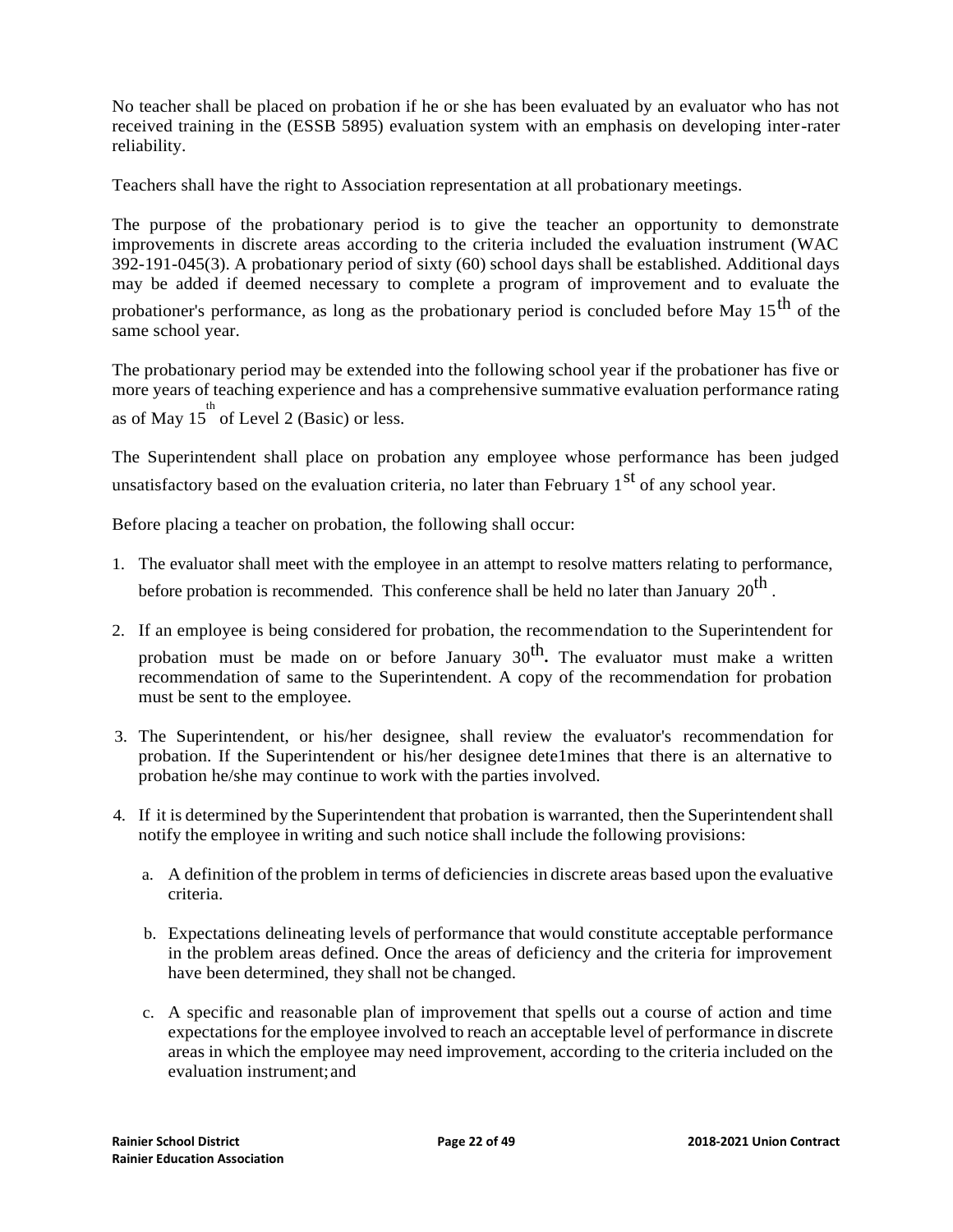- d. A specific prescription for assistance that spells out courses of action whereby the employee shall be assisted, counseled, and tutored to improve the level of performance to an acceptable level. Such prescription shall include a system for periodic feedback during the probationary period, supports provided and funded by the District, and the dates those supports will be in place.
- 5. At this time the evaluator shall meet with the employee and, at his or her discretion, a representative of the Association, to go over the plan of improvement, both for understanding and to collaborate in making any changes that the patties might deem prudent.
- 6. During the probationary period, the evaluator shall meet with the staff member at least twice monthly to supervise and provide a written evaluation of the staff member's performance.
- 7. The probationer may request, and the evaluator may authorize and assign, one (1) additional certificated administrator to evaluate the probationer. This administrator may be another certificated administrator from within the District or from outside the District who is trained in the CEL'S *SD+* framework. This request must be in writing and must be presented to the evaluator within three (3) school days of the receipt of the probationary placement notice. The evaluator shall have three (3) school days to respond in writing.
- 8. **ESD Evaluator** If such request is not granted, at the request of the probationary employee an educational service district (ESD) evaluator shall be assigned by the ESD to evaluate him or her. This request must be in writing and must be presented to the evaluator within three (3) school days of the denial of the request. The District shall have three (3) school days to respond to this request in writing.

Using the plan of improvement, the ESD evaluator or additional evaluator shall provide input to the probationer's evaluation process in an attempt to assist him or her in improving his or her areas of deficiency. In addition, the evaluator will provide a written report of the evidence gathered during the probationary period to the original evaluator. Such evidence shall include the results of multiple classroom observations and any other evidence of performance related to the plan of improvement. The probationary employee shall have access to this report.

During this time the employee will not be transferred from the supervision of the original evaluator. The ESD evaluator, or additional evaluator, shall be immune from any civil liability that might otherwise be incurred or imposed with regard to the good faith performance of such evaluation.

- 9. If a procedural error occurs in the implementation of a program for improvement, the error does not invalidate the probationer's plan for improvement or evaluation activities unless the error materially affects the effectiveness of the plan or the ability to evaluate the probationer's performance.
- 10. A teacher who is on a plan of improvement must be removed from probation if he or she has demonstrated improvement in the areas described as deficient. The teacher must also be removed if he or she has demonstrated improvement that results in a new comprehensive summative evaluation performance rating of level 2 or above for a provisional employee or a continuing contract employee with five or fewer years of experience, or of level 3 or above for a continuing contract employee with more than five years of experience.
- 11. Lack of necessary improvement during the established probationary period, as specifically documented in writing with notification to the probationer, shall constitute grounds for a finding of probable cause for non-renewal of contract or discharge.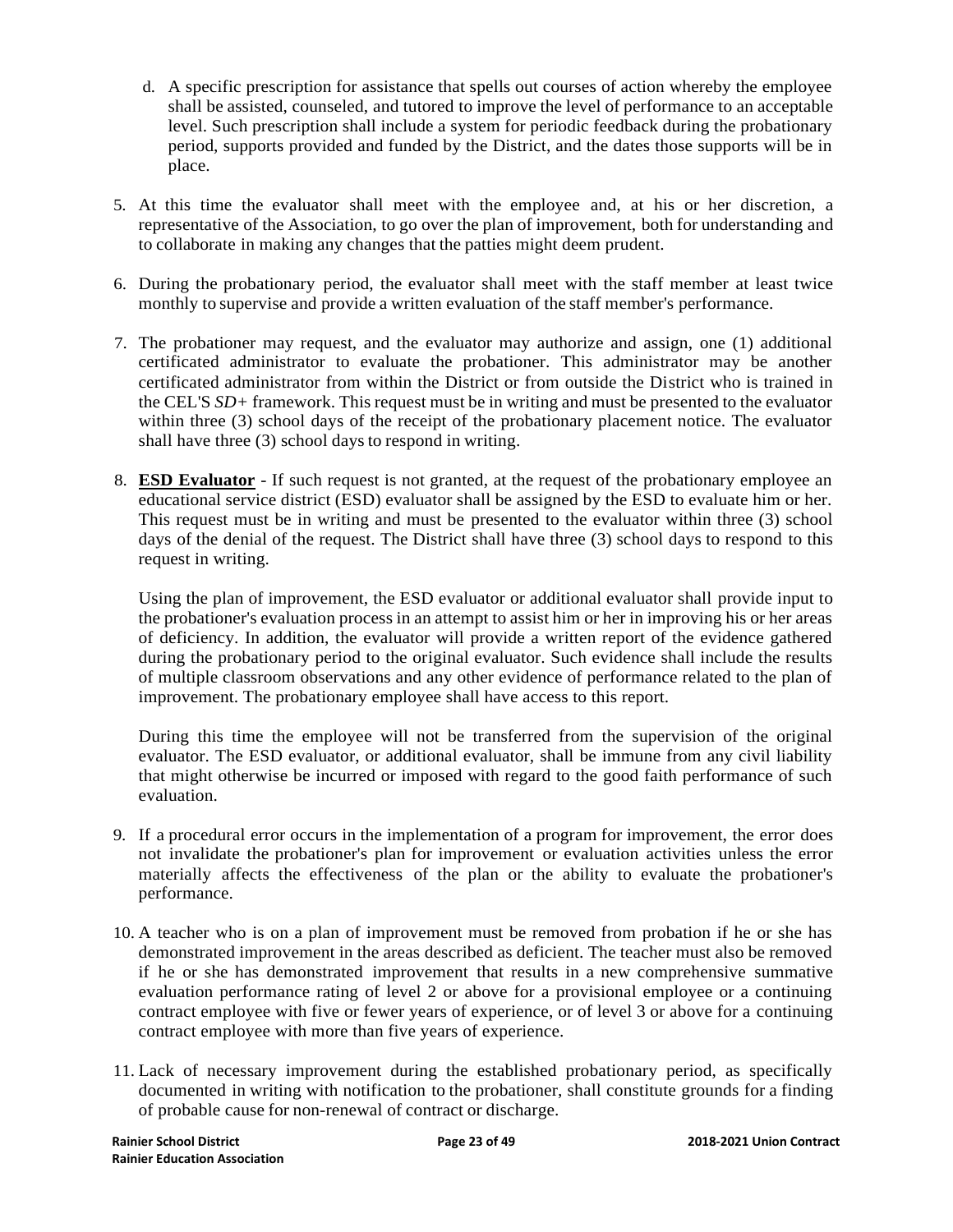12. Immediately following the completion of a probationary period that does not produce performance changes detailed in the initial notice of deficiencies and program for improvement, the teacher may be removed from his or her assignment and placed into an alternative assignment for the remainder of the school year. This reassignment may not displace another employee nor may it adversely affect the probationary teacher's compensation or benefits for the remainder of that teacher's contract year. If the District determines such reassignment is not possible, the district may, at its option, place the teacher on paid leave for the balance of his or her contract term.

#### **Non-renewal, Adverse Action, and Discharge**

In the event that there is determined to be probable cause to non-renew, adversely affect, or discharge a teacher, the teacher shall receive written notice and the District will follow the procedures specified in Washington Revised Code 28A.400 et. seq.

#### **Section 9. Evaluation Results**

Only the final summative evaluation document, along with any comments submitted by the teacher, shall be kept in the personnel files. All other evaluation documents shall, be returned to the teacher and will not be used for future evaluations.

Evaluation results shall be used to recognize and encourage excellence in teaching, document levels of performance, and identify areas needing improvement.

Evaluation results shall not be:

- Shared or published with any teacher-identifying information unless as a requirement of statute.
- Shared or published without prior notification to the teacher and Association.
- Used to determine any type of base or additional compensation.

Evaluations are based on individual teacher performance relative to the CEL'S SD+ framework. There shall be no District or building quotas or caps for performance ratings.

#### **Section 10. Building/District Evaluation Meetings**

Teachers who are participating in the new evaluation system will be invited to take part in activities in order to obtain their candid feedback regarding implementation of the new evaluation system.

#### **Section 11. Recordkeeping**

The use of eVal is optional for both the teacher and the evaluator and all data entered into eVal shall be treated as confidential information. Should the eVal system be utilized at any point during the year, by either party, the other party must be given notice, and be given electronic access to the system for the purposes of reviewing and discussing any evidence submitted.

#### **Section 12. Legislative Impacts**

This Article of the Agreement shall be reopened at the request of either party for the purpose of negotiating legislative impacts on the Collective Bargaining Agreement.

#### **Appendix**

The following is a partial list of forms of evidence of a teacher's performance: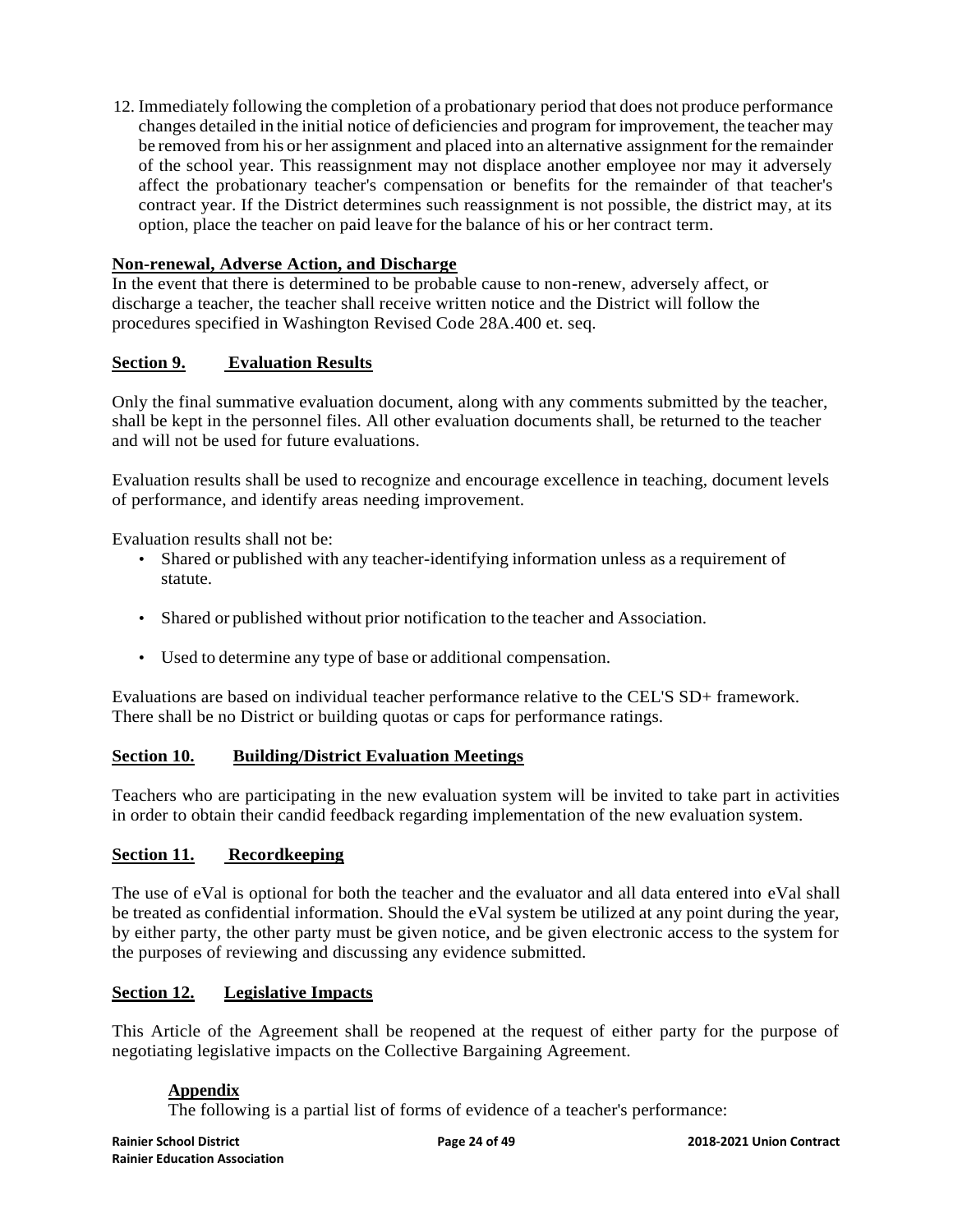**Artifacts** such as lesson plans, IEPs, portfolios, newsletters, videos of practice, learning objectives, learning targets, emails, perception surveys, exit tasks, phone logs, PLC notes, data analysis, discipline referrals, posted routines, posted rules and goals, case studies of student progress, analysis of student work over time, classroom observation of evidence of student learning.

Teachers shall not be required to create artifacts specifically for the evaluation system. Additionally, tools or forms used in the evaluation process may be considered as artifacts.

**Professional Contributions** such as curriculum development, leading professional activities, participating in professional development, setting professional goals, pa1ticipating in PLCs, use of exemplars, family engagement, parent communications, peer assistance and review, mentoring and support to others, coaching, leadership roles, etc.

Communications with parents may include, but are not limited to, phone calls, emails, grade repo1ts, progress reports, conferences, etc.

**Impacts on Learning** such as student work samples and learning goals; district, school, and classroom assessment of students; student po1tfolios, both formative and summative student growth data, student projects, data walls, etc.

#### **ARTICLE XI - REDUCTION IN FORCE**

#### **Section 1. Reduction in Force**

The Board of Directors shall determine the educational program and services for the Employer based upon the educational goals or the employer's financial resources available for the following school year. If the Board of Directors determines that the certificated staff of the Employer should be reduced for the following school year by reason of financial necessity, decline in enrollment, or changing District program requirements, the Board of Directors will institute the plan below:

- A. The certified employees shall be ranked according to the criteria below.
- B. Positions shall be filled with certified employees from the list. The employees with the longest seniority, the highest ranking by category, and having proper certification shall be retained.

#### **Section 2. Criteria for Ranking Teachers shall be:**

- A. Years of certificated contractual services in the state of Washington.
- B. Years of certificated contractual services in theRainier School District.
- C. Total credits beyond the B. A.degree.
- D. In case of a tie in preceding criteria, a toss of the coin.

#### **Section 3. Categories**

The following categories are established to insure the qualification of personnel to be retained:

A. K through 8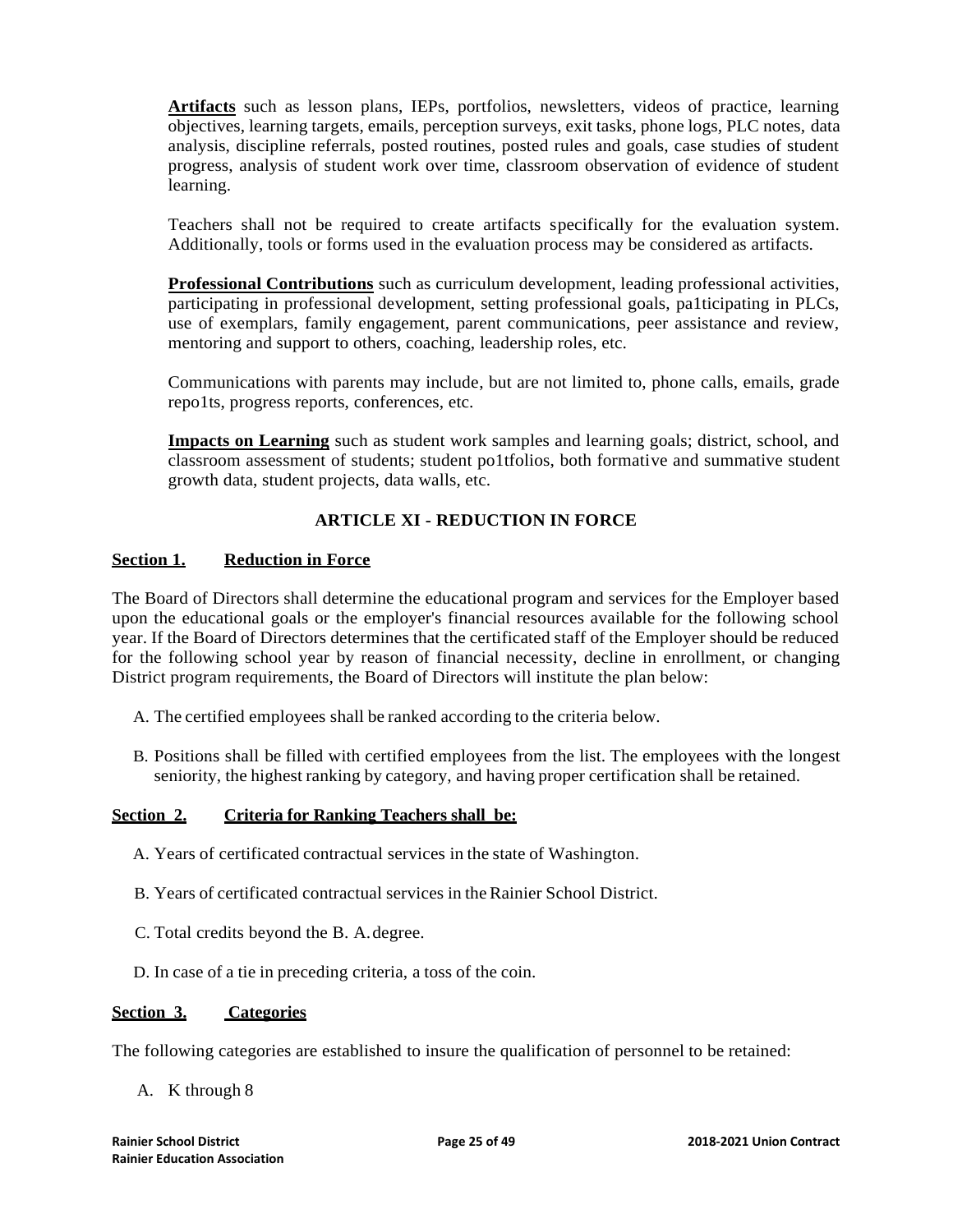- B. 7 through 12 by specialty (math, English, social studies, etc.)
- C. Certificated Support Staff, including librarian and special education personnel.
- D. Educational Staff Associate Certificates, including speech and language pathologist, counselors and school psychologist.

#### **Section 4. Procedure**

- A. If a reduction in force becomes imminent the employer shall submit a list of employees to the Association, ranked by seniority and category no later than May 1.
- B. Employees will be considered for retention in the category or specialty appropriate to the position held (majority of assignment) at the time of implementation of this procedure. An employee shall also be considered for retention in additional categories if the employee meets the qualifications (educational training and/or experience) for those categories, provided that employees will be considered for such additional categories only if they do not qualify for retention in the category appropriate to the position held at the time of implementation of the procedure.
- C. 1. Prior to May 1 in the year of a RIF the Employer shall tender a list to the Association and each employee which shows the rank order of existing employees according to seniority, as defined in Article XI Sections 2 and 3. This list shall show existing employment categories within the District and include a listing as to which categories the existing staff members would qualify, according to the criteria as shown in paragraph 2hereof.
- 2. If an employee believes that he/she should be included in additional categories or that another employee has been wrongfully included in a category or that an employee has not been credited with the proper amount of seniority, the employee must notify the superintendent in writing within five (5) working days of the date upon which the Association has tendered the list. Such written notification must allege the facts which are contained in paragraph 2 and 3. Failure to make such timely notification shall waive an employee's right to later challenge the inappropriateness of the employee's seniority ranking and categorical placement.
- 3. If such notification is given, paragraphs 2 and 3 shall be reviewed by the Association and the Employer to resolve the matter. Upon failure to resolve the matter within ten (10) working days the matter shall be submitted to a neutral third party; this person shall be mutually chosen by the patties from a list provided by SPI, and they shall make a final and binding decision concerning the applications of Sections 2 and 3 to the facts presented.
- D. In the event that there are more qualified employees than available positions in a given category or specialty the following criteria shall be used to determine which employees shall be recommended for retention:
	- 1. An employee must be qualified for a position as provided in the procedure.
	- 2. An employee retained shall be the most senior employee available in the category or specialty.
	- 3. In case the employer must locate an employee for retention or recall with unique qualifications, the District may retain or recall said employee provided that no employee with more seniority qualifies for said position.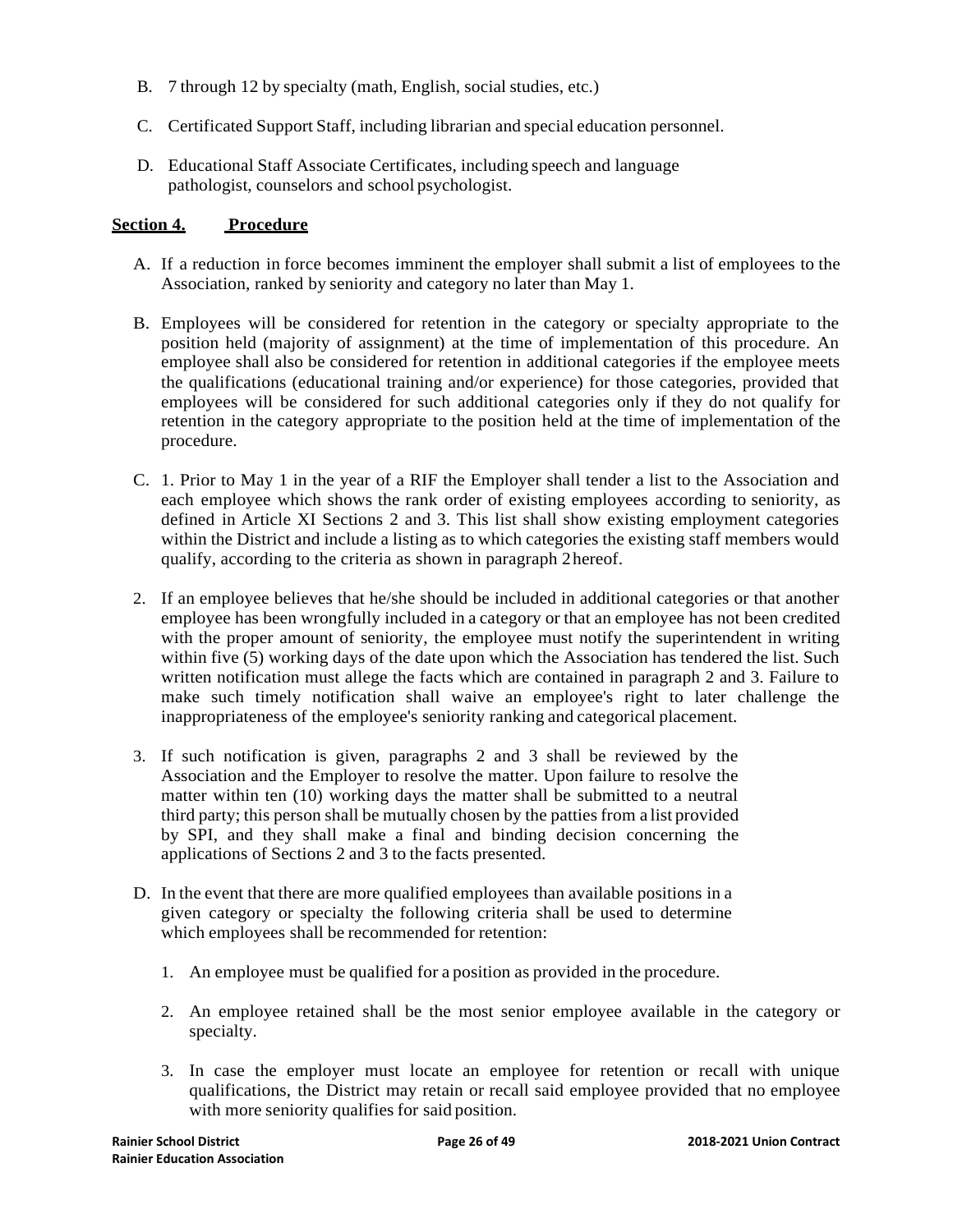- 4. The Employer shall have the right to assign and transfer employees during the implementation of this procedure to positions for which they qualify.
- 5. The Employer shall not partially lay off an employee, unless acceptable. Any employee shall have the right to refuse recall to a part-time position without losing recall rights.

#### **Section 5. Employment Pool**

- A. All certificated employees who are not recommended for retention in accordance with these procedures shall be terminated from employment and placed in an employment pool for possible employment for a period of two (2) years. Employment pool personnel will be given the oppo1tunity to fill open positions within the categories or specialties identified for which they are qualified. If more than one such employee is qualified for an open position, the criteria asset fo1th in Sections 2 and 3 shall be applied to determine who shall be offered such position.
- B. It shall be the responsibility of each employee placed in the employment pool to notify the superintendent of his/her current mailing address.
- C. When a vacancy occurs for which a person in the employment pool may qualify, notification to the person will be made by the Employer by ce1tified mail or by personal delivery. Such person shall have five (5) calendar days after notification to accept the position, and a total of ten (10) days to be available for work. If an offer of employment is rejected, the employee shall lose his priority position and will be placed at the bottom of the recall list.
- D. The Employer will utilize employment pool personnel as substitutes on a first priority basis, provided employees will prioritize District assignments.
- E. A certified staff employee on authorized leave at the time a reduction in force is implemented will be ranked and assigned as all other employees. An employee in the pool may, upon written application, be on leave for one (1) year while on layoff. Such employee shall be placed in the employment pool upon expiration of the leave and shall have no claim to positions filled from the employment pool during the period of the leave.

#### **ARTICLE XII - ECONOMIC PROVISIONS**

#### **Section 1. General Provisions - All Employees**

The Employer agrees that all employees will be correctly placed on the salary schedules: Exhibits C and D.

Classification on the salary schedule as of October 1 shall be for the full school year. The district will honor the salary schedule education credits earned during the preceding year that have been reported to the District Office by October 1 of the current year.

Checks will be issued on the last school day of each month for the months of January, February, April, May, September, October and November. Checks may be issued on the last business day for March, June, July, August and December.

The district will divide \$17,500 plus any rollover from the previous year evenly between certificated staff for classroom supplies. Teachers may combine their classroom funds. All materials purchased become the property of the District.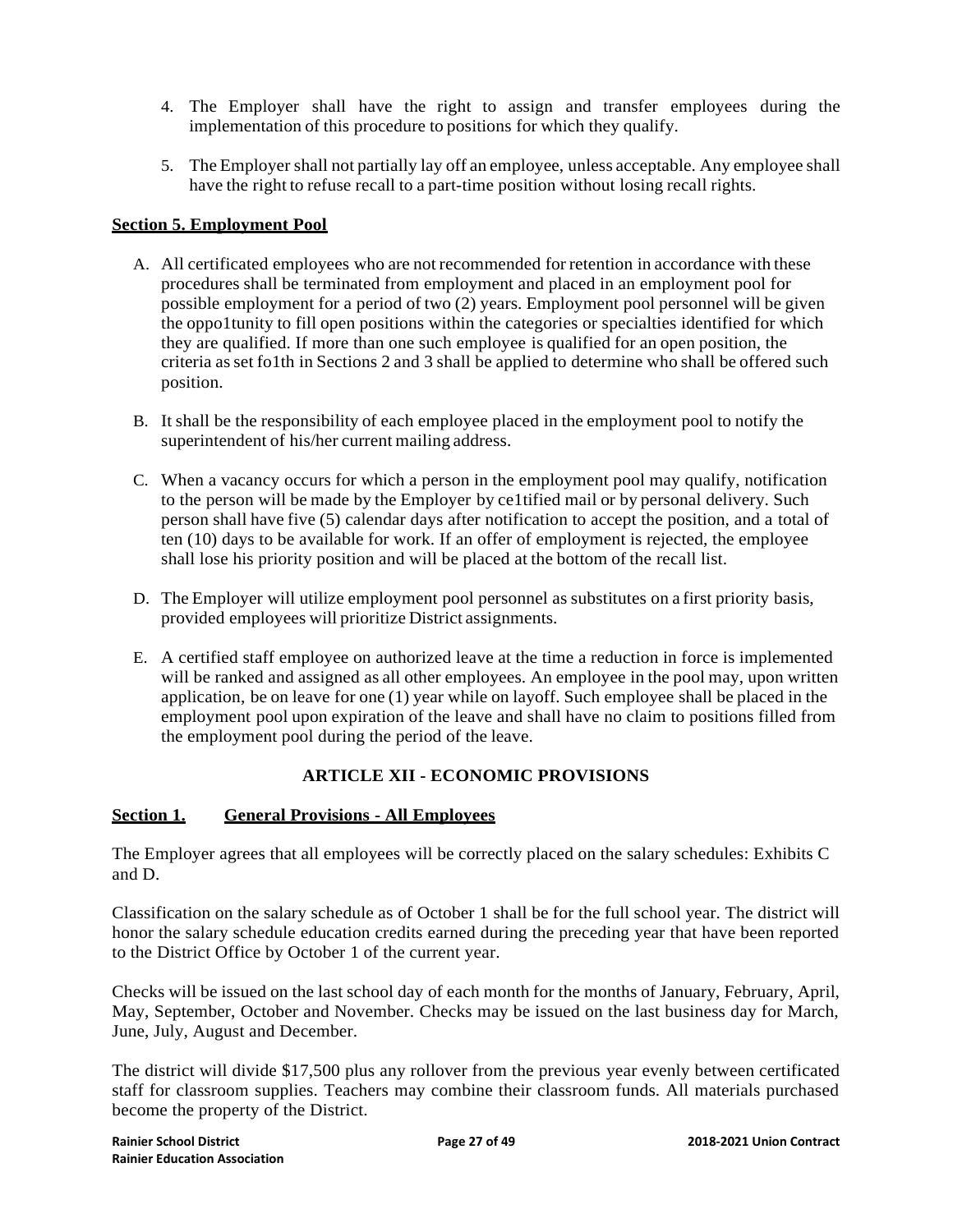#### **Section 2. Extra-curricular Stipends See Exhibit D.**

#### **Section 3**. **Workers' Compensation**

- 1. An employee may elect to receive only time loss compensation rather than utilize leave credits.
- 2. An employee who elects Workers' Compensation may request leave for the unpaid balance of lost income.
- 3. Should any employee apply for the lost compensation and the claim is denied, leave may be used for the lost time.

#### **Section 4. Insurance Benefits**

The Employer shall provide insurance premium payments toward premiums of approved District group insurance programs in accordance with the provisions and options outlined herein. Annual enrollment for employee group insurance programs shall be during the first thirty (30) days of the school year. The enrollment of new employees shall begin with their employment and shall be completed within the time specified by the insuring company.

Certificated employees shall participate in a pool for insurance premium payments. Pooling will take place until the pool has reached a monthly balance of less than \$20.

Premium payments shall be paid from the pool in the following manner:

- A. Dental premiums shall first be paid for all employees.
- B. Medical premiums for all employees.
- C. Vision premiums for all employees.
- D. Pool premium payments may meet but not exceed total pool input values. Pool expenditures will be reviewed prior to the end of the fiscal year and adjustments made to match input value.
- E. The allocation for benefits will be equal to the state allocation per FTE with the District paying for the Health Care Authority subsidy and with an additional \$20,300.00 provided by the employer to the pool. Pooling shall apply to the additional amount provided by the employer and any extra funds left over from the state allocation.
- F. The district shall participate in IRS section 125 plan for all employees.

#### **Section 5. Extended & Other Certificated Contracts**

Annually the Board of Directors will review program needs for staffing as well as program needs for extended days and/or other certificated contracts. See Exhibit E

#### **XIII - GRIEVANCE PROCEDURE**

- A. For the purpose of this agreement, a grievance is defined as a difference of opinion regarding the application or interpretation of the agreement; District policies, rules, regulations and /or procedures; state and federal law, rules, regulations and/or procedures, and; related personnel matters.
- B. Every effort shall be made to settle grievances at the lowest possible level of the grievance procedure.
- C. If, in the judgment of the Association, a grievance affects Association rights, the Association may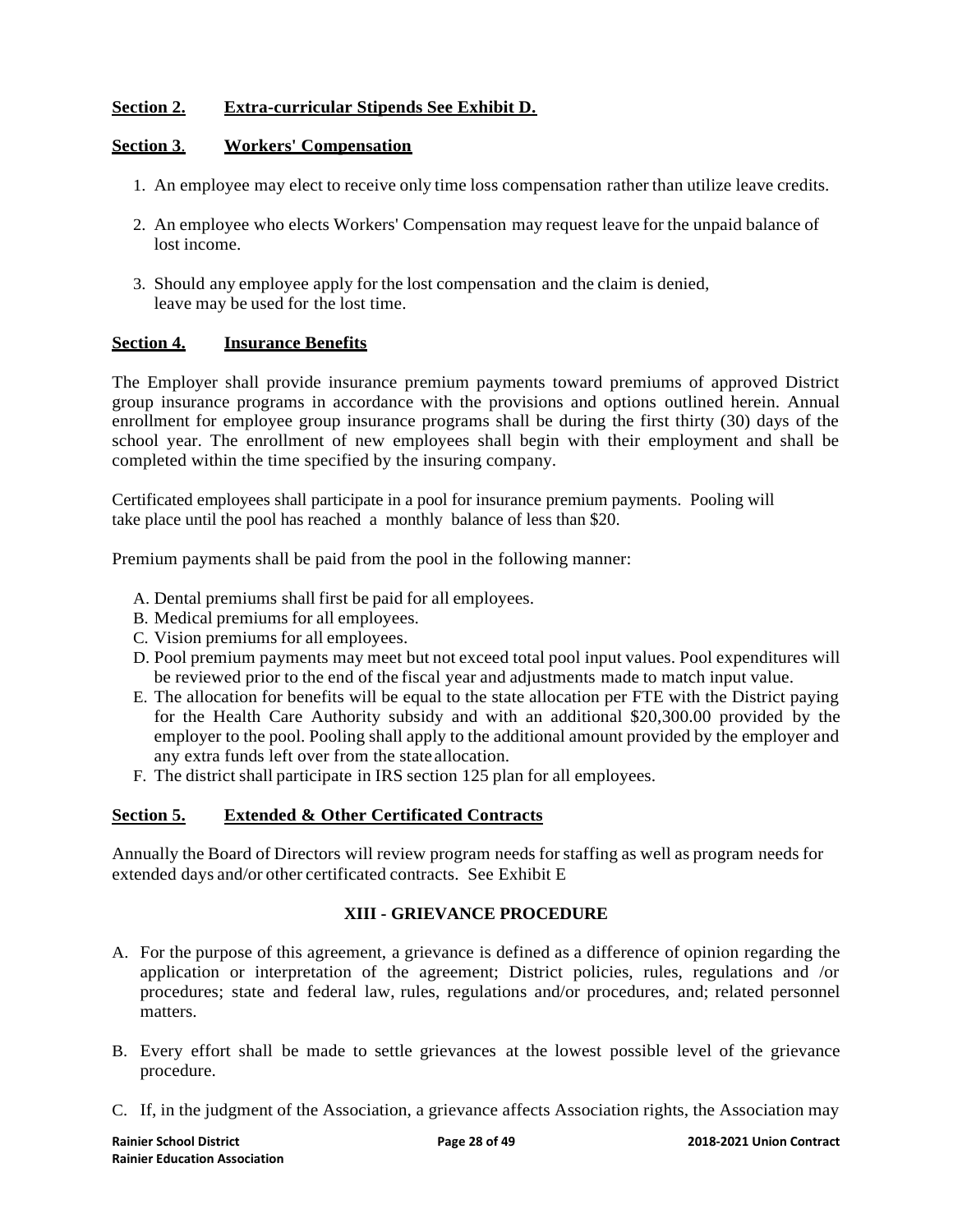initiate and submit such grievance in writing to the superintendent directly, and the processing of such grievance shall commence at Step 2. Class grievances involving more than one supervisor and grievances involving the administrator above the work site level may be filed by the Association at Step 2. Class grievances must list the names of employees affected.

- D. No reprisals will be taken against any individual or representative because of the filing of a grievance.
- E. Grievances will be processed in the following manner and within the stated time limits:

#### **Step 1.**

An aggrieved employee shall promptly attempt to resolve the grievance informally between the employee and his or herprincipal.

If the grievance is not resolved informally, it shall be reduced to writing by the teacher and/or Association who shall submit it to the principal within fifteen (15) school days after the facts upon which the grievance is based first occur or first become known to the grievant. The aggrieved teacher may be accompanied by one other member of the Association when presenting the written grievance. The principal will answer the grievance in writing to the grievant, with a copy to the Association, within five (5) school days after receipt of the written grievance.

#### **Step 2.**

If the grievance is not settled in Step 1 and the grievant wishes to appeal the grievance to Step 2, the grievance may be filed in writing through the principal to the superintendent within ten (10) school days after receipt of the principal's written answer. The written grievance shall give a clear and concise statement of the alleged grievance, including the facts upon which the grievance is based, the issues involved, the grievance provisions involved and the relief sought. The superintendent shall arrange for a hearing with the grievant to take place within five (5) school days of his/her receipt of the appeal. The Association shall have the right to include in the representation such witnesses and counselors as in deemed necessary to develop facts pertinent to the grievance. The superintendent or his/her representative shall thoroughly review the grievance, arrange for necessary discussions, and give a written answer to the grievant, with a copy to the Association, no later than ten (10) school days after receipt of the written grievance.

#### **Step 3.**

In the event the grievant is not satisfied at Step 2, the grievant may request in writing through the Superintendent a hearing with the Board of Directors. This request must be submitted within ten (10) school days of the expiration of the time limits established in Step 2. The Board of Directors will, within ten (10) school days following the first regular Board meeting after receipt of the request, or at a mutually agreed upon time, confer with the grievant and witnesses and counselors deemed necessary by the Association to develop facts pertinent to the grievance to hear the grievance and resolve it. Upon conclusion of the hearing, the Board of Directors will have ten (10) school days to provide a written decision together with the reasons for the decision to both the employee and the Association.

#### **Step 4**.

In the event the Association is not satisfied with the resolution at the Board of Directors level, then the Association may proceed to arbitration. The principles enumerated below, shall be applicable in the arbitration proceeding.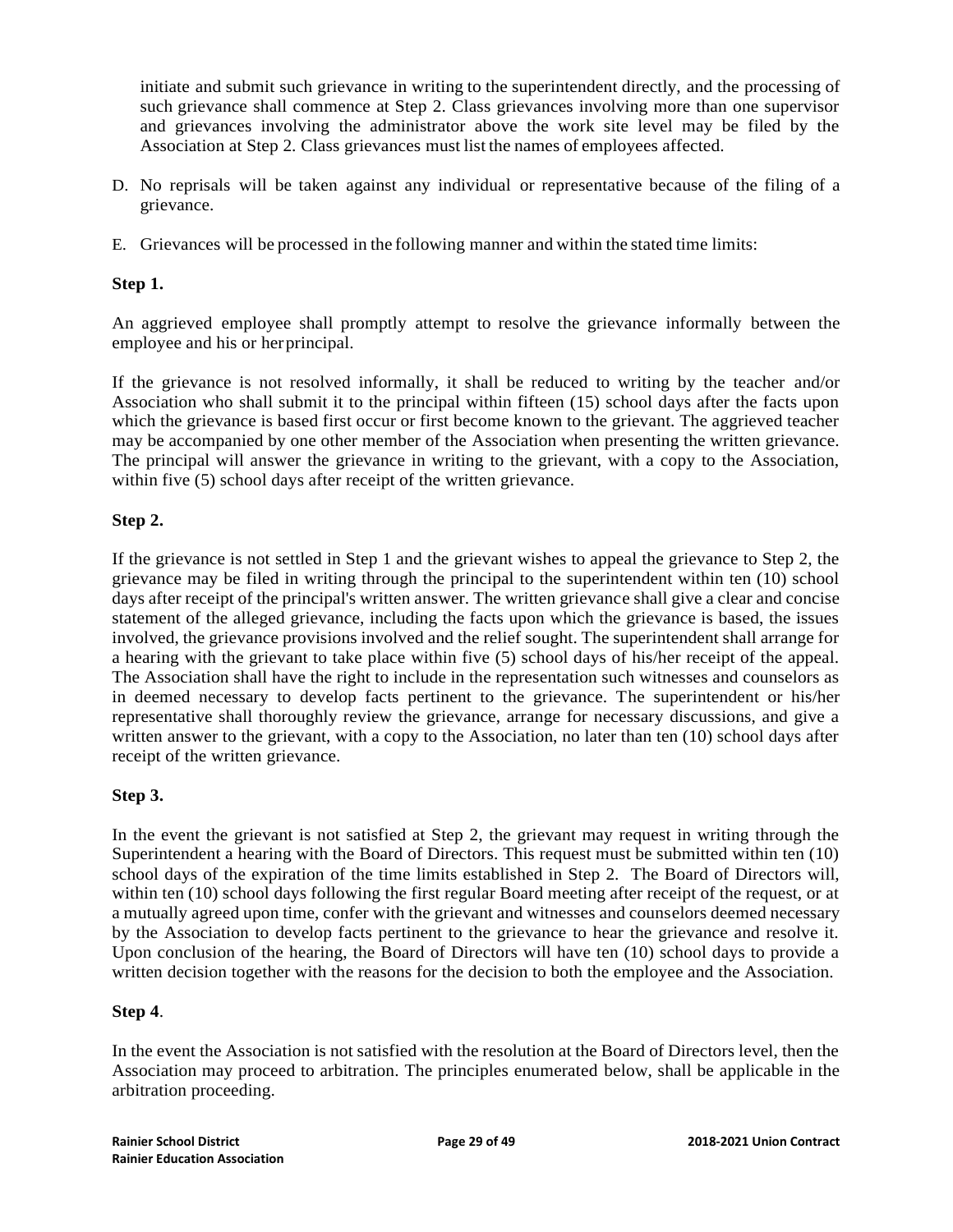- 1.) The Association must file for arbitration within twenty (20) school days of receipt of the decision from the Board of Directors. This shall be accomplished by written notice to the superintendent of the Association's desire to move the grievance to arbitration.
- 2.) The parties may select an arbitrator by mutual agreement, or, in the event mutual agreement is not reached within ten (10) school days of the written notice, the Association may choose to file for a list of arbitrators with the Federal Mediation and Conciliation Service (FMCS) or the American Arbitration Association (AAA). Such a list shall consist of seven arbitrators to be struck alternately by the parties until only one name remains. The remaining arbitrator shall be notified and arrangements made to establish the times, dates and location for the hearing. The parties agree to abide by the rules of the AAA and FMCS as they apply to arbitration proceedings.
- 3.) The arbitrator shall have no power to alter the terms of the Agreement between the parties.
- 4.) The arbitrator may include in the award such financial reimbursement or other remedies as the arbitrator judges to be proper.
- 5.) Each party shall bear the full costs of its representation in the arbitration.
- 6.) The fees of the arbitrator and the AAA or the FMCS shall be divided equally between the Association and the employer.
- F. Seven tests of just cause will be applied by those representatives of the District acting as judges of disciplinary actions at each step on the grievance procedure:
	- 1) Did the Employer give the employee forewarning or foreknowledge of the possible or provable consequences ofthe employee's conduct?
	- 2) Were the Employer's rules of managerial order reasonably related to; a) the orderly, efficient, and safe operation of the Employer's business, and b) the performance that the Employer might properly expect of theemployee?
	- 3) Did the Employer, before administering the discipline to an employee, make an effort to discover whether the employee did, in fact, violate or disobey a rule of order of management?
	- 4) WastheEmployer's investigation conducted fairly and objectively?
	- 5) At the investigation, did the Judge' obtain substantial evidence or proof that the employee was guilty as charged?
	- 6) Has the Employer applied its rules, orders, and penalties evenhandedly and without discrimination to all employees?
	- 7) Was the degree of discipline administered by the Employer in a particular case reasonably related to a) the seriousness of the employee's proven offense, and b) the record of the employee in his/her service with the Employer? In the case of minor misconduct was a verbal warning, for example, or sufficient time for remediation of behavior provided to the employee before a written reprimand was given?

If the District's adverse actions against an employee and/or the Association are found to be without just or sufficient cause, the district will fashion the appropriate remedy, taking into consideration the relief sought.

- G. The employees' rights to due process will be assured within the grievance procedure. These rights include:
	- 1) The right to be informed of the charges against him/her.
	- 2) The right to confront his/her accusers, or, in the case of minors, have these accusers confronted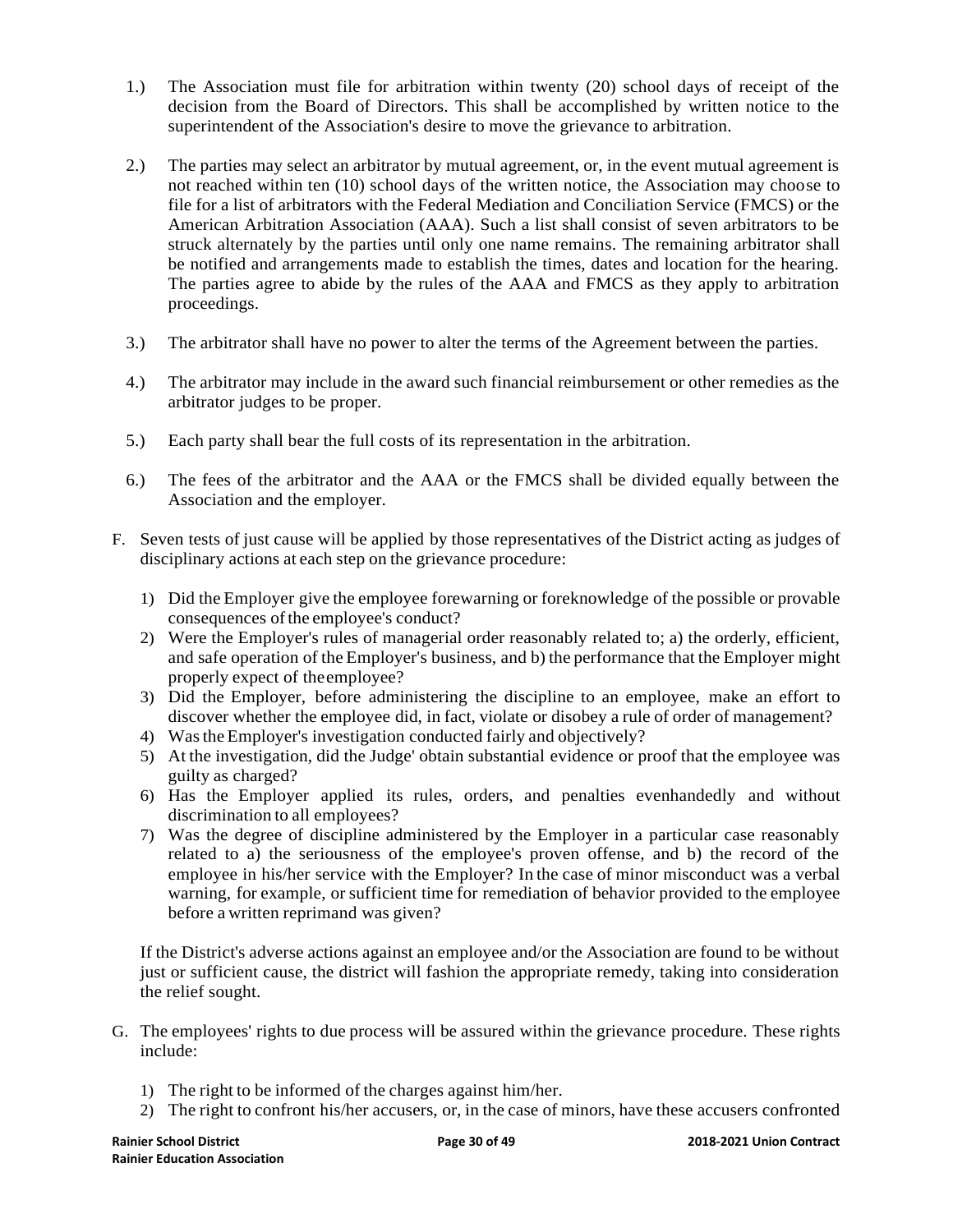by appropriate witnesses or representatives of the District and Association.

- 3) The right to present evidence in his/her own defense.
- 4) The right to counsel and representation by REA and WEA.
- 5) The right to assurance that the Employer will insist upon good reasons for denying any right or imposing a disciplinary measure.

All parties will make every attempt to ensure that they do not hear a presentation of the grievance by any of the parties without the employee(s) and/or Association present to defend themselves against charges and present evidence in their own defense.

#### **ARTICLE XIV - DISCIPLINE ACTION**

#### **Section 1. JustCause**

No employee shall receive a written reprimand or be suspended or discharged from his or her duties without just and sufficient cause and appropriate due process.

#### **Section 2. Notification**

An employee will be notified within five (5) working days of any allegation that may possibly lead to disciplinary actions. The Association will be notified whenever an employee receives a written reprimand or receives a disciplinary action likely to affect the employee's teaching career or reputation. No employee will be given a written reprimand without a representative of the REA present, or without being reminded by the Employer before the written reprimand is given that the employee has the right to have an REA representative present.

#### **Section 3. Progressive Discipline of an Employee**

The District has the right to administer progressive discipline to employees who have been found to have engaged in misconduct. No discipline will, however, be administered without the employee being afforded due process and the right to a union representative.

The progressive discipline of employees shall consist of the following steps:

- Step 1- Verbal Warning (documented via memo in the employee's personnel file)
- Step 2- Written Warning
- Step 3 Suspension without Pay
- Step 4 Termination

The severity of the misconduct may result in the immediate progression to higher steps of progressive discipline.

Any written documentation that is placed in an employee's personnel file, that is to be considered as discipline, must clearly state which step of progressive discipline that document represents.

#### **ARTICLE XV - STUDENT DISCIPLINE**

In the maintenance of a sound learning environment, the District shall expect good behavior on the part of all students who attend schools in the District. Discipline shall be enforced fairly and consistently regardless of race, creed, sex, or status. Such discipline shall be consistent with applicable federal and state laws and local Board policy.

The Board of Directors and superintendent will support and uphold teachers in their appropriate efforts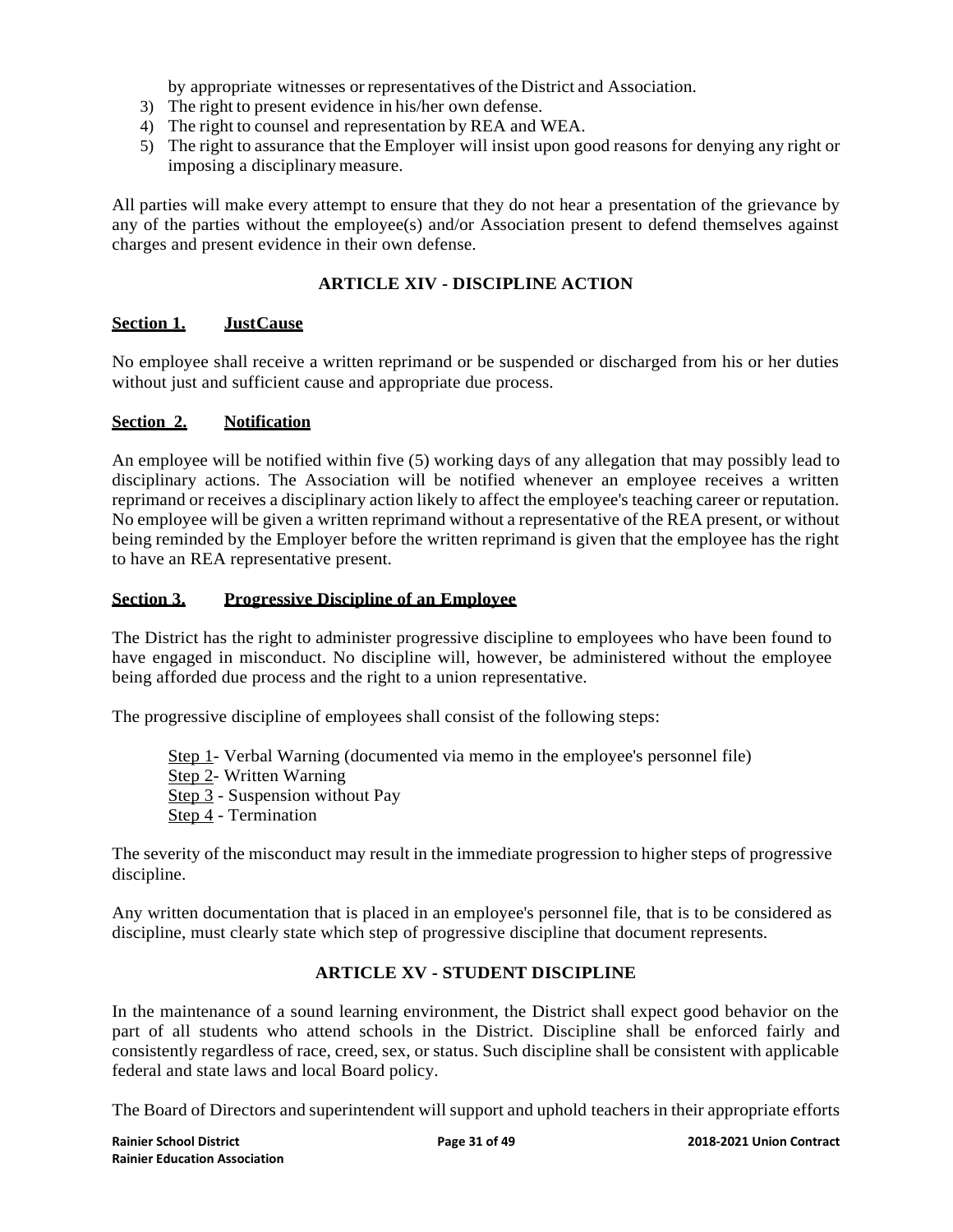to maintain discipline in the District and shall give timely responses to all teachers' requests regarding disciplinary measures for the safety and well-being of students. In the exercise of discipline, the teacher will use reasonable and professional judgment concerning matters not provided for by specific policies adopted by the Board of Directors or federal and state laws or regulations. The teacher's recommendation for discipline will be given due consideration.

Such state laws include RCW 28A.600.020 which reads in part that:

- (1) The rules adopted pursuant to RCW 28A.600.010 shall be interpreted to ensure that the optimum learning atmosphere of the classroom is maintained, and that the highest consideration is given to the judgment of qualified certificated educators regarding conditions necessary to maintain the optimum learning atmosphere.
- (2) Any student who creates a disruption of the educational process in violation of the building disciplinary standards while under a teacher's immediate supervision may be excluded by the teacher from his or her individual classroom and instructional or activity area for all or any portion of the balance of the school day, or up to the following two days, or until the principal or designee and teacher have conferred, whichever occurs first. Except in emergency circumstances, the teacher first must attempt one or more alternative forms of corrective action. In no event without the consent of the teacher may an excluded student return to the class during the balance of that class or activity period or up to the following two days, or until the principal or his or her designee and the teacher have conferred.
- (3) In order to preserve a beneficial learning environment for all students and to maintain good order and discipline in each classroom, every school district board of directors shall provide that written procedures are developed for administering discipline at each school within the district. Such procedures shall be developed with the participation of parents and the community, and shall provide that the teacher, principal or designee, and other authorities designated by the board of directors, make every reasonable attempt to involve the parent or guardian and the students in the resolution of student discipline problems. Such procedures shall provide that students may be excluded from their individual classes or activities for periods of time in excess of that provided in subsection (2) of this section if such students have repeatedly disrupted the learning of other students.

In carrying out (2) above of RCW 28A.600.020 a behavior management plan shall be established with the assistance of the building administrator and parent/guardian, as appropriate, and that plan will be supported by the administrator and the employee.

In the exercise of authority by an employee to control and maintain order and discipline, the employee may use reasonable and professional judgment, including reasonable use of physical constraint or such force as is necessary for self-protection from attack or prevention of injury to another employee or student.

Each teacher is expected to submit rules and regulations for student classroom behavior in compliance with Board Policies, and State and Federal law. The District shall support employees in maintaining order and discipline in the classroom consistent with State law.

No employee shall be required to search a student's person or belongings, but will be expected to act as a witness to a search if needed. Employees will not be expected to provide emergency intervention or treatment in situations involving weapons unless the area has been secured by police or security personnel. In these kinds of emergencies teachers should act in the best interests of their personal safety and the safety of their students.

School principals will meet with the faculty no later than the first student contact day in May and prior to printing Student Handbooks annually to establish and/or review building disciplinary standards and procedures to ensure uniform enforcement of building standards. Teachers' recommendations for and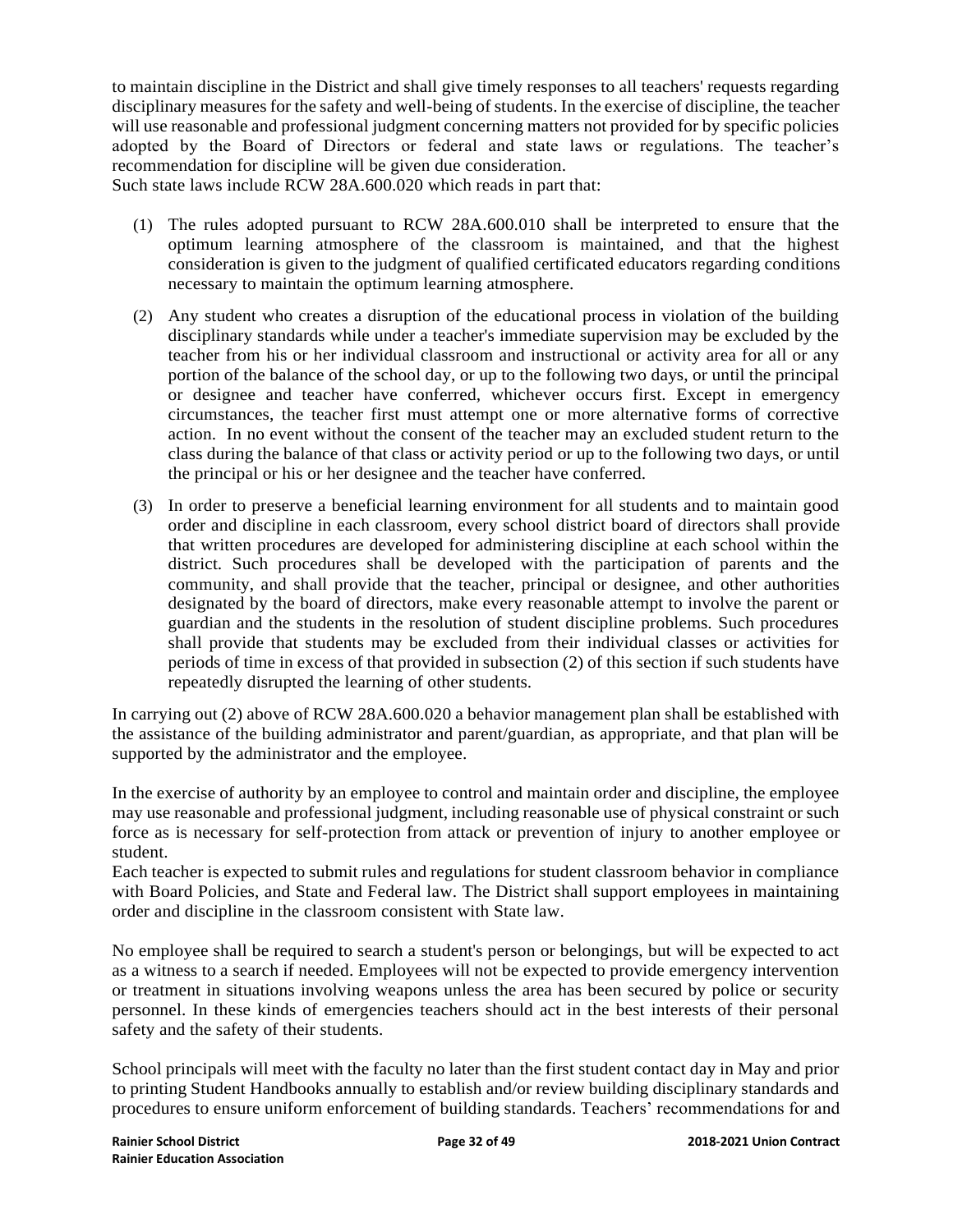concerns regarding building discipline policies will be considered by the Site Councils, in accordance with Art. IX.

### **ARTICLE XVI - CERTIFIED SALARY SCHEDULE**

#### **Section 1. Schedule and Compliance**

\*\*Current salary schedule shall be applicable.

It is agreed that all compensation agreements, Exhibit C, D and E, contained in this contract will comply with applicable state laws and regulations. If the Employer is notified by the Office of the Superintendent of Public Instruction (OSPI) or the State Examiner that it may be out of compliance with rules and regulations relating to compensation increases, the Employer and Association shall meet within five (5) work days of receipt of said notice and review all the financial data necessary to evaluate the alleged noncompliance. After such review, the parties shall take necessary steps to bring this contract into compliance.

Further, salaries may be reopened by the Association or the Employer for negotiations in either of the following events:

- A. The legislature repeals the present salary limitation laws as applied to the District, or
- B. The present salary limitation laws are voided as applied to the Employer.

#### **Section 2. Clock Hours/In-service**

For salary schedule placement purposes the Employer shall accept all clock hours and in-service credits that meet State Board of Education approval and are approved by the Superintendent of Public Instruction for state reimbursement to apply to the salary schedule. Clock hours and academic credits earned after Sept. 1, 1995 are subject to local review according to statutory regulation. Employees shall receive prior approval of the building principal to assure that credit will be accepted. Ten (10) clock hours of in- service shall be equal to one-quarter university credit.

The following will be used as a guideline for recognition of credits and clock hours on the salary schedule, Exhibit C.

Credits earned after September 1, 1995, shall be considered for recognition if the content of the class or clock hours satisfy at least one of these six (6) criteria.

The content of the course:

- 1. is consistent with the District's plan for improving student learning;
- 2. is consistent with a school-based plan for improving student learning forthe school the individual is assigned;
- 3. pertains to the individual's current assignment or expected assignment for the following year;
- 4. is necessary for obtaining an endorsement as prescribed by the State Board of Education;
- 5. isspecifically required for obtaining advanced levels of ce1tification;
- 6. is included in a degree program that pe1tains to the individual's current assignment, or potential future assignment.

#### **ARTICLE XVII – DURATION AND CONFORMITY TO LAW CLAUSE**

This agreement shall become effective upon mutual ratification and shall remain in effect until August 31, 2021.

This agreement may be amended only upon mutual agreement of the parties; provided, that should any provision of this agreement be determined as contrary to state law, rule or regulation, such provision shall have effect only to the extent permitted by law, rule or regulation.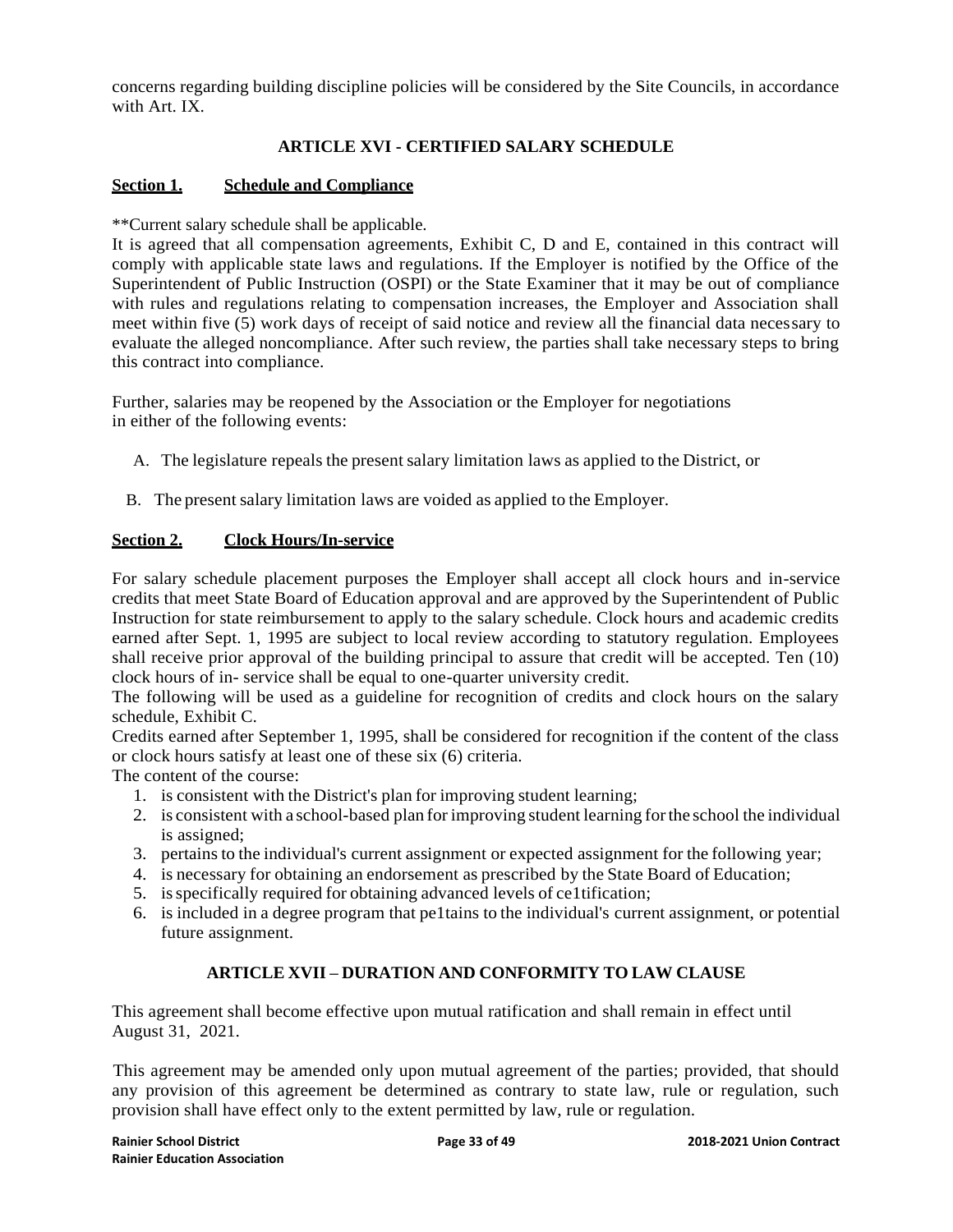For 2019 - 2020, the Certificated Salary Schedule will be increased by 3%. (See Exhibit C.)

For 2020 - 2021, the Certificated Salary Schedule will be increased by 3%. (See Exhibit C.)

If during the life of this contract, the Washington State Legislature, in special or regular session, should enact funded legislation which affects provisions of this contract or which opens up new areas for collective bargaining, then the District shall within thirty (30) days reopen the contract for the explicit purpose of negotiating such items.

This agreement remains in effect during periods of renegotiation of the successor agreement.

Conflicts between district policy and negotiated agreements will be resolved in accordance with established standards of contract law.

IN WITNESS WHEREOF, the patties hereto have hereunto set their hands and seals this day of

By: Rainier School District Superintendent

By: R.E.A. President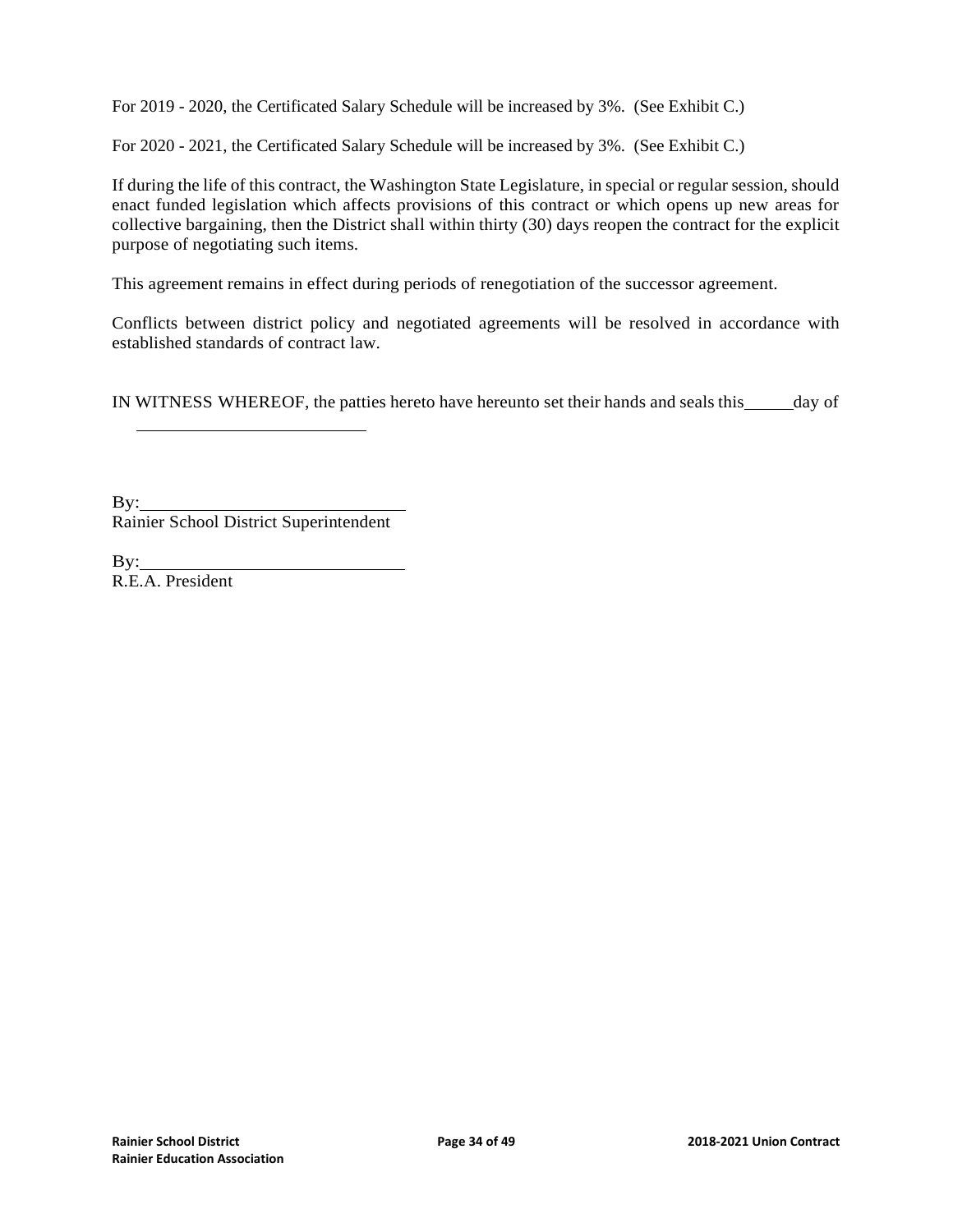#### **EXHIBIT A Evaluation Criteria - Certificated Support Staff**

The following criteria will be used in the evaluation of Certificated Support Staff.

#### 1. **Knowledge and Scholarship in Special Field**

Each certificated support person demonstrates a depth and breadth of knowledge of theory and content in the special field. He/she demonstrates an understanding of and knowledge about common school education and the educational environment grades K-12, and demonstrates the ability to integrate the area of specialty into the total school environment.

#### 2. **Specialized Skills**

Each certificated support person demonstrates in his/her performance a competent level ofskill and knowledge in designing and conducting specialized programs of prevention, instruction, remediation and evaluation.

#### 3. **Management of Special and Technical Environment**

Each certificated suppo1t person demonstrates an acceptable level of performance inmanaging and organizing the special materials, equipment and environment essential to the specialized programs.

#### 4. **The Support Person as a Professional**

Each certificated support person demonstrates awareness of his/her limitations and strengths and demonstrates continued professional growth.

#### **5. Involvement in Assisting Pupils, Parents and EducationalPersonnel**

Each certificated support person demonstrates an acceptable level of performance in offering specialized assistance in identifying those needing specialized programs.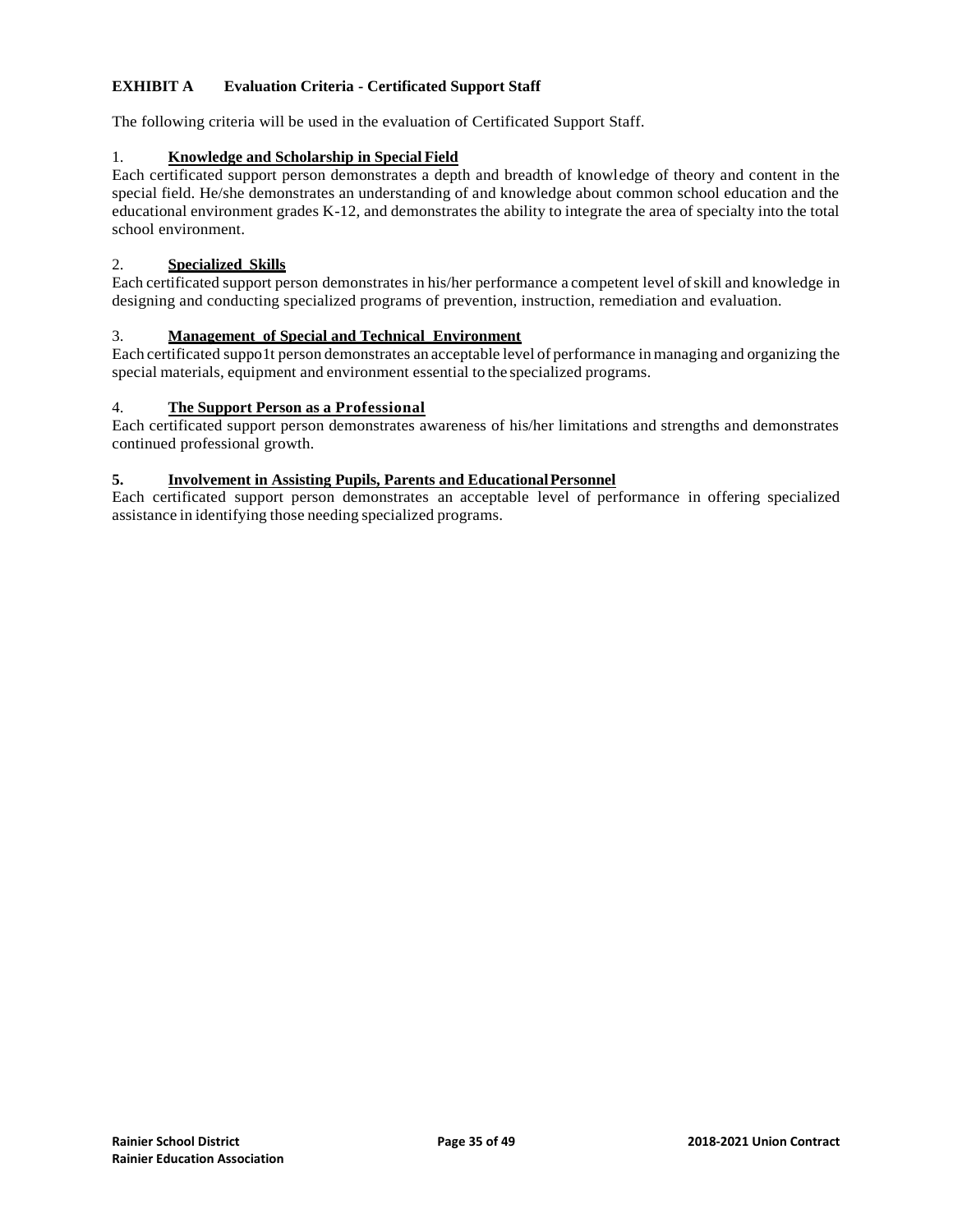#### **EXHIBIT A2 EVALUATION CRITERIA -- COUNSELORS**

The following criteria will be used in the evaluation of counselors.

#### **1. Knowledge and Scholarship inCounseling:**

- A. Exhibit understanding of the basic principles of human growth and development.
- B. Be aware of research relevant to counseling.
- C. Be able to explain professional rationale for techniques and procedures used in counseling activities.

#### 2. **Counseling Skills:**

- A. Be able to prepare and interpret necessary testing data.
- B. Be able to synthesize and integrate testing and non-testing data concerning students.
- C. Be aware of test limitations and practical applications.
- D. Be able to assist students in selecting and pursuing their personal and career goals.
- E. Exhibit skills in developing rapport with students.

#### 3. **Management of Counseling Environment:**

- A. Maintain and make available adequate reference material and information to assist students in career development.
- B. Keep accurate records in areas of responsibility.
- C. Function in a well-organized manner.
- D. Work satisfactorily with staff in planning and development of instructional strategies and curricular program.
- E. Maintain an environment of confidentiality and privacy when required to protect student rights.

## 4. **The Counselor as a Professional:**<br>A. 4. Be aware of the legal aspectral

- Be aware of the legal aspects of his/her position.
- B. Carry out responsibilities to students, parents, and professional staff.
- C. Demonstrate commitment to school and professional activities.
- D. Be aware of personal and professional limitations and have the ability and knowledge to make appropriate referrals.

#### 5. **Involvement in Assisting Pupils, Parents and EducationPersonnel:**

- A. Plan and develop counseling program to serve the preventative and developmental needs of school population and the special needs of some students.
- B. Assist teachers in the integration of appropriate counseling and guidance activities in the classroom.

#### 6. **Personal Characteristics:**

- A. Have self-insight and self-understanding.
- B. Be emotionally stable.
- C. Show respect for students, parents and staff.
- D. Communicate well and in a manner to facilitate student progress and development.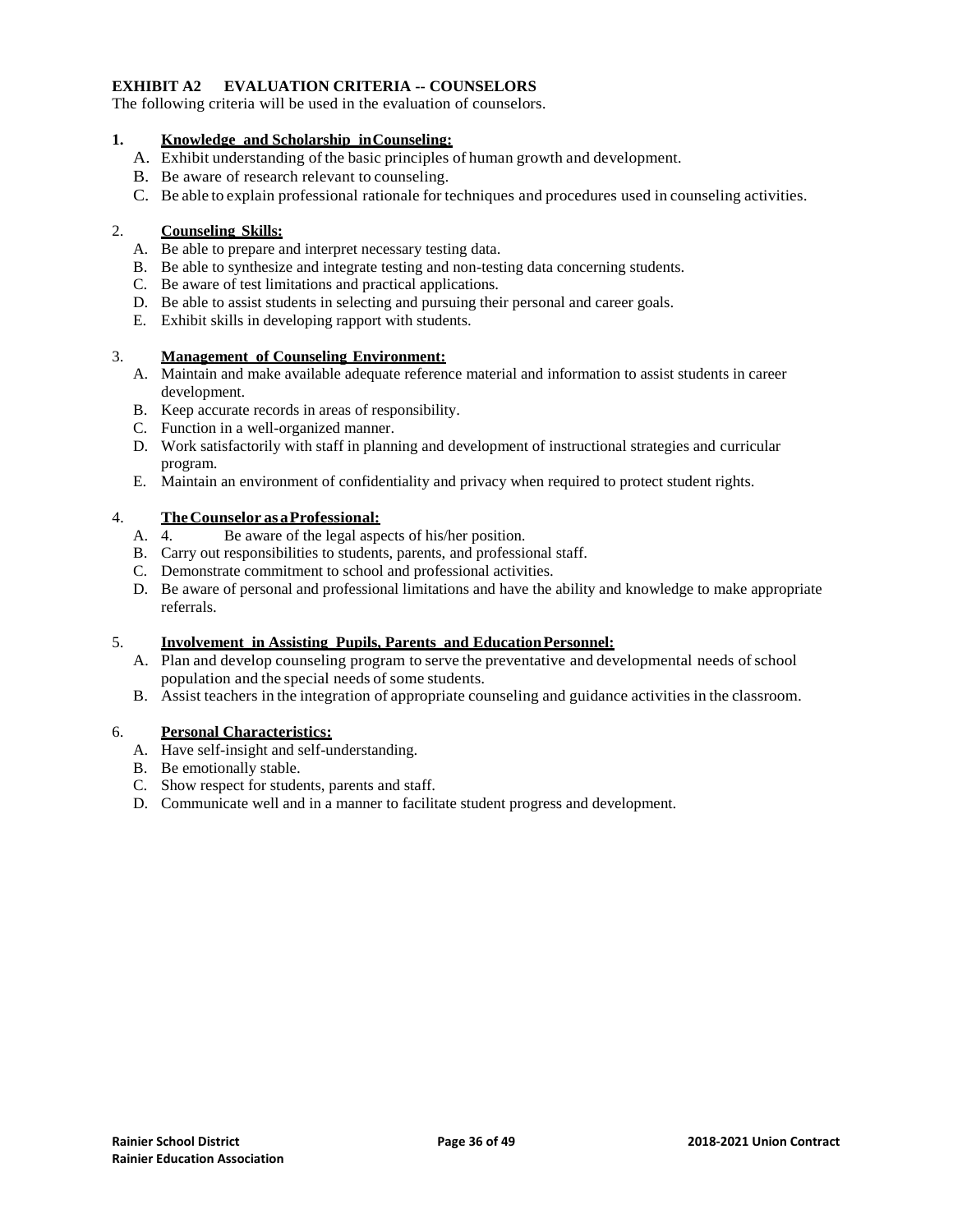#### **EXHIBIT B -- Certificated Support Staff Evaluation Report Form** RAINIER SCHOOL DISTRICT #307 EVALUATION REPORT WAC 392-191-020

Name:\_\_\_\_\_\_\_\_\_\_\_\_\_\_\_\_\_\_\_\_\_\_\_\_\_Type of Evaluation Annual 90 days Other

#### ASSIGNMENT:

It is my judgment, based upon adopted criteria, that this certificated support personnel's overall performance has been (satisfactory, unsatisfactory) during the evaluation period.

(Evaluator's Signature)

This evaluation is based in whole or in part upon observations for the purpose of evaluation which occurred on the dates and for the durations indicated as follows:

STRENGTHS, WEAKNESSES, SUGGESTIONS FOR IMPROVEMENT: (Comments must be made in each category.)

- 1. Knowledge and Scholarship in Special Field
- 2. SpecializedSkills
- 3. Management of Special and Technical Environment
- 4. The Support Person as a Professional
- 5. Involvement in Assisting Pupils, Parents Educational Personnel
- 6. Personal Characteristics

#### Additional Comments:

My signature below indicates that I have seen this evaluation. It does not necessarily indicate agreement with the findings.

\_\_\_\_\_\_\_\_\_\_\_\_\_\_\_\_\_\_\_\_\_\_\_\_\_\_\_\_\_\_\_\_\_\_\_\_\_\_\_\_\_\_\_\_\_\_\_\_\_\_\_\_\_\_\_\_\_\_\_\_\_\_\_\_\_\_\_\_\_\_\_\_\_\_\_\_\_\_\_\_\_\_\_\_\_\_\_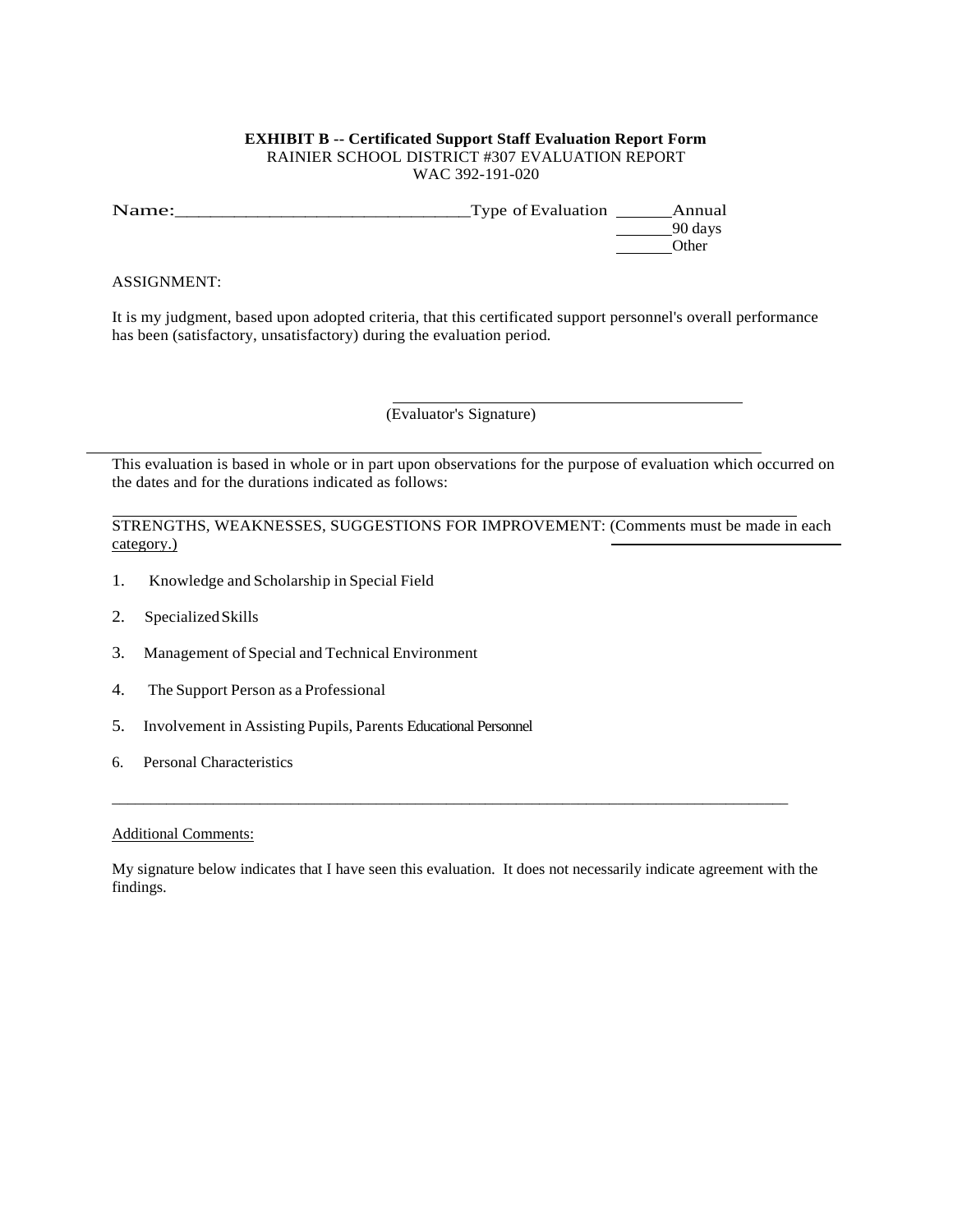## **EXHIBIT C - Certificated Salary Schedule**

## 2018-2019 Certificated Salary Schedule

| <b>STEP</b>    | <b>BA-0</b> | <b>BA-15</b> | <b>BA-30</b> | <b>BA-45</b> | <b>BA+90/MA</b> | <b>MA-45</b> | <b>MA-90</b> |
|----------------|-------------|--------------|--------------|--------------|-----------------|--------------|--------------|
| 1              | \$42,750.00 | \$45,421.29  | \$48,259.51  | \$51,275.07  | \$54,479.06     | \$57,883.26  | \$61,500.18  |
| $\overline{2}$ | \$43,657.27 | \$46,385.25  | \$49,283.70  | \$52,363.26  | \$55,635.25     | \$59,111.69  | \$62,805.37  |
| 3              | \$44,583.79 | \$47,369.67  | \$50,329.63  | \$53,474.55  | \$56,815.98     | \$60,366.20  | \$64,138.27  |
| $\overline{4}$ | \$45,529.98 | \$48,374.98  | \$51,397.76  | \$54,609.42  | \$58,021.76     | \$61,647.33  | \$65,499.45  |
| 5              | \$46,496.24 | \$49,401.62  | \$52,488.55  | \$55,768.37  | \$59,253.13     | \$62,955.65  | \$66,889.52  |
| 6              | \$47,483.01 | \$50,450.06  | \$53,602.50  | \$56,951.92  | \$60,510.64     | \$64,291.73  | \$68,309.09  |
| 7              | \$48,490.73 | \$51,520.74  | \$54,740.08  | \$58,160.59  | \$61,794.84     | \$65,656.17  | \$69,758.79  |
| 8              | \$49,519.83 | \$52,614.14  | \$55,901.81  | \$59,394.91  | \$63,106.29     | \$67,049.57  | \$71,239.26  |
| 9              | \$50,570.77 | \$53,730.75  | \$57,088.20  | \$60,655.43  | \$64,445.57     | \$68,472.54  | \$72,751.14  |
| 10             | \$51,644.01 | \$54,871.06  | \$58,299.76  | \$61,942.70  | \$65,813.27     | \$69,925.71  | \$74,295.11  |
| 11             | \$52,740.04 | \$56,035.57  | \$59,537.03  | \$63,257.28  | \$67,210.00     | \$71,409.71  | \$75,871.85  |
| 12             | \$53,859.32 | \$57,224.79  | \$60,800.56  | \$64,599.77  | \$68,636.38     | \$72,925.22  | \$77,482.05  |
| 13             | \$55,002.36 | \$58,439.25  | \$62,090.91  | \$65,970.75  | \$70,093.02     | \$74,472.88  | \$79,126.42  |
| 14             | \$56,169.65 | \$59,679.49  | \$63,408.64  | \$67,370.82  | \$71,580.58     | \$76,053.39  | \$80,805.69  |
| 15             | \$57,361.72 | \$60,946.04  | \$64,754.34  | \$68,800.61  | \$73,099.71     | \$77,667.44  | \$82,520.60  |
| 16             | \$58,579.09 | \$62,239.48  | \$66,128.60  | \$70,260.74  | \$74,651.08     | \$79,315.75  | \$84,271.91  |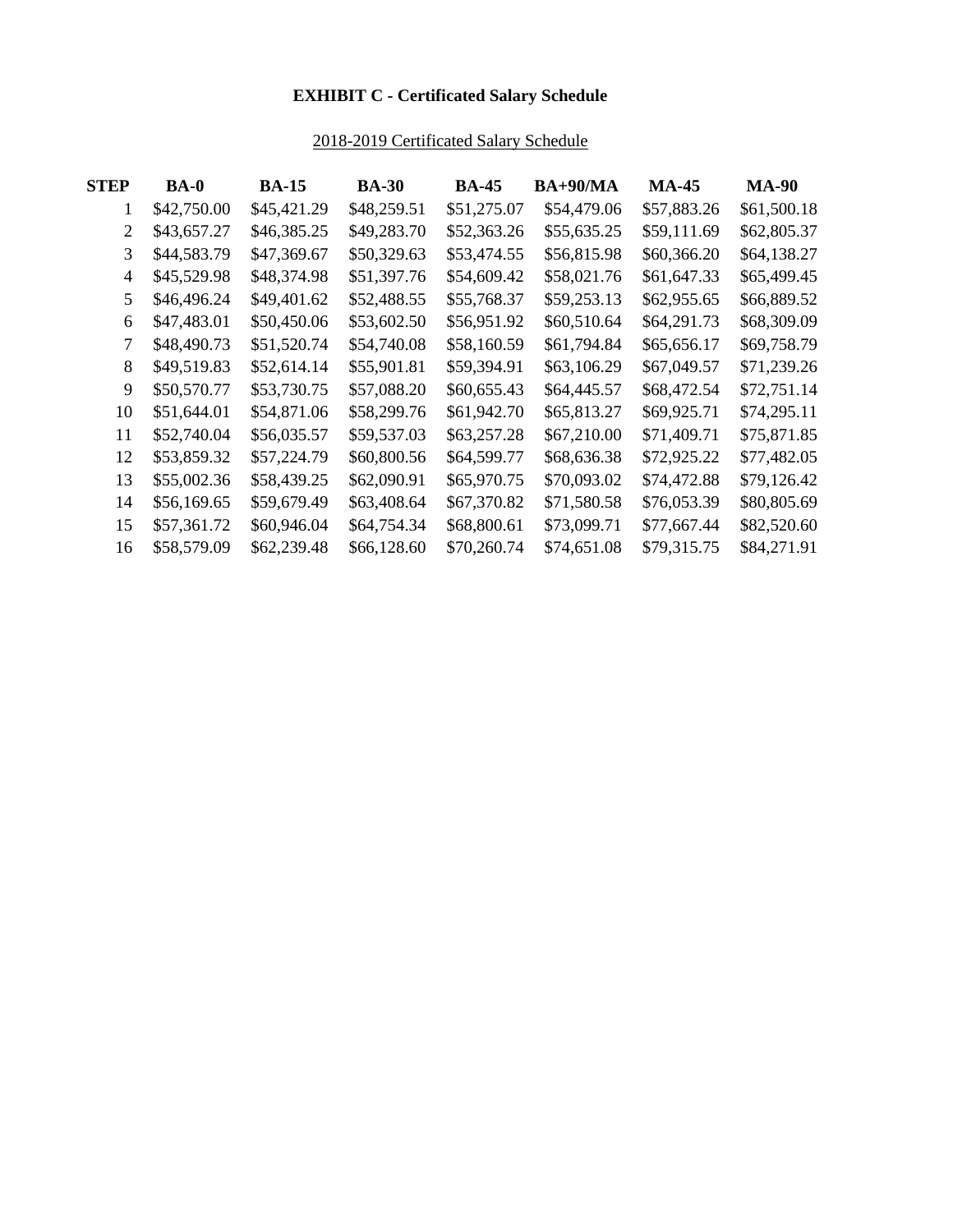## **EXHIBIT C - Certificated Salary Schedule**

## 2019-2020 Certificated Salary Schedule

| <b>STEP</b> | <b>BA-0</b> | <b>BA-15</b> | <b>BA-30</b> | <b>BA-45</b> | <b>BA+90/MA</b> | <b>MA-45</b> | <b>MA-90</b> |
|-------------|-------------|--------------|--------------|--------------|-----------------|--------------|--------------|
| 1           | \$44,032.50 | \$46,783.93  | \$49,707.30  | \$52,813.32  | \$56,113.43     | \$59,619.76  | \$63,345.19  |
| 2           | \$44,966.99 | \$47,776.81  | \$50,762.21  | \$53,934.16  | \$57,304.31     | \$60,885.04  | \$64,689.53  |
| 3           | \$45,921.30 | \$48,790.76  | \$51,839.52  | \$55,078.79  | \$58,520.46     | \$62,177.19  | \$66,062.42  |
| 4           | \$46,895.88 | \$49,826.23  | \$52,939.69  | \$56,247.70  | \$59,762.41     | \$63,496.75  | \$67,464.43  |
| 5           | \$47,891.13 | \$50,883.67  | \$54,063.21  | \$57,441.42  | \$61,030.72     | \$64,844.32  | \$68,896.21  |
| 6           | \$48,907.50 | \$51,963.56  | \$55,210.58  | \$58,660.48  | \$62,325.96     | \$66,220.48  | \$70,358.36  |
| 7           | \$49,945.45 | \$53,066.36  | \$56,382.28  | \$59,905.41  | \$63,648.69     | \$67,625.86  | \$71,851.55  |
| 8           | \$51,005.42 | \$54,192.56  | \$57,578.86  | \$61,176.76  | \$64,999.48     | \$69,061.06  | \$73,376.44  |
| 9           | \$52,087.89 | \$55,342.67  | \$58,800.85  | \$62,475.09  | \$66,378.94     | \$70,526.72  | \$74,933.67  |
| 10          | \$53,193.33 | \$56,517.19  | \$60,048.75  | \$63,800.98  | \$67,787.67     | \$72,023.48  | \$76,523.96  |
| 11          | \$54,322.24 | \$57,716.64  | \$61,323.14  | \$65,155.00  | \$69,226.30     | \$73,552.00  | \$78,148.01  |
| 12          | \$55,475.10 | \$58,941.53  | \$62,624.58  | \$66,537.76  | \$70,695.47     | \$75,112.98  | \$79,806.51  |
| 13          | \$56,652.43 | \$60,192.43  | \$63,953.64  | \$67,949.87  | \$72,195.81     | \$76,707.07  | \$81,500.21  |
| 14          | \$57,854.74 | \$61,469.87  | \$65,310.90  | \$69,391.94  | \$73,728.00     | \$78,334.99  | \$83,229.86  |
| 15          | \$59,082.57 | \$62,774.42  | \$66,696.97  | \$70,864.63  | \$75,292.70     | \$79,997.46  | \$84,996.22  |
| 16          | \$60,336.46 | \$64,106.66  | \$68,112.46  | \$72,368.56  | \$76,890.61     | \$81,695.22  | \$86,800.07  |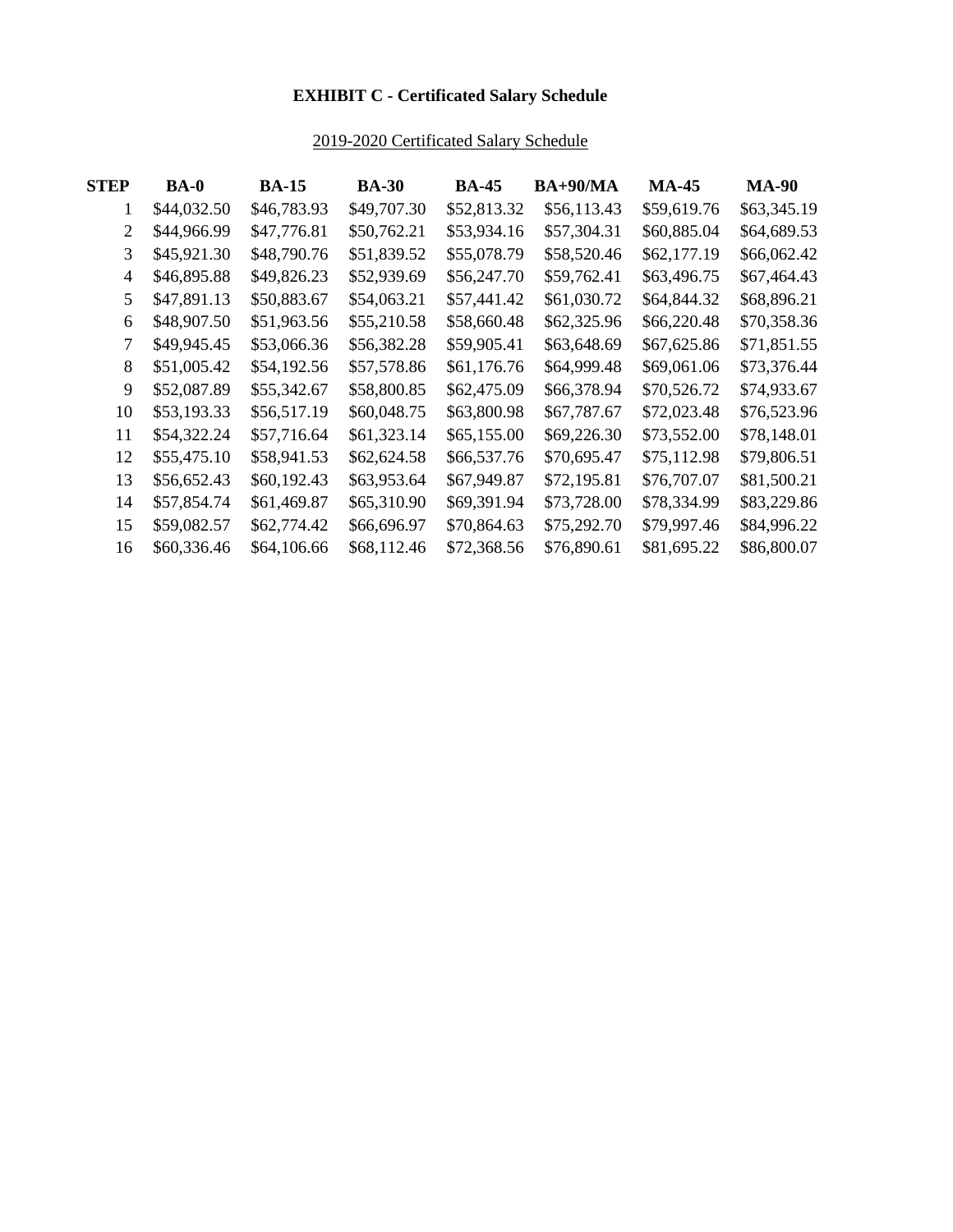## **EXHIBIT C - Certificated Salary Schedule**

## 2020-2021 Certificated Salary Schedule

| <b>STEP</b>    | <b>BA-0</b> | <b>BA-15</b> | <b>BA-30</b> | <b>BA-45</b> | <b>BA+90/MA</b> | <b>MA-45</b> | <b>MA-90</b> |
|----------------|-------------|--------------|--------------|--------------|-----------------|--------------|--------------|
| 1              | \$45,353.48 | \$48,187.45  | \$51,198.51  | \$54,397.72  | \$57,796.83     | \$61,408.35  | \$65,245.54  |
| 2              | \$46,316.00 | \$49,210.11  | \$52,285.08  | \$55,552.18  | \$59,023.44     | \$62,711.59  | \$66,630.22  |
| 3              | \$47,298.94 | \$50,254.48  | \$53,394.70  | \$56,731.15  | \$60,276.07     | \$64,042.50  | \$68,044.29  |
| $\overline{4}$ | \$48,302.76 | \$51,321.02  | \$54,527.88  | \$57,935.13  | \$61,555.29     | \$65,401.65  | \$69,488.37  |
| 5              | \$49,327.86 | \$52,410.18  | \$55,685.10  | \$59,164.66  | \$62,861.65     | \$66,789.65  | \$70,963.09  |
| 6              | \$50,374.73 | \$53,522.47  | \$56,866.89  | \$60,420.29  | \$64,195.74     | \$68,207.10  | \$72,469.11  |
| 7              | \$51,443.82 | \$54,658.35  | \$58,073.75  | \$61,702.57  | \$65,558.15     | \$69,654.63  | \$74,007.10  |
| 8              | \$52,535.59 | \$55,818.34  | \$59,306.23  | \$63,012.06  | \$66,949.46     | \$71,132.89  | \$75,577.73  |
| 9              | \$53,650.53 | \$57,002.95  | \$60,564.87  | \$64,349.35  | \$68,370.31     | \$72,642.52  | \$77,181.68  |
| 10             | \$54,789.13 | \$58,212.71  | \$61,850.22  | \$65,715.01  | \$69,821.30     | \$74,184.19  | \$78,819.68  |
| 11             | \$55,951.91 | \$59,448.14  | \$63,162.84  | \$67,109.65  | \$71,303.09     | \$75,758.56  | \$80,492.45  |
| 12             | \$57,139.35 | \$60,709.78  | \$64,503.31  | \$68,533.90  | \$72,816.34     | \$77,366.37  | \$82,200.71  |
| 13             | \$58,352.00 | \$61,998.20  | \$65,872.25  | \$69,988.37  | \$74,361.68     | \$79,008.28  | \$83,945.22  |
| 14             | \$59,590.38 | \$63,313.97  | \$67,270.23  | \$71,473.70  | \$75,939.84     | \$80,685.04  | \$85,726.76  |
| 15             | \$60,855.05 | \$64,657.65  | \$68,697.88  | \$72,990.57  | \$77,551.48     | \$82,397.39  | \$87,546.10  |
| 16             | \$62,146.56 | \$66,029.86  | \$70,155.83  | \$74,539.62  | \$79,197.33     | \$84,146.08  | \$89,404.07  |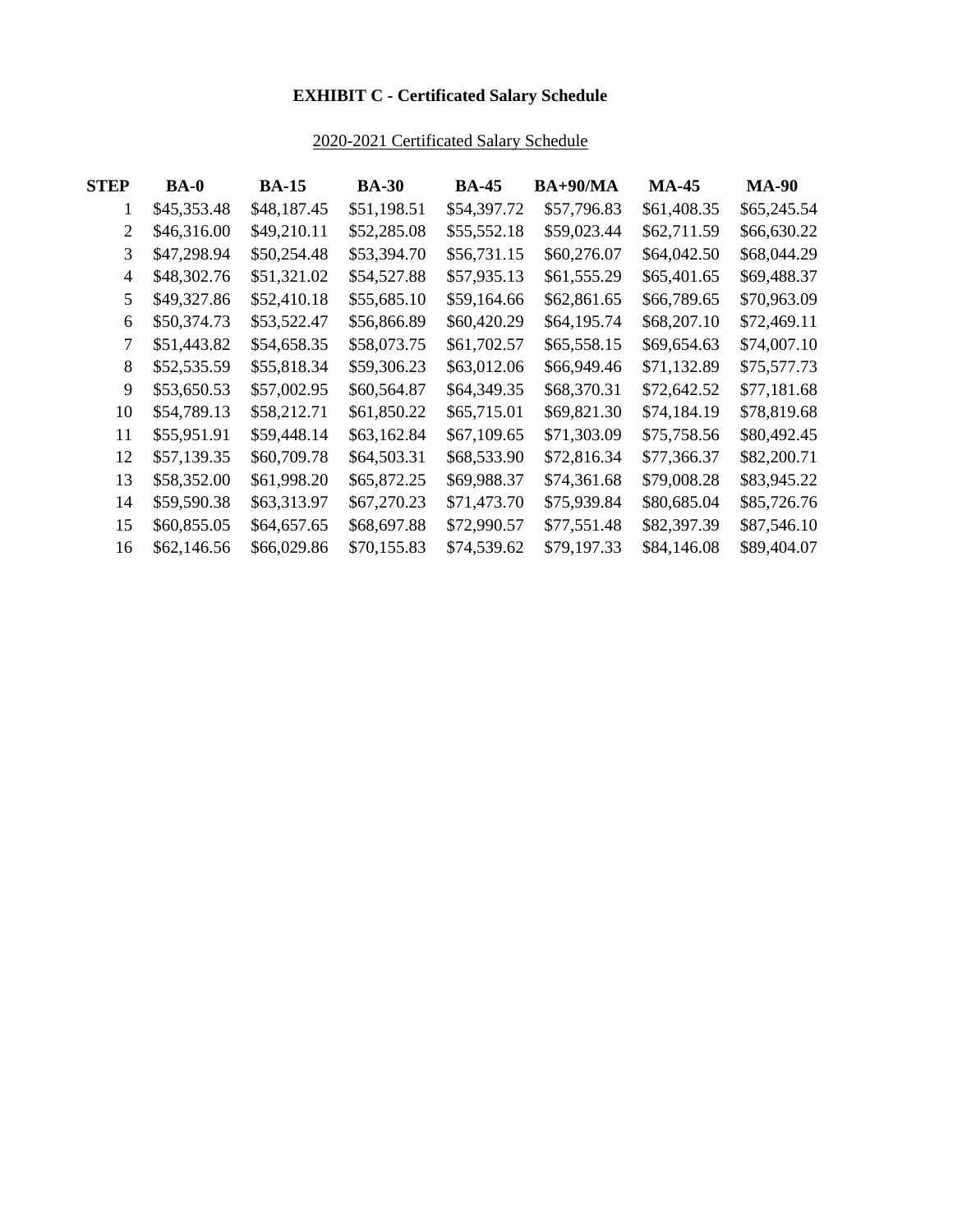#### **EXHIBIT D - Extra Curricular Assignments**

All extracurricular positions are subject to Board approval and review. All extracurricular stipends shall be calculated and paid on a base of \$38,000 for 2018-2019; \$38,380 for 2019-2020; and \$38,754 for 2020-2021.

| 4%<br>of base per semester<br>4%<br>of base per semester<br>4%<br>of base per year<br>8%<br>of base per year<br>8%<br>5%<br>of base<br>5%<br>of base<br>of base<br>5%<br>5%<br>of base if class is during the school day,<br>10% of base if class is outside of school<br>day.<br>of base<br>10%<br>5%<br>of base<br>7%<br>of base/play max of $2^*$<br>6%<br>of base (20 days $\omega$ 2hrs./day)<br>of base<br>5%<br>4%<br>of base<br>of base<br>4% | Remediation Specialists (5)          | 4% | of base per semester |
|-------------------------------------------------------------------------------------------------------------------------------------------------------------------------------------------------------------------------------------------------------------------------------------------------------------------------------------------------------------------------------------------------------------------------------------------------------|--------------------------------------|----|----------------------|
|                                                                                                                                                                                                                                                                                                                                                                                                                                                       | 1 @ Grade 2                          |    |                      |
|                                                                                                                                                                                                                                                                                                                                                                                                                                                       | 1 @ Grade 3                          |    |                      |
|                                                                                                                                                                                                                                                                                                                                                                                                                                                       | $1 \omega$ Grades $4/5$              |    |                      |
|                                                                                                                                                                                                                                                                                                                                                                                                                                                       | MS program M-F 3-4pm                 |    |                      |
|                                                                                                                                                                                                                                                                                                                                                                                                                                                       | HS program M-F 3-4pm                 |    |                      |
|                                                                                                                                                                                                                                                                                                                                                                                                                                                       | Middle School Knowledge Bowl Advisor |    |                      |
|                                                                                                                                                                                                                                                                                                                                                                                                                                                       | Middle School Yearbook               |    |                      |
|                                                                                                                                                                                                                                                                                                                                                                                                                                                       | Nat'l Honor Soc. Advisor             |    |                      |
|                                                                                                                                                                                                                                                                                                                                                                                                                                                       | Yearbook Advisor                     |    |                      |
|                                                                                                                                                                                                                                                                                                                                                                                                                                                       |                                      |    |                      |
|                                                                                                                                                                                                                                                                                                                                                                                                                                                       |                                      |    |                      |
|                                                                                                                                                                                                                                                                                                                                                                                                                                                       | HS Activities Coordinator(s) (ASB)   |    |                      |
|                                                                                                                                                                                                                                                                                                                                                                                                                                                       | MS Activities Coordinator(s) w3(ASB) |    |                      |
|                                                                                                                                                                                                                                                                                                                                                                                                                                                       | Drama Coach                          |    |                      |
|                                                                                                                                                                                                                                                                                                                                                                                                                                                       | Summer school                        |    |                      |
|                                                                                                                                                                                                                                                                                                                                                                                                                                                       | HS Knowledge Bowl Advisor            |    |                      |
|                                                                                                                                                                                                                                                                                                                                                                                                                                                       | Interact Club Advisor                |    |                      |
|                                                                                                                                                                                                                                                                                                                                                                                                                                                       | <b>Band Director</b>                 |    |                      |

A. 10% To perform regular routine and customary out of school day activities relating to music.

B. 11% Performance in A, plus have Pep Band participation at district level athletic events.

C. 12% Performance in A & B, plus Pep Band participation at state level athletic events.

\* If no applicants are found within the district, then the district may open the position to candidates outside the district on a yearly basis only.

#### **Other Extra Curricular Assignments**

Class Advisors:

| *Freshmen | .75 % of Base | *Sophomore | .75% of Base |
|-----------|---------------|------------|--------------|
| *Junior   | .8% of Base   | *Senior    | 2% of Base   |

\*To be divided among the two primary class advisors.

Staff required to move their classroom location at the beginning or end of a school year due to changing schedules or district needs will be paid up to seven (7) hours flat rate for their work outside the contracted calendar. The district maintenance staff shall move any classroom furniture that needs to be relocated.

The Audio Tech. Employee will be paid one (1) hour flat rate for each time they are asked to setup and take down audio equipment (after hours only). Each event must be documented and the document needs to be turned in monthly.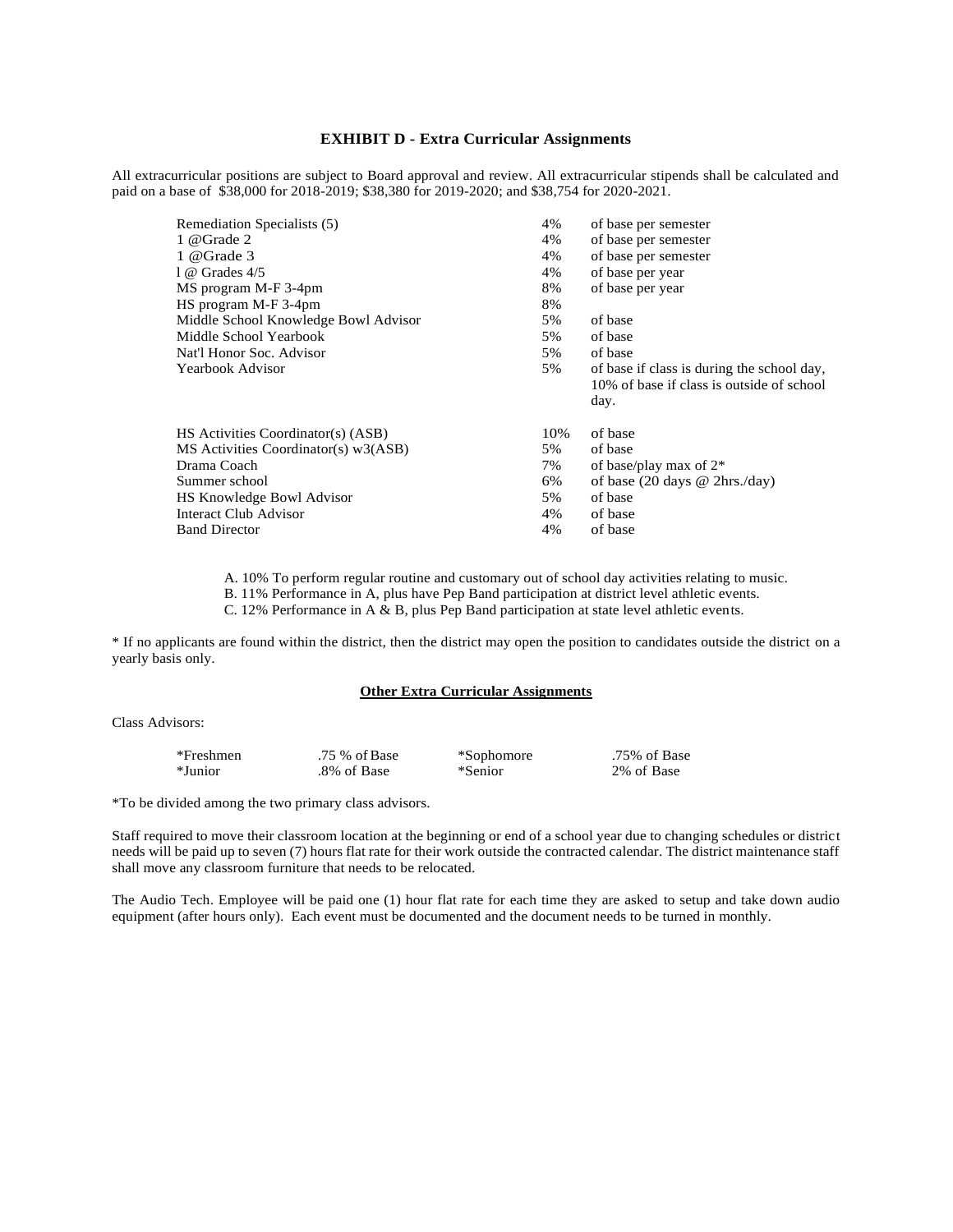#### **EXHIBIT E - Extended & Other Supplementary Certificated Contracts**

The following positions shall receive per diem pay for days worked beyond the basic contract provisions.

Employees shall provide written accounting of the days worked or hours worked for less than full days and a general description of work accomplished prior to the final payment of the contract year. Previous payments for extended days for which no accounting is provided shall be deducted from the final payment.

#### Contract Year

| Section 1 Non CTE certificated extended contracts |                      |
|---------------------------------------------------|----------------------|
| Secondary Counselor                               | $10 \text{ days}$ ** |
| District Librarian                                | 6 days               |
| Psychologist                                      | 3 days               |

Section 2 CTE certificated extended contracts\*

|                             | Base days | Club advisor days |
|-----------------------------|-----------|-------------------|
| Family and consumer science | 5 days    | 8 days            |
| <b>Business Education</b>   | 5 days    | 9 days            |
| Agriculture                 | 5 days    | 12 days           |
| <b>Industrial Arts</b>      | 5 days    | 9 days            |
| Robotics                    | 5 days    | 6 days            |
| <b>CTE</b> Director         | 10 days   |                   |

Club advisor days will be calculated using a formula showing percentage of student in CTE classes compared to CTE students that are active members in CTE clubs. CTE clubs are FBLA, FFA, Interact, Robotics, and Skills, USA. Club advisor days are figured from the year previous and applied to the current school year and will be adjusted on an annual basis;

\*Three Tri-days for Vocational teachers shall come out of vocationally funded extended days.

\*\*\*The District may request counselors to perform work outside of the regular contracted number of days per year, provided the assignment is voluntary and paid at the appropriate per diem rate.

The following positions shall receive flat rate pay for hours worked beyond the basic contract provisions. Employees shall provide written accounting of the hours worked and a general description of work accomplished prior to the final payment of the contract year.

#### Special Education Teachers:

Special Education teachers shall receive thirty-five (35) hours flat rate pay during the school year to be used for IEP meetings, misc. paper work or attend classes. In lieu of the flat rate pay, paid substitute release time may be used. In either case the teacher will work directly with the building principal or the program administrator.

#### Conflict Mediators:

Teachers that organize the conflict mediator program will receive ten (10) hours flat rate pay during the school year.

For the purpose of this contract flat rate pay is thirty (\$30.00) per hour.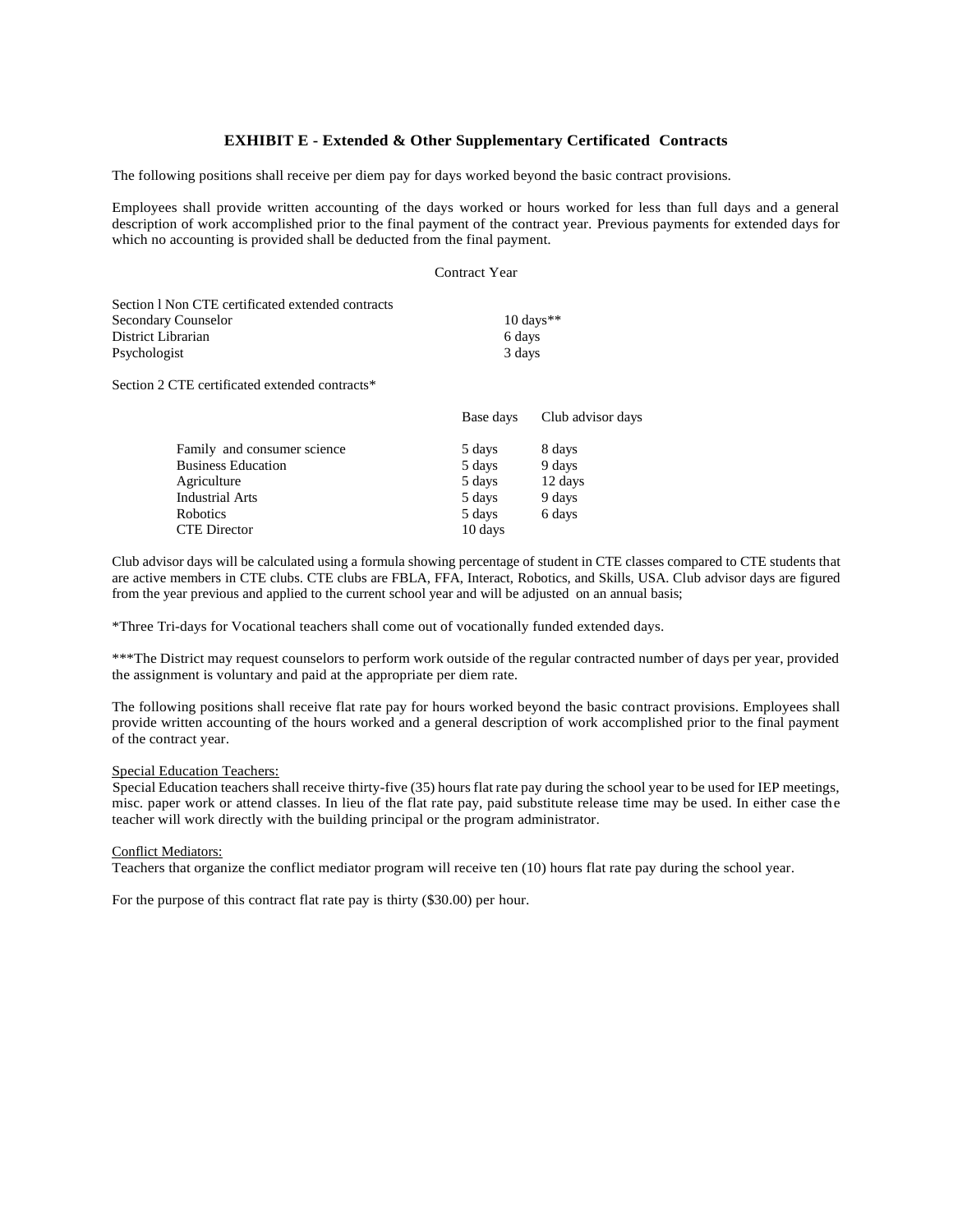#### **EXHIBIT F - Substitute Salary Schedule**

Rainier Certified Substitute Salary Schedule

Substitutes performing the duties of certificated staff members shall be paid asfollows:

| Regular/long term Substitute Assignment: | Day $1-29 = $125.00$ per day                                    |
|------------------------------------------|-----------------------------------------------------------------|
| Long Term Substitute Assignment:         | Day 30-180 = State Salary Schedule based on 1st year teacher    |
|                                          | (Days shall be consecutive days assigned to the same classroom) |

- \*\* Rate shall be based upon full day assignment. Substitutes contracted for less than one day shall receive a pro- rated amount.
- \*\*\*Emergency certificated staff will remain at the \$110 rate.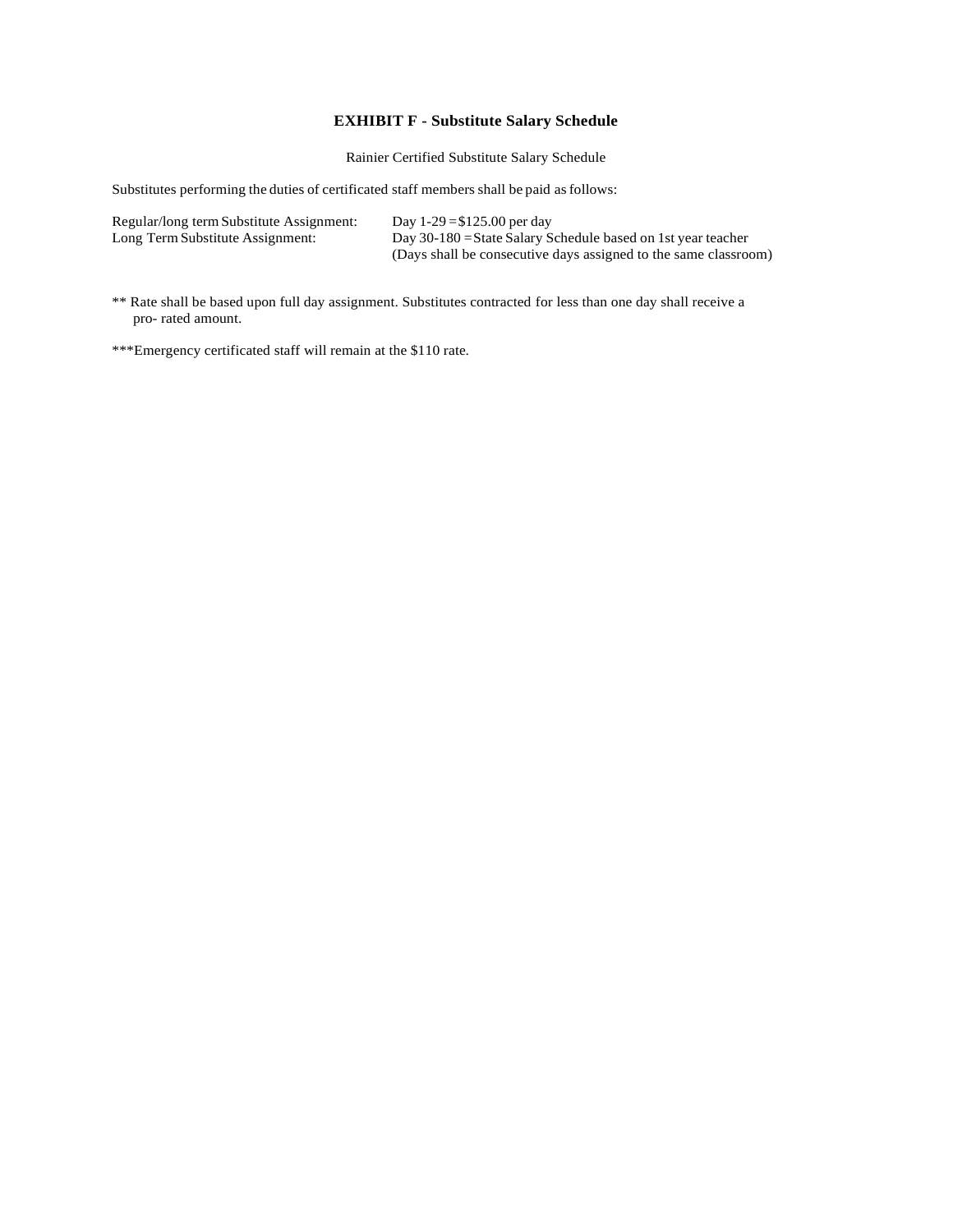#### **Rainier School District No. 307 TRI-Days**

*4 days (28 hours) -Summer Institute: to be held in August, prior to the school year, and to be comprised of professional development, district directed time, building directed time, and no less than 50% of the structure time to be teacher directed for the purpose of preparing for the start of school.*

*1 day (7 hours) -District Directed: to be subdivided into hour and used for compensation of teacher for events such as, but not limited to, Back-to-School Night, Winter Concert/Program, 8th Grade Bridge Ceremony, Graduation, etc.*

*Examples of acceptable use of compensated time shall include but not be limited to the following:*

| Parent involvement activities      | Attendance at professional conferences            |
|------------------------------------|---------------------------------------------------|
| Parent education                   | Course work, workshops, and conferences           |
| Collegial planning/study groups    | Developmental screening and district assessment   |
| Tutoring students                  | Attending IEP meetings                            |
| Curriculum preparation/development | Start/end of school year planning and preparation |

This time sheet is to be used for compensation of time spent on enrichment activities outside the contractual day.

- Maximum of 35 hours for each School Year of this Agreement
- $\bullet$  To be turned in prior to June 30<sup>th</sup> of each year
- Failure to submit this form to the District Office by June  $30<sup>th</sup>$  will result in a payroll deduction on the July  $31<sup>st</sup>$  paycheck

**Employee Name: \_\_\_\_\_\_\_\_\_\_\_\_\_\_\_\_\_\_\_\_\_\_\_\_\_\_ Assignment: \_\_\_\_\_\_\_\_\_\_\_\_\_\_\_\_\_\_\_\_**

| Date: | <b>Hours:</b> | Explanation to include Teacher Directed, Summer Institute & District<br><b>Directed</b> |
|-------|---------------|-----------------------------------------------------------------------------------------|
|       | 28            | <b>Summer Institute</b>                                                                 |
|       | 7             | <b>District Directed</b>                                                                |
|       |               |                                                                                         |
|       |               |                                                                                         |
|       |               |                                                                                         |
|       |               |                                                                                         |
|       |               |                                                                                         |
|       |               |                                                                                         |
|       |               |                                                                                         |
|       |               |                                                                                         |
|       |               |                                                                                         |
|       |               |                                                                                         |
|       |               |                                                                                         |
|       |               | <b>See Back</b>                                                                         |

\_\_\_\_\_\_\_\_\_\_\_\_\_\_\_\_\_\_\_\_\_\_\_\_\_\_\_\_\_\_\_\_\_\_\_\_\_\_\_\_\_\_\_\_\_\_\_\_\_\_\_ \_\_\_\_\_\_\_\_\_\_\_\_\_\_\_\_\_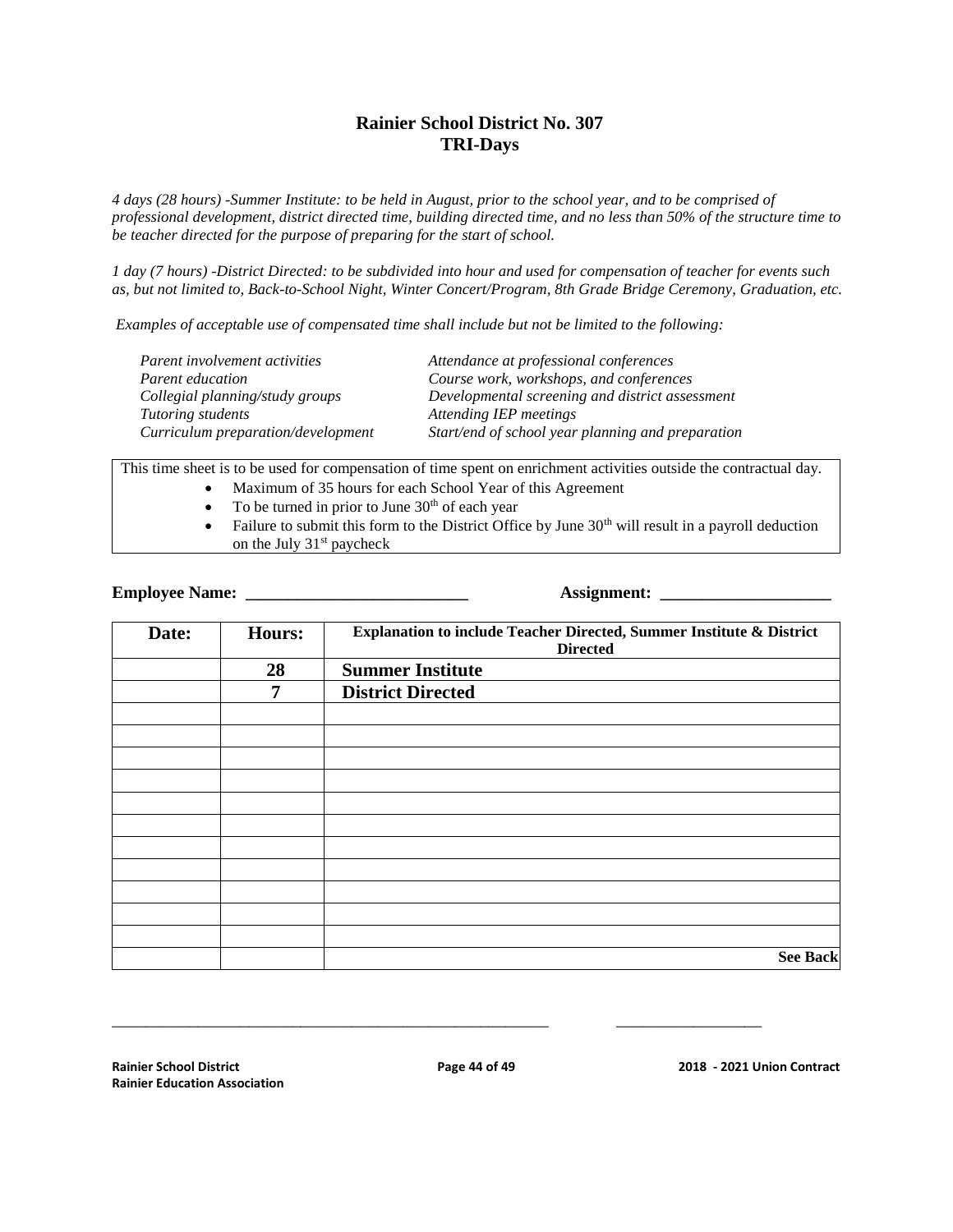**Employee Signature Date** 

| District Use:<br><b>Total Hours:</b><br>@ Per Diem Hourly Rate |      | $=$ Total Pay       |
|----------------------------------------------------------------|------|---------------------|
|                                                                |      |                     |
| <b>Authorized Signature</b>                                    | Date | <b>Account Code</b> |

| Date: | Hours: | Explanation to include Teacher Directed, Summer Institute & District<br><b>Directed</b> |
|-------|--------|-----------------------------------------------------------------------------------------|
|       |        |                                                                                         |
|       |        |                                                                                         |
|       |        |                                                                                         |
|       |        |                                                                                         |
|       |        |                                                                                         |
|       |        |                                                                                         |
|       |        |                                                                                         |
|       |        |                                                                                         |
|       |        |                                                                                         |
|       |        |                                                                                         |
|       |        |                                                                                         |
|       |        |                                                                                         |
|       |        |                                                                                         |
|       |        |                                                                                         |
|       |        |                                                                                         |
|       |        |                                                                                         |
|       |        |                                                                                         |
|       |        |                                                                                         |
|       |        |                                                                                         |
|       |        |                                                                                         |
|       |        |                                                                                         |
|       |        |                                                                                         |
|       |        |                                                                                         |
|       |        |                                                                                         |
|       |        |                                                                                         |
|       |        |                                                                                         |
|       |        |                                                                                         |
|       |        |                                                                                         |
|       |        |                                                                                         |
|       |        |                                                                                         |
|       |        |                                                                                         |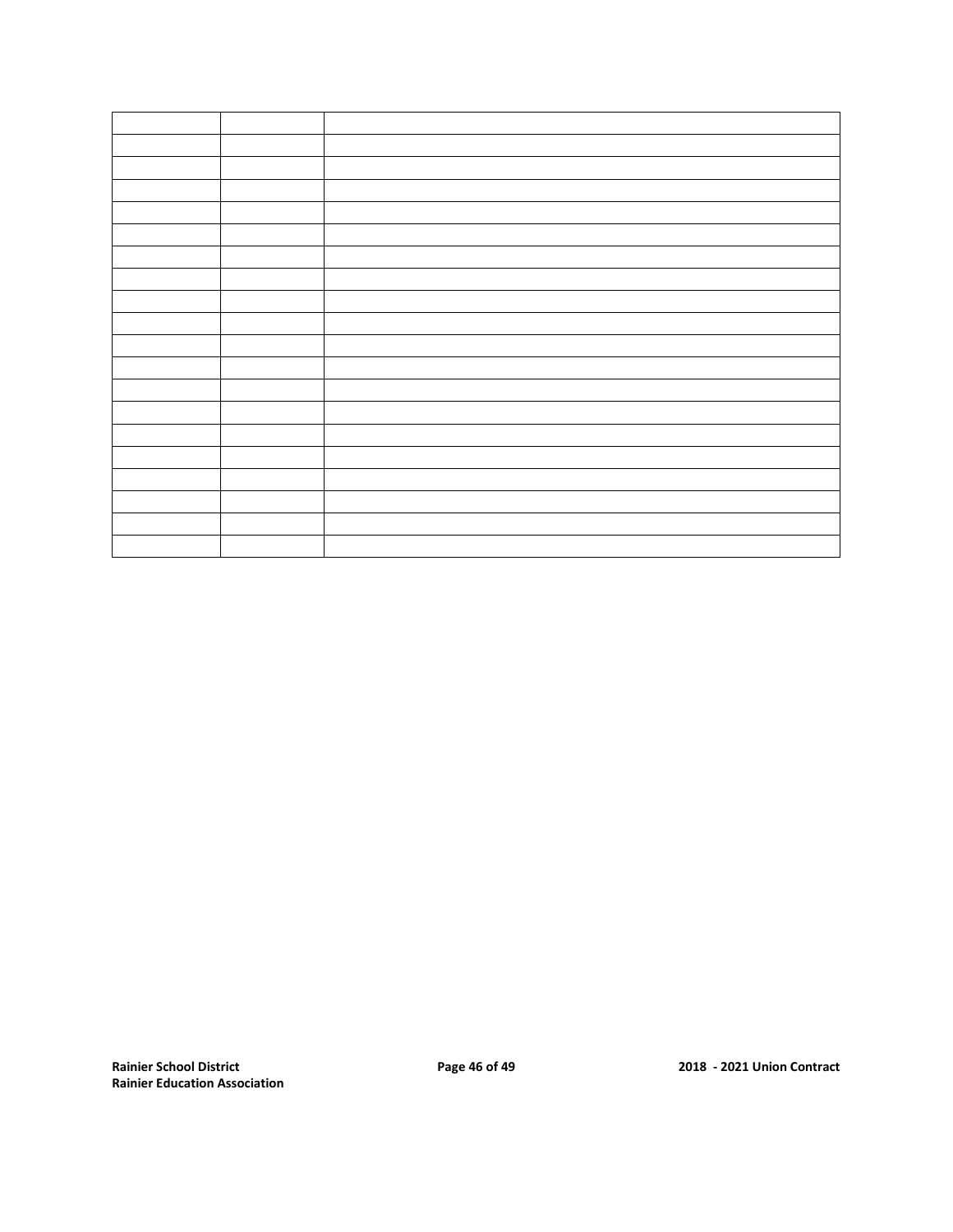#### **Rainier School District No. 307 Extended CTE Days**

#### **Documentation of Supplemental Extended CTE Days**

*The following responsibilities will be a general guideline for the effective and approved use of Supplemental Extended Days within the Career and Technical Education Programs. GTE courses are required by State mandate to include GTE student organization involvement in the programs providing leadership and outside experiences for students. The approved GTE student organizations at Rainier High School are: FFA, FBLA, FCCLA/lnteract, FIRST, and Skills USA.*

*The use of Supplemental Extended Days must be in support of one of the following criteria:*

- *1. Home/project visitations*
- *2. Development of community programs where 5 or more students are actively involved.*
- *3. Supervised leadership activities where 5 or more students are involved*
- *4. Material preparation including: curriculum alignment, new course frameworks, and reapproval process of course work*
- *5. Attend state meetings, conferences, andcompetitions*
- *6. Advisory Committee meetings*
- *7. Professional conferences*
- *8. Equipment maintenance and procurement, including supplies for curriculum*
- *9. Supervision and/or Leadership of the organization:* ·*monthly meetings, oversee daily operations of the club, planning of long term operations of the club*

This time sheet is to be used for compensation of time spent on professional activities, mentioned above, which are performed outside the contractual day.

Note: Time and effort recorded as Supplemental Extended Days must not be time whereas the employee is regularly compensated by the district (ex. A teacher may not count time at a conference as supplemental extended time if the district has secured a substitute teacher for them and they are being released from their regular teaching obligations yet still being paid.)

- To be turned in prior to Aug  $15<sup>lh</sup>$  of each year
- Failure to submit this form to the District Office by Aug  $15^{th}$  will result in a payroll deduction on the August 31<sup>st</sup> paycheck

| Date: | <b>Hours:</b> | <b>Explanation of Hours:</b> | <b>Use Criteria:</b> |
|-------|---------------|------------------------------|----------------------|
|       |               |                              |                      |
|       |               |                              |                      |
|       |               |                              |                      |
|       |               |                              |                      |
|       |               |                              |                      |
|       |               |                              |                      |
|       |               |                              |                      |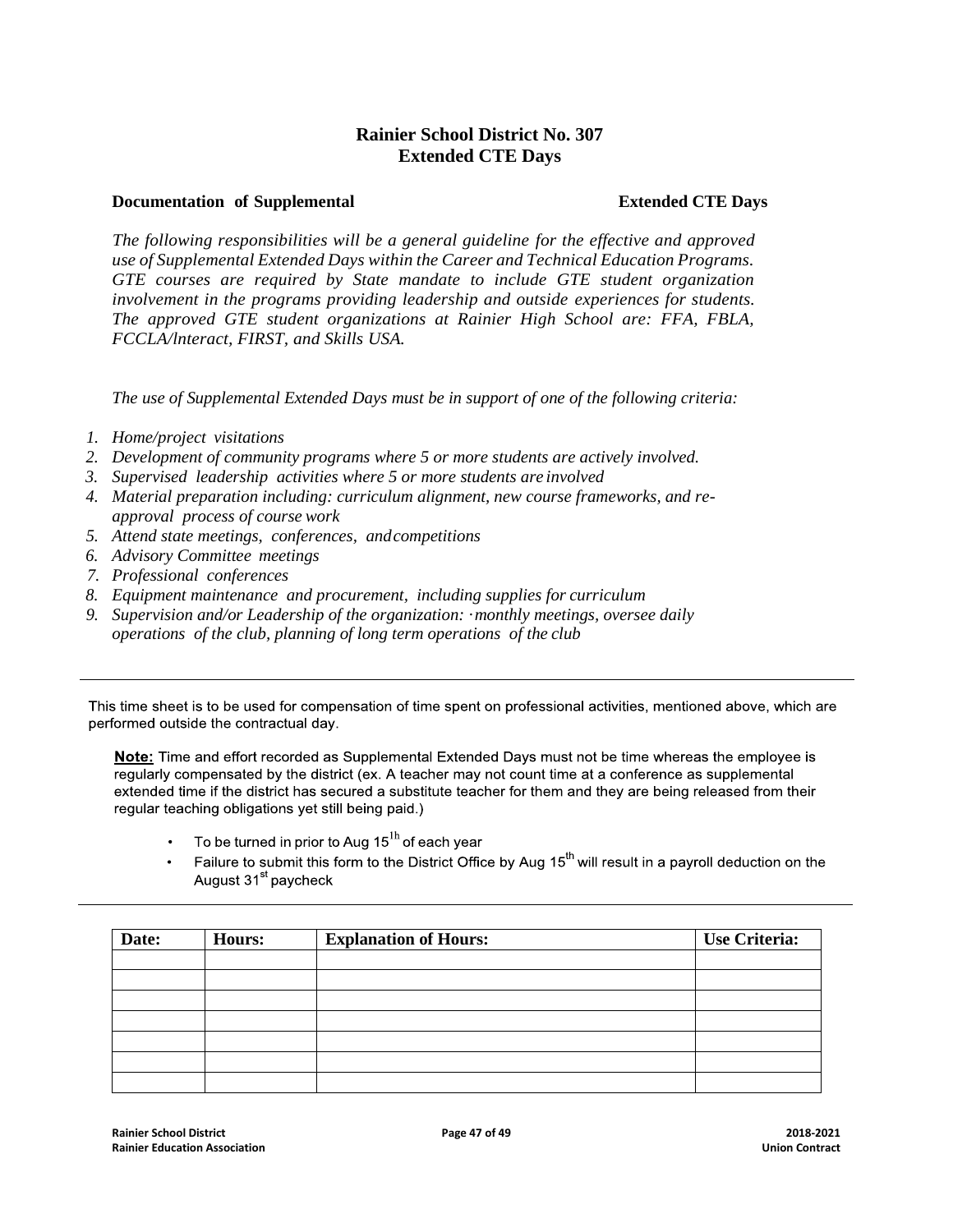|                             |      | <u> 1990 - Johann Barbara, politik eta politikar</u>                                                |
|-----------------------------|------|-----------------------------------------------------------------------------------------------------|
| <b>Employee Signature</b>   |      | Date                                                                                                |
|                             |      |                                                                                                     |
| <b>District Use:</b>        |      |                                                                                                     |
|                             |      | Total Hours: ______________ @ Per Diem. Hourly Rate: ______________. Total Pay ____________________ |
| <b>Authorized Signature</b> | Date | <b>Account Code</b>                                                                                 |
|                             |      |                                                                                                     |

PO Box 98, Rainier, Washington 98576 - Telephone (360) 446-2207/FAX (360) 446-2918